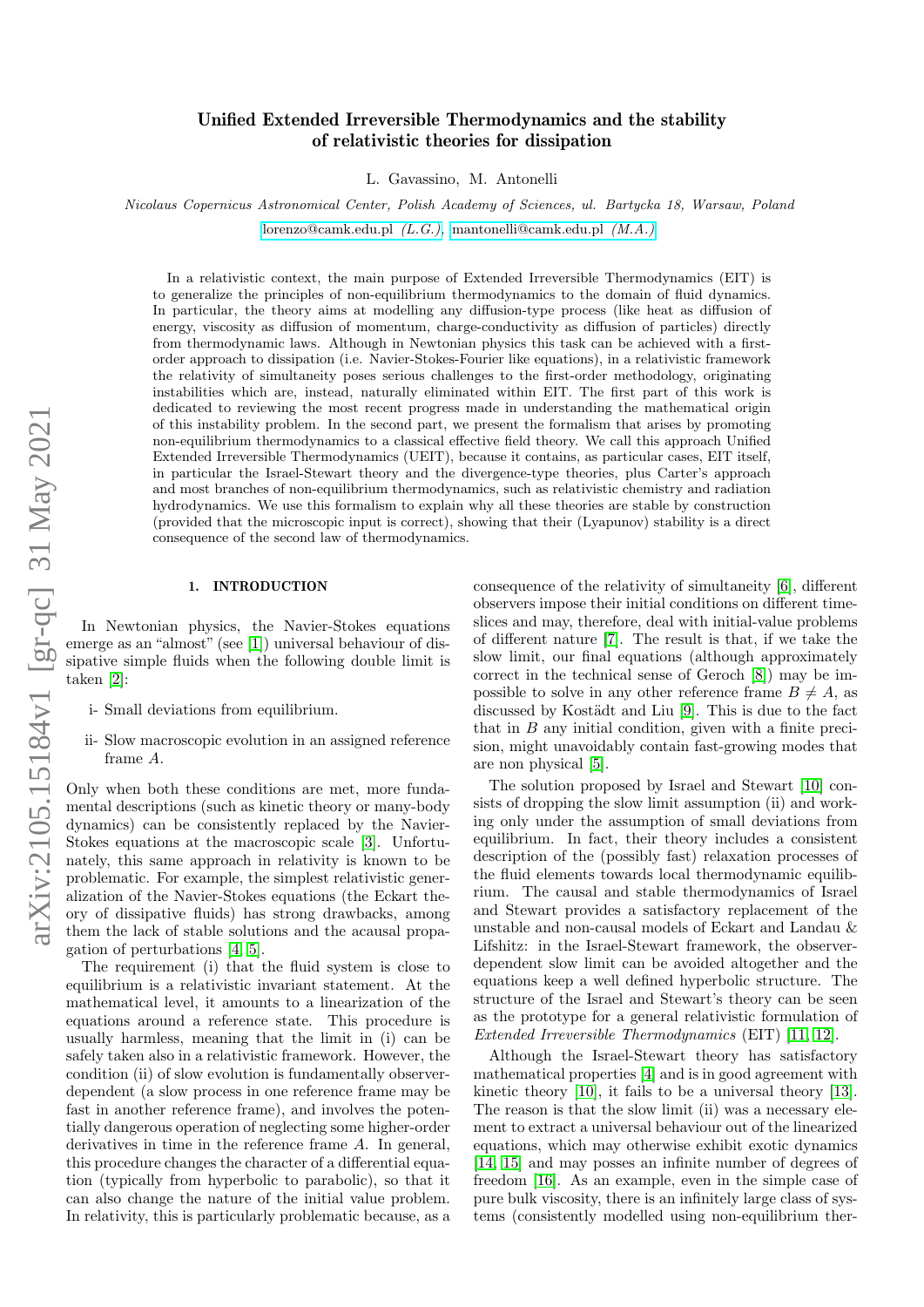modynamics) that cannot be described within the Israel-Stewart theory [\[17\]](#page-28-16). All this is discussed with the aid of two simple examples (the Klein-Gordon field and photon diffusion) in Sections 2-4, and more in general in Section 5.

The aim of the second part of this work (starting with Section 6) is to review and extend the approach of Israel and Stewart by proposing a formalism that might have a more universal applicability (if not as a precise limit, at least as a useful approximation) and which constitutes a natural hydrodynamic extension of non-equilibrium thermodynamics. We will refer to this approach as Unified Extended Irreversible Thermodynamics (UEIT), since it unites within a single formalism the relativistic EIT theories (like the Israel-Stewart model and the so-called divergence-type theories, see Liu et al. [\[18\]](#page-28-17)) with Carter's variational approach [\[19,](#page-28-18) [20\]](#page-28-19), radiation hydrodynamics [\[21\]](#page-28-20) and relativistic chemistry [\[22\]](#page-28-21). The assumptions, and the associated limitations, of UEIT will be discussed as well.

The main goal of UEIT is not just to provide a wellbehaved formulation of relativistic dissipative hydrodynamics [\[23\]](#page-28-22), a task that seems to be already achieved by the so-called frame-stabilised first-order theories [\[24,](#page-28-23) [25\]](#page-28-24), but also to embed the principles of non-equilibrium thermodynamics in an curved space-time. In fact, contrarily to what is done in first-order theories, UEIT overcomes the instability problem of the relativistic Navier-Stokes approach by means of the same, fundamental, thermodynamic principles that also guarantee the (Lyapunov) stability of any other dissipative system [\[7,](#page-28-6) [26,](#page-28-25) [27\]](#page-28-26). Therefore, UEIT should not be considered as a specific hydrodynamic theory, but rather as a thermodynamic language, that can be used to formulate a class of classical effective field theories which are connected with statistical mechanics in a natural way.

The ideas at the basis of UEIT have been around for a long time, without being systematized in a global picture. For this reason, our presentation will follow the structure of an introductory review, collecting together some important results on the topic. Formal aspects will be addressed with the aid of simplified physical models, possibly referring to the original research works for the formal and more technical details.

Our approach to the subject is complementary to that of most of the other reviews on EIT, like Jou et al. [\[11\]](#page-28-10), Salazar and Zannias [\[13\]](#page-28-12). In fact, the discussion usually revolves around the thermodynamic foundations of the theory and on the principles of transient thermodynamics that lead to EIT (e.g., the release of variation postulate). However, since hydrodynamics is a phenomenological description that finds application in diverse areas of physics (ranging from heavy-ion collisions to neutron star physics), EIT has evolved in each area autonomously, partially losing its original connection with the thermodynamic principles which led to its formulation. For example, in dilute-gas physics EIT is regarded as an approximation to the Boltzmann equation [\[14,](#page-28-13) [28\]](#page-28-27), whereas in dense-matter physics EIT is a synonym of multi-fluid modelling [\[17,](#page-28-16) [29\]](#page-28-28). For this reason, in this review we will privilege an effective field theory perspective, which, we believe, clarifies the

rationale of EIT and makes its physical content more accessible.

As our main interest is to discuss the thermodynamic interpretation of various models, the spacetime (not necessarily flat in some sections) will be treated as a fixed background, so we will not include the metric in the set of the dynamical fields of the theory and the possible dependence of some quantity on  $g_{\nu\rho}$  will be tacit. We adopt the spacetime signature  $(-, +, +, +)$  and work in natural units  $c = \hbar = k_B = 1$ . The space-time indices  $\nu, \rho, \sigma$ ... run from 0 to 3, while the indices j, k are always space indices and run only from 1 to 3. The indices  $i, h$ are always abstract labels, counting the fields of a specific hydrodynamic theory.

## 2. HYDRODYNAMICS AS A CLASSICAL FIELD **THEORY**

To set terminology and notation, in this section we provide a minimal introduction to relativistic hydrodynamics interpreted as a classical effective field theory [\[30,](#page-28-29) [31\]](#page-28-30).

## <span id="page-1-2"></span>2.1. Constitutive relations and hydrodynamic equations

The bold bet of the hydrodynamic point of view is that it is possible to use a limited set of macroscopic independent (but possibly subject to some algebraic constraints) classical fields  $\varphi_i$  on the spacetime manifold M to describe the large-scale evolution of multi-particle systems  $(i$  is an index labelling the fields). Such a description is useful if it enables to calculate the values of

- 1. the (symmetric) stress-energy tensor  $T^{\nu\rho}$  of the fluid system,
- 2. the entropy current  $s^{\nu}$ ,
- 3. any conserved current

at every point of  $M$ , see [\[32\]](#page-28-31). Therefore, once the choice of the fields  $\varphi_i$  is made, one needs to provide some formulas

$$
T^{\nu\rho} = T^{\nu\rho}(\varphi_i, \nabla_\sigma \varphi_i, \nabla_\sigma \nabla_\lambda \varphi_i, \ldots)
$$
  
\n
$$
s^{\nu} = s^{\nu}(\varphi_i, \nabla_\sigma \varphi_i, \nabla_\sigma \nabla_\lambda \varphi_i, \ldots)
$$
  
\n
$$
n^{\nu} = n^{\nu}(\varphi_i, \nabla_\sigma \varphi_i, \nabla_\sigma \nabla_\lambda \varphi_i, \ldots),
$$
\n(1)

<span id="page-1-0"></span>which are called *constitutive relations* [\[18,](#page-28-17) [24,](#page-28-23) [31\]](#page-28-30). For simplicity, we are assuming that there is only one independent conserved particle (minus anti-particle) current  $n^{\nu}$ , meaning that the fluid is a *simple* fluid [\[33\]](#page-28-32). In writing [\(1\)](#page-1-0) we have implicitly made use of a locality assumption, namely the physical tensors at an event depend only on the fields and their covariant derivatives evaluated at the same event.

To complete the hydrodynamic model, we need to specify the evolution of the fields  $\varphi_i$  by prescribing a set of differential hydrodynamic equations

<span id="page-1-1"></span>
$$
\mathfrak{F}_h(\varphi_i, \nabla_\sigma \varphi_i, \nabla_\sigma \nabla_\lambda \varphi_i, \ldots) = 0. \tag{2}
$$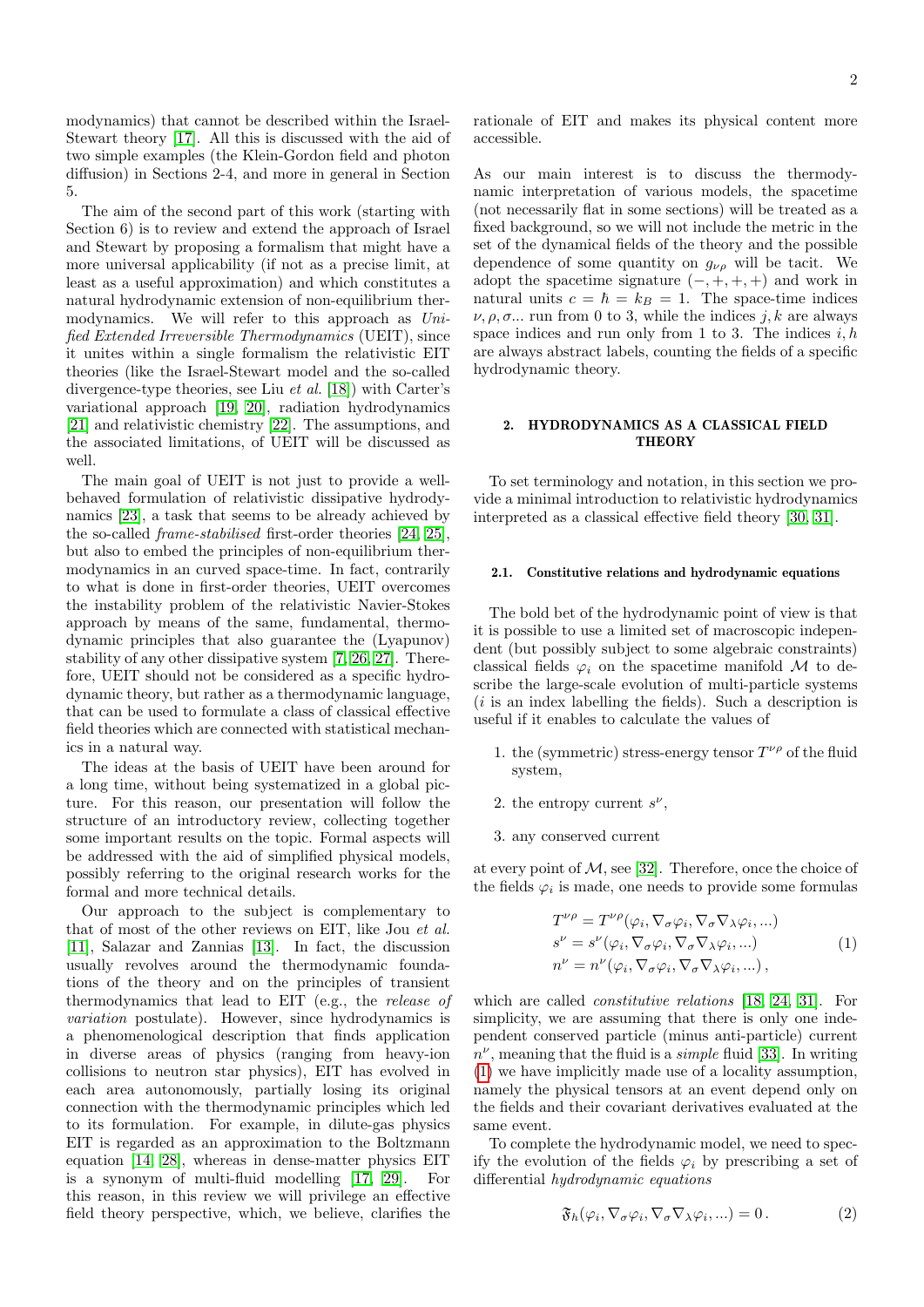The quantities  $\mathfrak{F}_h$  are tensor fields and, again, the same locality assumption has been invoked.

The constitutive relations [\(1\)](#page-1-0) and the hydrodynamic equations [\(2\)](#page-1-1) must be formulated in such a way to ensure the validity of the fundamental conservation laws

<span id="page-2-3"></span>
$$
\nabla_{\nu}T^{\nu\rho} = 0 \qquad \nabla_{\nu}n^{\nu} = 0, \qquad (3)
$$

and of the second law of thermodynamics

<span id="page-2-0"></span>
$$
\nabla_{\nu} s^{\nu} \ge 0, \tag{4}
$$

at least to the level of accuracy that the theory is designed to have. A hydrodynamic theory is said to be non-dissipative when the entropy production [\(4\)](#page-2-0) is exactly zero, while it is said to be dissipative otherwise.

Finally, any hydrodynamic model should (in principle) respect some compatibility constraints with

- i- Equilibrium statistical mechanics: isolated dissipative systems should eventually converge (for  $t +\infty$ ) to a global thermodynamic equilibrium state, whose properties should coincide with those computed by means of the micro-canonical ensemble [\[2\]](#page-28-1). Therefore, this state must be stable against any perturbation allowed by the hydrodynamic model. In non-dissipative theories this thermodynamic equilibrium state still exists and is stable under perturbations (i.e. the system shall not spontaneously depart from it), but, since entropy is conserved, the system does not converge to it for large times. More formally, we may say that both dissipative and nondissipative systems are Lyapunov stable, but only dissipative ones are also asymptotically stable.
- ii- Kinetic theory: if the system admits a kinetic description, then the predictions of the hydrodynamic theory (within its range of applicability) should coincide with those of kinetic theory. As a consequence, the possible presence of exact kinematic constraints, such as the traceless condition for the stress-energy tensor of ultra-relativistic ideal gases  $(T^{\nu}_{\;\;\nu}\;=\;0),$  need to be carefully encoded into the hydrodynamic model.
- iii- Causality: the fundamental principles of Quantum Field Theory (namely, equal-time commutation/anticommutation relations and Lorentz covariance) impose that information cannot propagate faster than light [\[34\]](#page-28-33). Therefore, this is a property of every physical system that should be respected by phenomenological models of the kind we are describing here (within the precision and physical limits of the model).

While a hydrodynamic model may, in principle, implement the requirements (ii) and (iii) only in an approximate way, we will see that (i) is of central importance for UEIT, especially if the model is dissipative. In fact, the purpose of a dissipative model is to describe how a system spontaneously evolves towards thermodynamic equilibrium by converting the energy of the macroscopic hydrodynamic motion into internal energy.

## <span id="page-2-9"></span>2.2. Setting the terminology: perfect fluids

To gain some initial insights, let us discuss a specific implementation of [\(1\)](#page-1-0) and [\(2\)](#page-1-1). To set the terminology, let us consider the perfect fluid. The most common way to formulate its dynamical equations is within the Eulerian specification of the flow over  $\mathcal{M}$ ; within this Eulerian framework, the fields can be chosen as

<span id="page-2-1"></span>
$$
(\varphi_i) = (u^{\sigma}, s, n), \tag{5}
$$

where the vector field  $u^{\sigma}$  is interpreted as the fluid fourvelocity, while the scalar fields  $s$  and  $n$  are respectively the local entropy and particle density, as measured in the reference frame defined by  $u^{\sigma}$ ,

<span id="page-2-6"></span>
$$
u^{\sigma} = n^{\sigma}/\sqrt{-n_{\lambda}n^{\lambda}} \qquad s = -s^{\sigma}u_{\sigma} \qquad n = -n^{\sigma}u_{\sigma}.
$$
 (6)

Given the choice in [\(5\)](#page-2-1), the constitutive relations [\(1\)](#page-1-0) read

$$
T^{\nu \rho} = (\mathcal{U} + \Psi) u^{\nu} u^{\rho} + \Psi g^{\nu \rho}
$$
  
\n
$$
s^{\nu} = su^{\nu}
$$
  
\n
$$
n^{\nu} = nu^{\nu}.
$$
\n(7)

The quantities  $\mathcal U$  and  $\Psi$  are respectively the energy density and the pressure of the fluid, as measured in the frame of  $u^{\sigma}$ . The constitutive relation for the stress-energy tensor is completed by an equation of state  $\mathcal{U} = \mathcal{U}(s,n)$ , whose differential is

<span id="page-2-4"></span>
$$
d\mathcal{U} = \Theta ds + \mu dn. \tag{8}
$$

The pressure  $\Psi$  is related to the energy density through the Euler relation<sup>[1](#page-2-2)</sup>,

<span id="page-2-5"></span>
$$
\mathcal{U} + \Psi = \Theta s + \mu n. \tag{9}
$$

<span id="page-2-7"></span>Finally, the hydrodynamic equations [\(2\)](#page-1-1) read

$$
(\mathcal{U} + \Psi)u^{\nu}\nabla_{\nu}u_{\rho} + (\delta^{\nu}_{\rho} + u^{\nu}u_{\rho})\nabla_{\nu}\Psi = 0
$$
  
\n
$$
u^{\nu}\nabla_{\nu}s + s\nabla_{\nu}u^{\nu} = 0
$$
  
\n
$$
u^{\nu}\nabla_{\nu}n + n\nabla_{\nu}u^{\nu} = 0.
$$
\n(10)

Combining the constitutive relations together with the hydrodynamic equations immediately leads to [\(3\)](#page-2-3) and [\(4\)](#page-2-0), with  $\nabla_{\nu} s^{\nu} = 0$ .

The same system can be described by using two arbitrary independent thermodynamic variables as fundamental fields [\[33\]](#page-28-32). For example, an alternative to [\(5\)](#page-2-1) could be [\[24\]](#page-28-23)

<span id="page-2-8"></span>
$$
(\varphi_i) = (u^{\sigma}, \Theta, \mu). \tag{11}
$$

The two descriptions are related by a change of variables, where s and n should be written in terms of  $\Theta$  and  $\mu$ .

<span id="page-2-2"></span><sup>1</sup> Similarly to what is done in non-relativistic thermodynamics, the Euler relation is often derived from an additivity property of the system, see [\[35\]](#page-28-34) or [\[36\]](#page-28-35) for the more general case of perfect multifluids.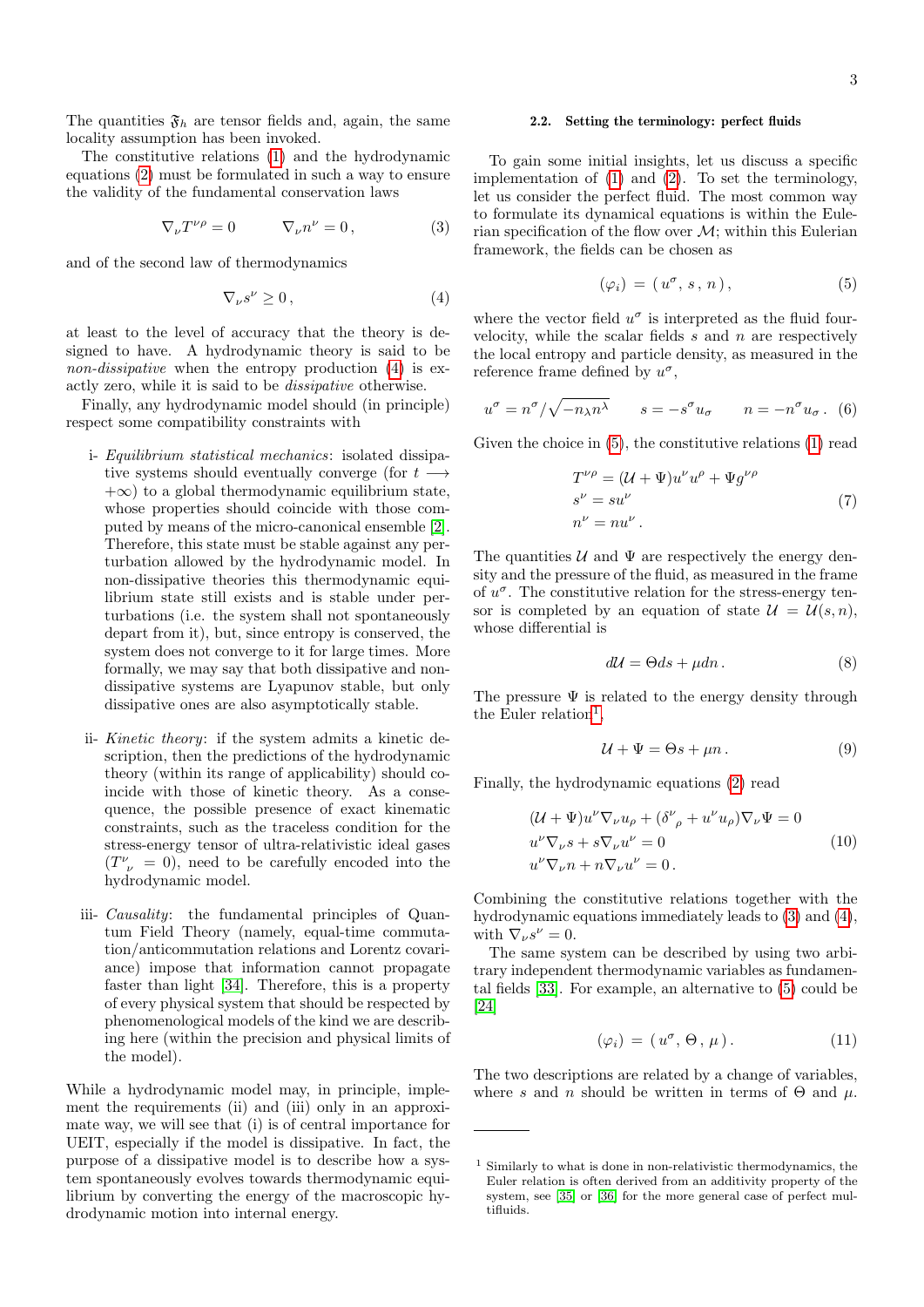This can be conveniently done by trying to obtain an expression of the kind  $\Psi = \Psi(\Theta, \mu)$ . In fact, from [\(8\)](#page-2-4) and [\(9\)](#page-2-5), one can derive the differential

$$
d\Psi = sd\Theta + nd\mu, \qquad (12)
$$

which immediately provides the relations  $s(\Theta, \mu)$ and  $n(\Theta, \mu)$ .

Perfect-fluid dynamics can also be obtained starting from a different perspective (as opposed to the Eulerian point of view), namely via the Lagrangian specification of the flow. In this approach, also known as pull-back formalism [\[35\]](#page-28-34), the fields of the theory are three scalar fields,

$$
(\varphi_i) = (\Phi^1, \Phi^2, \Phi^3), \tag{13}
$$

representing the comoving Lagrangian coordinates of the fluid elements [\[36–](#page-28-35)[39\]](#page-28-36). These fields are sometimes referred to as matter-space coordinates [\[35\]](#page-28-34), and are related to the fluid velocity  $u^{\nu}$  via

$$
u^{\nu}\nabla_{\nu}\Phi^{1} = u^{\nu}\nabla_{\nu}\Phi^{2} = u^{\nu}\nabla_{\nu}\Phi^{3} = 0.
$$
 (14)

These conditions are automatically satisfied if the constitutive relations for the currents have the form

<span id="page-3-0"></span>
$$
s^{\nu} = \varepsilon^{\nu\rho\sigma\lambda} S(\Phi^1, \Phi^2, \Phi^3) \nabla_{\rho} \Phi^1 \nabla_{\sigma} \Phi^2 \nabla_{\lambda} \Phi^3 \nn^{\nu} = \varepsilon^{\nu\rho\sigma\lambda} N(\Phi^1, \Phi^2, \Phi^3) \nabla_{\rho} \Phi^1 \nabla_{\sigma} \Phi^2 \nabla_{\lambda} \Phi^3,
$$
\n(15)

where  $S$  and  $N$  are two arbitrary functions, to be chosen to reproduce the correct initial conditions [\[35\]](#page-28-34). Equations [\(15\)](#page-3-0) provide a mapping between the Eulerian and the Lagrangian descriptions: when inserted into the right-hand sides of the equations in [\(6\)](#page-2-6), we obtain the rules for the change of variables

<span id="page-3-7"></span>
$$
(u^{\sigma}, s, n) \longrightarrow (\Phi^1, \Phi^2, \Phi^3). \tag{16}
$$

It is interesting to note that, while in the Eulerian framework the conservation of  $s^{\nu}$  and  $n^{\nu}$  is imposed at the level of the hydrodynamic equations [\(10\)](#page-2-7), in the Lagrangian one they are already implemented within the constitutive relations. This means that they are satisfied both onshell (i.e. by fluid configurations that are solutions to the hydrodynamic equations) and off-shell (i.e. on a generic spacetime configuration of the fields  $\Phi^1, \Phi^2, \Phi^3$ , see e.g. Gavassino and Antonelli [\[36\]](#page-28-35), Comer and Langlois [\[37\]](#page-28-37).

An alternative formulation of the Lagrangian approach has been proposed by Dubovsky et al. [\[30\]](#page-28-29), which can be shown to be equivalent to the one summarised here [\[36\]](#page-28-35). Moreover, the Lagrangian point of view finds many applications in multifluid hydrodynamics [\[20,](#page-28-19) [35\]](#page-28-34), elasticity theory [\[40,](#page-28-38) [41\]](#page-28-39), and models for dissipation [\[42–](#page-28-40)[45\]](#page-28-41).

#### 2.3. Non-interacting scalar field

For later convenience, we also introduce another minimal example, that is intimately different from the perfect fluid: the complex scalar field,

<span id="page-3-5"></span>
$$
(\varphi_i) = (\varphi). \tag{17}
$$

For simplicity, we assume flat spacetime with global inertial coordinates  $x^{\nu}$  and impose that the dynamics is governed by the Klein-Gordon action [\[46\]](#page-28-42)

<span id="page-3-2"></span>
$$
\mathcal{I}[\varphi] = \int_{\mathcal{M}} \left[ -\partial_{\nu} \bar{\varphi} \, \partial^{\nu} \varphi - m^2 \bar{\varphi} \varphi \right] d^4 x \,. \tag{18}
$$

For what concerns us, this (phenomenological) model defines the classical dynamics of a macroscopic complex field with mass  $m > 0$ , which is often used (for theoretical purposes) as the minimal example of an unconventional kind of fluid, whose equation of state is a differential equation [\[47\]](#page-28-43). When coupled with gravity, this theory is also used to model boson stars<sup>[2](#page-3-1)</sup> [\[51\]](#page-28-44). The constitutive relations  $(1)$ can be computed directly from the action principle:

$$
T^{\nu \rho} = 2 \, \partial^{(\nu} \bar{\varphi} \, \partial^{\rho)} \varphi - g^{\mu \nu} \left( \partial_{\alpha} \bar{\varphi} \, \partial^{\alpha} \varphi + m^2 \bar{\varphi} \varphi \right) \ns^{\nu} = 0 \nn^{\nu} = i(\varphi \, \partial^{\nu} \bar{\varphi} - \bar{\varphi} \, \partial^{\nu} \varphi),
$$
\n(19)

where  $T^{\nu\rho}$  is the Belinfante-Rosenfeld tensor of the model, while  $n^{\nu}$  is the Noether current associated with the  $U(1)$ symmetry of the action. We imposed the condition  $s^{\nu} = 0$ as a zero-temperature assumption (the model is nondissipative). The hydrodynamic equation [\(2\)](#page-1-1) is just the usual Klein-Gordon equation obtained from the action [\(18\)](#page-3-2),

<span id="page-3-3"></span>
$$
\partial_{\nu}\partial^{\nu}\varphi = m^2\varphi , \qquad (20)
$$

implying that the conservation laws [\(3\)](#page-2-3) are ensured onshell by construction. The solution of [\(20\)](#page-3-3) reads

<span id="page-3-6"></span>
$$
\varphi(x) = \int \left[ a_p e^{ip_\nu x^\nu} + \bar{b}_p e^{-ip_\nu x^\nu} \right] \frac{dp^1 dp^2 dp^3}{(2\pi)^3 \sqrt{2p^0}},\qquad(21)
$$

where the four-momenta  $p^{\nu}$  must satisfy the constraints

<span id="page-3-4"></span>
$$
p^{\nu}p_{\nu} = -m^2, \ p^0 > 0 \ \Rightarrow \ p^0 = \sqrt{m^2 + p^j p_j} \tag{22}
$$

Since every small perturbation can be decomposed into modes with real frequencies, any solution is stable under small perturbations. In addition, the dispersion relation [\(22\)](#page-3-4) imposes a subluminal signal propagation, ensuring causality.

## <span id="page-3-8"></span>2.4. Hydrodynamic degrees of freedom: the scalar field and perfect fluid examples

To introduce the fundamental concept of hydrodynamic degree of freedom, we start by considering the minimal Klein-Gordon model introduced in the previous subsection, as it builds on the single field in [\(17\)](#page-3-5). All the relevant information about the system is contained in a single

<span id="page-3-1"></span><sup>&</sup>lt;sup>2</sup> In fact, the free Klein-Gordon classical field  $\varphi$  can be interpreted as the order parameter of a zero-temperature condensate of (strictly) non-interacting scalar bosons of mass  $m$ , namely  $\varphi(x) \sim \langle N | \hat{\varphi}(x) | N + 1 \rangle$ , see [\[48](#page-28-45)[–50\]](#page-28-46).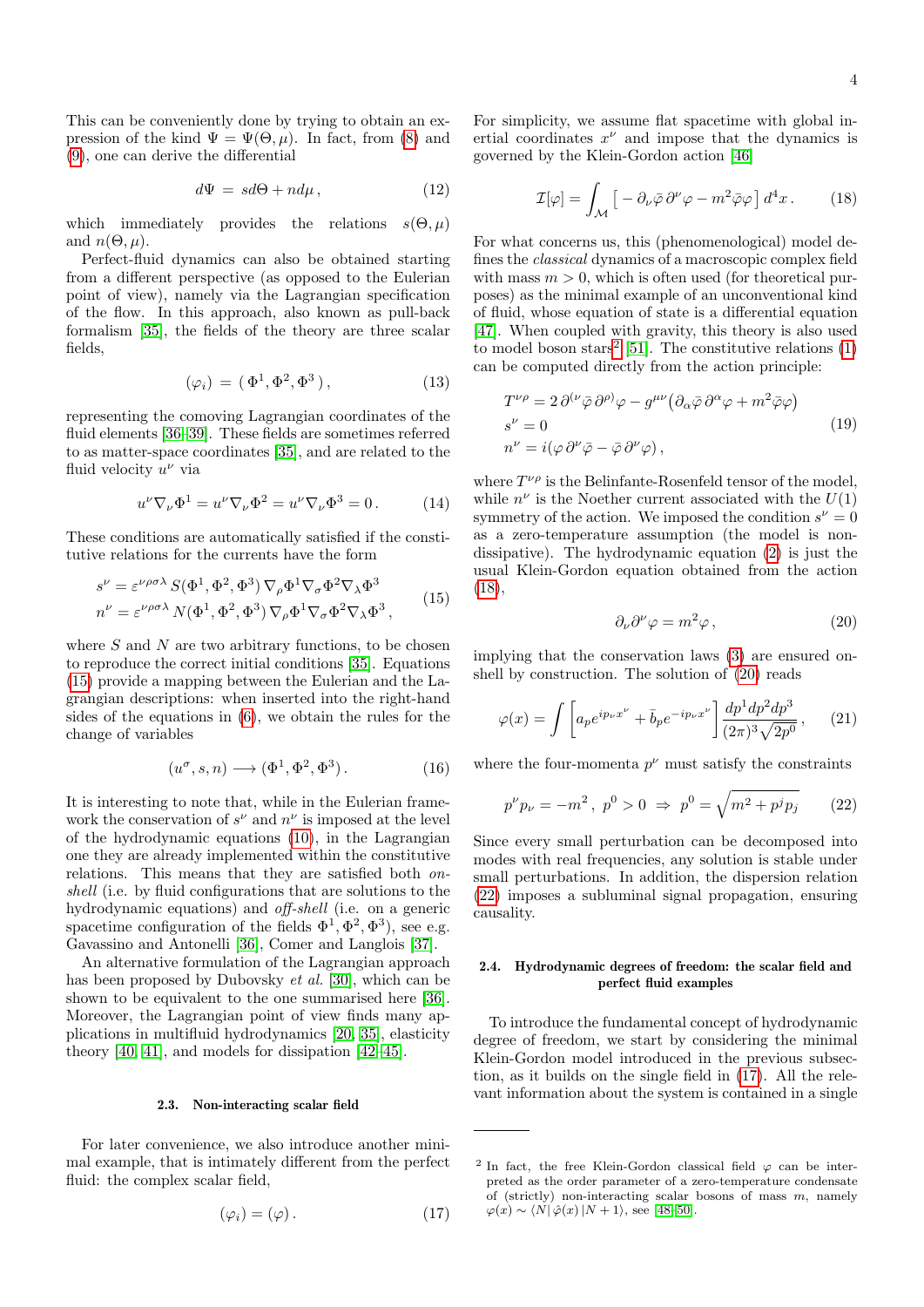function  $\varphi : \mathcal{M} \longrightarrow \mathbb{C}$ , meaning that every physical quantity can be computed at each point of M directly from any given solution of the form [\(21\)](#page-3-6).

A standard hydrodynamic problem is, however, typically formulated as an initial value problem, where one imposes a set of initial conditions on a space-like 3D Cauchy hypersurface  $\Sigma$  (e.g. the surface  $t = 0$ ). Then, the evolution of the hydrodynamic quantities in the causal future of  $\Sigma$  (e.g. the portion of the spacetime  $t > 0$ ) is studied. The number of independent real functions which must be assigned on  $\Sigma$  to identify a unique solution is the number of hydrodynamic degrees of freedom  $\mathfrak D$  of the model.

Since equation [\(20\)](#page-3-3) is of the second order in time, the knowledge of the initial condition

<span id="page-4-0"></span>
$$
\varphi : \Sigma \longrightarrow \mathbb{C} \tag{23}
$$

is not enough to uniquely evolve the field configuration. However, it is possible to recast the evolution as two complex first-order equations of the Hamilton type,

$$
\partial_t \varphi = \bar{\Pi}_{KG} \qquad \partial_t \bar{\Pi}_{KG} = \partial_j \partial^j \varphi - m^2 \varphi, \qquad (24)
$$

where the conjugate momentum is

$$
\Pi_{KG} := \frac{\delta \mathcal{I}}{\delta(\partial_t \varphi)} = \partial_t \bar{\varphi} \,. \tag{25}
$$

Now, if together with [\(23\)](#page-4-0) we prescribe also the initial conditions of the conjugate momentum,

$$
\Pi_{KG}: \Sigma \longrightarrow \mathbb{C},\tag{26}
$$

we have a well-posed initial value problem. Hence, the Klein-Gordon model has  $\mathfrak{D} = 4$  degrees of freedom (i.e. two complex functions). We remarked this basic and well know fact to stress the idea that, in general, the number of degrees of freedom differs from the number of (real) algebraically independent components of the fields  $\varphi_i$ . The difference between the two typically depends on the order of the hydrodynamic equations, on the possible presence of gauge freedoms, and on the possibility of some equations to play the role of constraints on the initial conditions (e.g. as in the well known case of Maxwell equations).

For the case of perfect fluids in the Eulerian framework, we have 5 first-order independent dynamical equations [\(10\)](#page-2-7) for 5 variables [\(5\)](#page-2-1), which constitute a closed system with  $\mathfrak{D} = 5$ . It is interesting to note that, while within the Eulerian specification of the flow field the number of independent components of the fields coincides with the number of degrees of freedom, this is no longer the case when we move to the Lagrangian point of view. In fact,  $\Phi^1, \Phi^2, \Phi^3$  are 3 real scalar fields, obeying 3 second-order differential equations, which can be obtained by performing the change of variables [\(16\)](#page-3-7) in the first equation of [\(10\)](#page-2-7). Considering that there is a gauge freedom which can be used to change the value of one free function without altering the physical state of the system [\[37\]](#page-28-37), we are left again with  $\mathfrak{D} = 2 \times 3 - 1 = 5$ .

## 3. SLOW LIMIT OF THE NON-INTERACTING SCALAR **FIELD**

We explicitly discuss the slow limit procedure, by using the complex scalar field as a guiding example. In its simplicity, the Klein-Gordon model contains most of the field theory features we are interested in.

### 3.1. The slow limit removes degrees of freedom

The slow limit is a necessary element to extract (in ergodic systems of interacting identical particles with no broken symmetries) the universal Navier-Stokes equations. The main reason is that this limit removes all the fast degrees of freedom. Let us see how this mechanism of suppression of degrees of freedom works for the noninteracting scalar field. We anticipate that this slow limit can not be Navier-Stokes, since the existence of an "order parameter" prevents the emergence of a universal be-haviour [\[52\]](#page-28-47). In fact, it is well known that the slow limit of the Klein-Gordon equation is the Schrödinger equation: following the standard textbook approach (e.g. [\[53\]](#page-28-48)), it is possible to define

<span id="page-4-2"></span>
$$
\varphi = e^{-imt}\psi / \sqrt{2m} \tag{27}
$$

that, when used into [\(20\)](#page-3-3), allows to obtain

<span id="page-4-7"></span>
$$
- \frac{1}{2m} \partial_t^2 \psi + i \partial_t \psi = - \frac{1}{2m} \partial_j \partial^j \psi.
$$
 (28)

To recover the slow limit we have to recall that  $1/m$  sets an intrinsic timescale: demanding  $\psi$  to be a slow degree of freedom amounts to require that

<span id="page-4-4"></span>
$$
|\partial_t^2 \psi| \ll m |\partial_t \psi| \,. \tag{29}
$$

In this limit, we obtain, as expected,

<span id="page-4-1"></span>
$$
i\partial_t \psi = -\frac{1}{2m} \partial_j \partial^j \psi.
$$
 (30)

Contrarily to the original Klein-Gordon equation, equation [\(30\)](#page-4-1) is of the first-order in time, meaning that we are left only with  $\mathcal{D} = 2$ . To see what has happened to the remaining 2 degrees of freedom, we can take the smallmomentum limit  $(p_i \rightarrow 0)$  of the generic solution [\(21\)](#page-3-6) and cast it into the form

<span id="page-4-3"></span>
$$
\varphi = \frac{1}{\sqrt{2m}} \left( e^{-imt} \psi_+ + e^{imt} \psi_- \right),\tag{31}
$$

where we have introduced the two functions

<span id="page-4-5"></span>
$$
\psi_{+}(x) = \int a_{p} \exp\left(ip_{j}x^{j} - i\frac{p_{j}p^{j}}{2m}t\right) \frac{d^{3}p}{(2\pi)^{3}}
$$

$$
\psi_{-}(x) = \int \bar{b}_{p} \exp\left(-ip_{j}x^{j} + i\frac{p_{j}p^{j}}{2m}t\right) \frac{d^{3}p}{(2\pi)^{3}}.
$$
(32)

Direct comparison of [\(27\)](#page-4-2) with [\(31\)](#page-4-3) gives  $\psi = \psi_+ +$  $e^{i2mt}\psi_-\$ . Since  $e^{i2mt}$  oscillates fast, while  $\psi_+$  and  $\psi_$ are slowly evolving, the only way for  $\psi$  to fulfill [\(29\)](#page-4-4) is that

<span id="page-4-6"></span>
$$
\psi_- = 0 \qquad \Longrightarrow \qquad \psi = \psi_+ \,. \tag{33}
$$

This condition is the reason for the halving of  $\mathfrak D$  in the slow limit. In fact, from [\(32\)](#page-4-5) it is evident that  $\psi_+$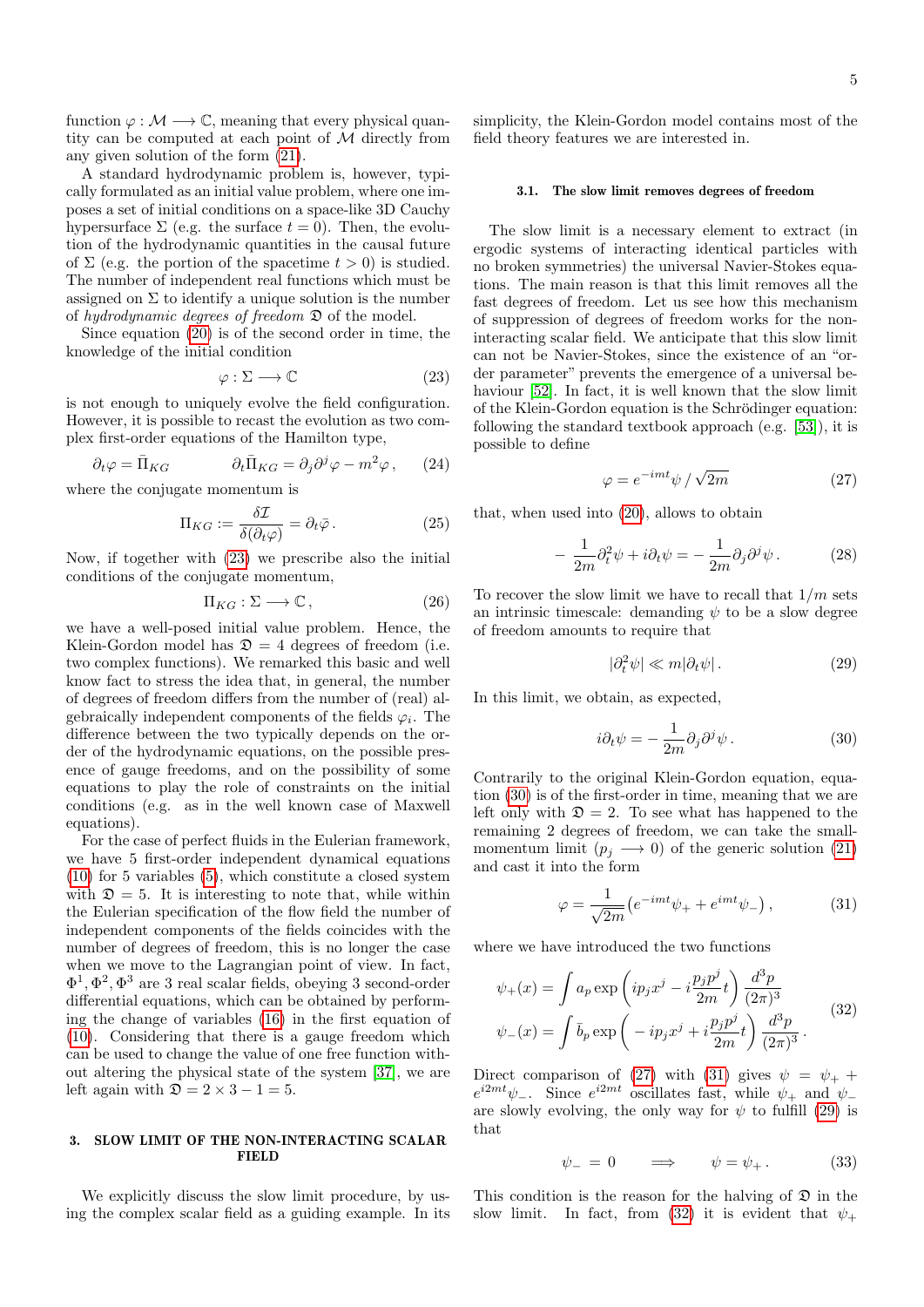and  $\psi$ <sub>-</sub> are two independent functions, where  $\psi$ <sub>+</sub> is gov-erned by [\(30\)](#page-4-1), while  $\psi$ <sub>-</sub> is governed by the time-reversed Schrödinger equation. Thus, the couple  $(\psi_+, \psi_-)$  constitutes a convenient representation of the  $\mathfrak{D} = 4$  degrees of freedom of the theory for small momenta. Only when the slow-limit is taken we have

$$
(\psi_+,\psi_-) \longrightarrow (\psi_+,0) \tag{34}
$$

and the second-order (in time) Klein-Gordon equation boils down to a first-order one. To understand the physical implications of [\(33\)](#page-4-6), consider the total fourmomentum  $\mathcal{P}^{\nu}$  and the  $U(1)$  charge Q of the system:

$$
\mathcal{P}^{\nu} := \int T^{0\nu} d^3x = \int p^{\nu} (\bar{a}_p a_p + \bar{b}_p b_p) \frac{d^3p}{(2\pi)^3}
$$
  

$$
Q := \int n^0 d^3x = \int (\bar{a}_p a_p - \bar{b}_p b_p) \frac{d^3p}{(2\pi)^3},
$$
 (35)

where  $\bar{a}_p a_p$  and  $\bar{b}_p b_p$  can be interpreted as the average number of particles and antiparticles with fourmomentum  $p^{\nu}$ . Hence, by imposing equation [\(33\)](#page-4-6), which implies  $\bar{b}_p b_p = 0$ , we are excluding antiparticle excitations from the model [\[54\]](#page-28-49).

In conclusion, we have shown that the slow limit of a field theory has, in general, less degrees of freedom than its fast counterpart. As a result, when we impose a condition of slow evolution, we typically constrain the initial conditions to belong to a particular subset (of measure zero) of the full state-space.

#### 3.2. Dispersion relations

Thanks to the minimal example provided by the Klein-Gordon model, we have seen that the slow-limit lowers the order of temporal derivatives of the dynamical equations. It is natural to ask whether there is a more systematic technique to study the effect of the slow limit also on other systems. A way of doing this is via the spectral analysis of the modes of the linearised model around a homogeneous stationary configuration. What follows is a discussion of the results of the previous subsection from this, more general, point of view.

We consider solutions of the full Klein-Gordon equation [\(28\)](#page-4-7) of the kind

$$
\psi = \psi_+^{(0)} + \delta \psi \, e^{i(p_j x^j - \omega t)},\tag{36}
$$

where  $\psi_{+}^{(0)}$  and  $\delta\psi$  are constants; the pre-factor  $\delta\psi$  is infinitesimal. Since the hydrodynamic equation is already linear, the factor  $\exp(ip_jx^j - i\omega t)$  must be an exact so-lution of [\(28\)](#page-4-7). For every wave-vector  $p<sup>j</sup>$ , there are two oscillation modes of  $\psi$ , with frequencies

<span id="page-5-1"></span>
$$
\omega_{\pm} = -m \pm \sqrt{m^2 + p^j p_j} \,. \tag{37}
$$

The absolute values of these dispersion relations are pre-sented in Figure [1.](#page-5-0) In the small wave-vector limit, equation [\(37\)](#page-5-1) becomes

$$
\omega_+ \approx \frac{p^j p_j}{2m} \qquad \omega_- \approx -2m - \frac{p^j p_j}{2m} \,. \tag{38}
$$



<span id="page-5-0"></span>Figure 1. Absolute value of the dispersion relations of the complex Klein-Gordon field  $\psi$ , as given in equation [\(37\)](#page-5-1). The blue curve refers to the gapless mode  $\omega_+$ , the red line is the gapped mode  $\omega_-.$ 

The mode evolving with  $\omega_+$  contributes to  $\psi_+$ , while the mode evolving with  $\omega_-\$  contributes to  $\psi_-\$ . The smallmomenta behaviour of the two modes is

$$
\lim_{p \to 0} |\omega_{+}| = 0 \qquad \lim_{p \to 0} |\omega_{-}| = 2m \neq 0, \qquad (39)
$$

and we will refer to  $\omega_+$  as the *gapless* mode, and to  $\omega_$ as the gapped mode, with gap 2m.

Figure [1](#page-5-0) gives an intuition of what happens in the slow limit  $\omega \to 0$ : the full solution must be a superposition of modes which are in the proximity of the x-axis when the slow limit is taken. Since the gapped dispersion relation does not touch the x-axis, in the limit of small  $\omega$  the full solution must be a superposition of only the  $\omega_+$  modes, so that equation [\(33\)](#page-4-6) is enforced automatically. Imposing that the final solution can be fully described with only one dispersion relation  $(\omega_+)$  implies that we are replacing a second-order differential equation with a first-order one, and this is exactly what happens in the slow limit.

#### <span id="page-5-2"></span>3.3. Hydro-modes and Thermo-modes

It is instructive to give a physical interpretation to the presence and the role of both gapped and gapless modes. We will limit ourselves to systems that do not exhibit the so-called gapped momentum modes, see e.g. Baggioli et al. [\[55\]](#page-28-50).

First, let us focus on the modes with gapless dispersion relation  $\omega_+$ . As they contribute only to  $\psi_+$ , we can conclude that they describe ordinary density fluctuations in the medium. They are, essentially, the analogue of sound-waves: we call them  $Hydro-modes$ , because they are (in this context) the common hydrodynamic modes expected in practically every fluid. In our minimal example the dispersion relation  $\omega_+$  is not linear (i.e. we do not have a phonon-like dispersion relation) simply because the system is free: by adding a term of the kind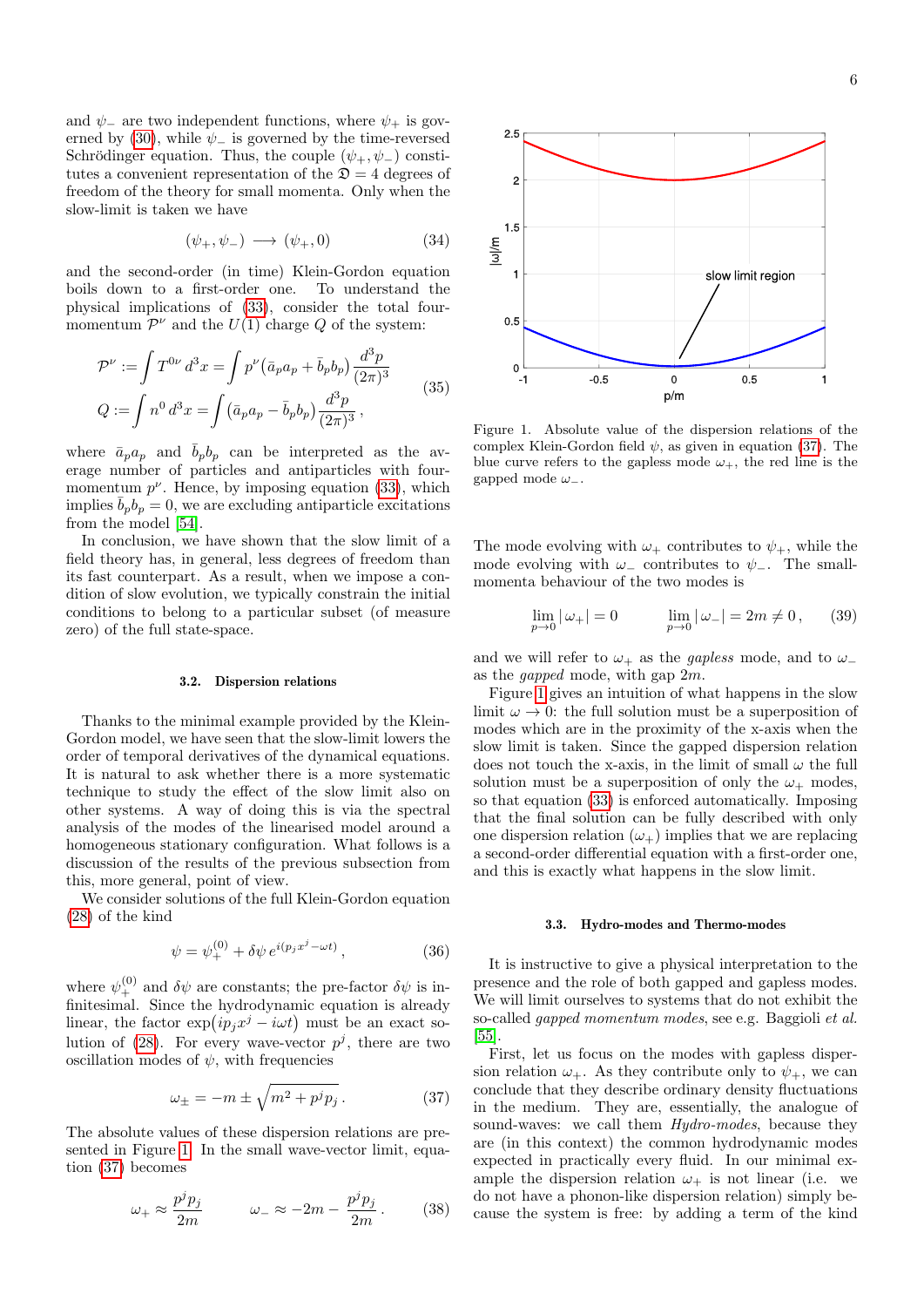$\bar{\varphi}^2 \varphi^2$  in the action [\(18\)](#page-3-2), we would recover the expected linear phonon-like behaviour of  $\omega_+$  for small momenta.

On the other hand, the modes with gapped dispersion relation  $\omega_-\$  are present whenever the antiparticle fraction is non-zero. Hence, contrarily to the Hydro-modes, these modes do not simply describe the evolution of an inhomogeneity (i.e. a deviation from the homogeneous state). They give rise, instead, to a non-stationary behaviour that survives even in the absence of spatial gradients: this is the physical meaning of the gap. We can gain further intuition if we imagine to switch on a small interaction term in the action. Now, particle-antiparticle reactions are allowed and the antiparticle fraction is rapidly converted into thermal energy. Therefore, states with  $\psi_-\neq 0$  are out of equilibrium with respect to pair production/annihilation processes. We can conclude that the gapped modes arise from the possibility to have homogeneous states that are, however, non-equilibrium states (a situation that is typical when it comes to model chemically reacting substances). Since the theory which deals with such reacting systems is non-equilibrium thermodynamics [\[56\]](#page-28-51), we may call these modes Thermo-modes.

In the next section we will show that the division of the modes of the full (non-slow) theory into Hydro-modes and Thermo-modes still holds also for more general systems of interacting particles and is key to understand the emergence of hydrodynamics as the slow limit of more fundamental theories. We anticipate that, in a generic dissipative fluid, in principle we may deal with an infinite number of degrees of freedom, that generate an infinite number of dispersion relations [\[16\]](#page-28-15). However, almost all these dispersion relations are gapped (the associated Thermo-modes describe the tendency of the fluid elements to relax towards local thermodynamic equilibrium). The only modes that survive in the slow limit are the few gapless ones, which describe the transport of conserved quantities [\[57\]](#page-28-52) and are (almost [\[1\]](#page-28-0)) universally described by the Navier-Stokes equations (another reason we call them Hydro-modes). This mechanism will be explored in detail in subsection [4.4,](#page-9-0) starting from a kinetic description. A similar argument is at the origin of the hydrodynamization mechanism in heavy ion collisions [\[58\]](#page-28-53).

## <span id="page-6-5"></span>3.4. Lorentz boosts can generate spurious gapped modes

We briefly discuss why the slow limit can be problematic in relativity. So far, we worked in the reference frame in which the slow limit was taken. As long as the description is limited to this frame, there is no fundamental difference between the Newtonian and the relativistic descriptions of spacetime. Problems with the slow limit in relativity, however, appear when we decide to work in a different reference frame from the one in which the limit itself is taken. To see exactly what can happen, we consider the minimal example of the Schrödinger limit of the Klein-Gordon model.

Let us assume that an observer (say Alice, moving with four-velocity  $u_A^{\nu}$ ) has prepared a condensate that is at rest in her laboratory, while Bob (who is moving with fourvelocity  $u_B^{\nu} \neq u_A^{\nu}$ , wants to describe the evolution of this same condensate in his own reference frame. Bob may

start from the assumption that the condensate is in the slow limit from Alice's point of view and, therefore, argue that equation [\(30\)](#page-4-1) should hold in her reference frame. Re-calling the definition [\(27\)](#page-4-2), Bob will conclude that  $\varphi$  obeys the equation (formulated on the basis of the principle of covariance)

<span id="page-6-0"></span>
$$
iu_A^{\nu} \partial_{\nu} (\varphi e^{-imu_A^{\sigma} x_{\sigma}}) = -(g^{\nu \rho} + u_A^{\nu} u_A^{\rho}) \frac{\partial_{\nu} \partial_{\rho}}{2m} (\varphi e^{-imu_A^{\sigma} x_{\sigma}}).
$$
\n(40)

In this way, Bob is making sure that any solution he may find will correspond automatically to an exact solution of the Schrödinger equation in Alice's reference frame.

There is, however, a complication. In fact, in every reference frame, apart from the one of Alice, equation [\(40\)](#page-6-0) is of the second order in time, implying the paradoxical conclusion that Lorentz boosts double the number of degrees of freedom of the Schrödinger field. In fact, in the reference frame of Bob, there are two dispersion relations, instead of just one. On the other hand, if  $u_B^\nu$  approaches  $u_A^{\nu}$ , we recover the usual Schrödinger equation, which predicts only one dispersion relation. What happens to the second one?

To answer this question, we look for solutions of [\(40\)](#page-6-0) which are homogeneous in Bob's reference frame,

<span id="page-6-1"></span>
$$
\varphi \propto e^{i(m+\omega)u_B^{\sigma}x_{\sigma}},\tag{41}
$$

as they allow for an immediate estimate of the possible gaps of the two dispersion relations observed by Bob. Plugging [\(41\)](#page-6-1) into [\(40\)](#page-6-0) we obtain

<span id="page-6-2"></span>
$$
(\gamma^2 - 1)\,\omega^2 + 2m(\gamma^2 - \gamma - 1)\,\omega + m^2(\gamma - 1)^2 = 0\,,\tag{42}
$$

where  $\gamma = -u_A^{\nu} u_{B\nu}$  is the usual Lorentz factor. The two solutions of [\(42\)](#page-6-2) are

<span id="page-6-3"></span>
$$
\frac{\omega_{\pm}}{m} = \frac{1 \pm \sqrt{1 - 2w^2}}{\gamma w^2} - 1, \qquad (43)
$$

where  $w$  is the relative speed between the two observers, namely  $\gamma^2 = 1/(1 - w^2)$ . For small relative speed the two oscillation modes in [\(43\)](#page-6-3) read

<span id="page-6-4"></span>
$$
\omega_{+} \approx \frac{2m}{w^2} \qquad \qquad \omega_{-} \approx \frac{mw^4}{8} \,. \tag{44}
$$

Hence, in the limit  $w \to 0$  of comoving observers, we have that  $\omega_-\$  becomes the homogeneous zero-frequency mode of the Schrödinger equation. On the other hand,  $\omega_+$  diverges. To understand this peculiar behaviour of  $\omega_+$ we ask how its associated mode looks like in the reference frame of Alice; plugging [\(44\)](#page-6-4) into [\(41\)](#page-6-1) and recalling [\(27\)](#page-4-2), we obtain

$$
\psi \propto \exp\left[i\frac{2m}{u_B^k u_{Bk}}(u_B^j x_j - t)\right].\tag{45}
$$

It can be directly verified that this is indeed a solution of [\(30\)](#page-4-1). However, we also see that its associated wave-vector is

$$
p^j = \frac{2m u_B^j}{u_B^k u_{Bk}},\tag{46}
$$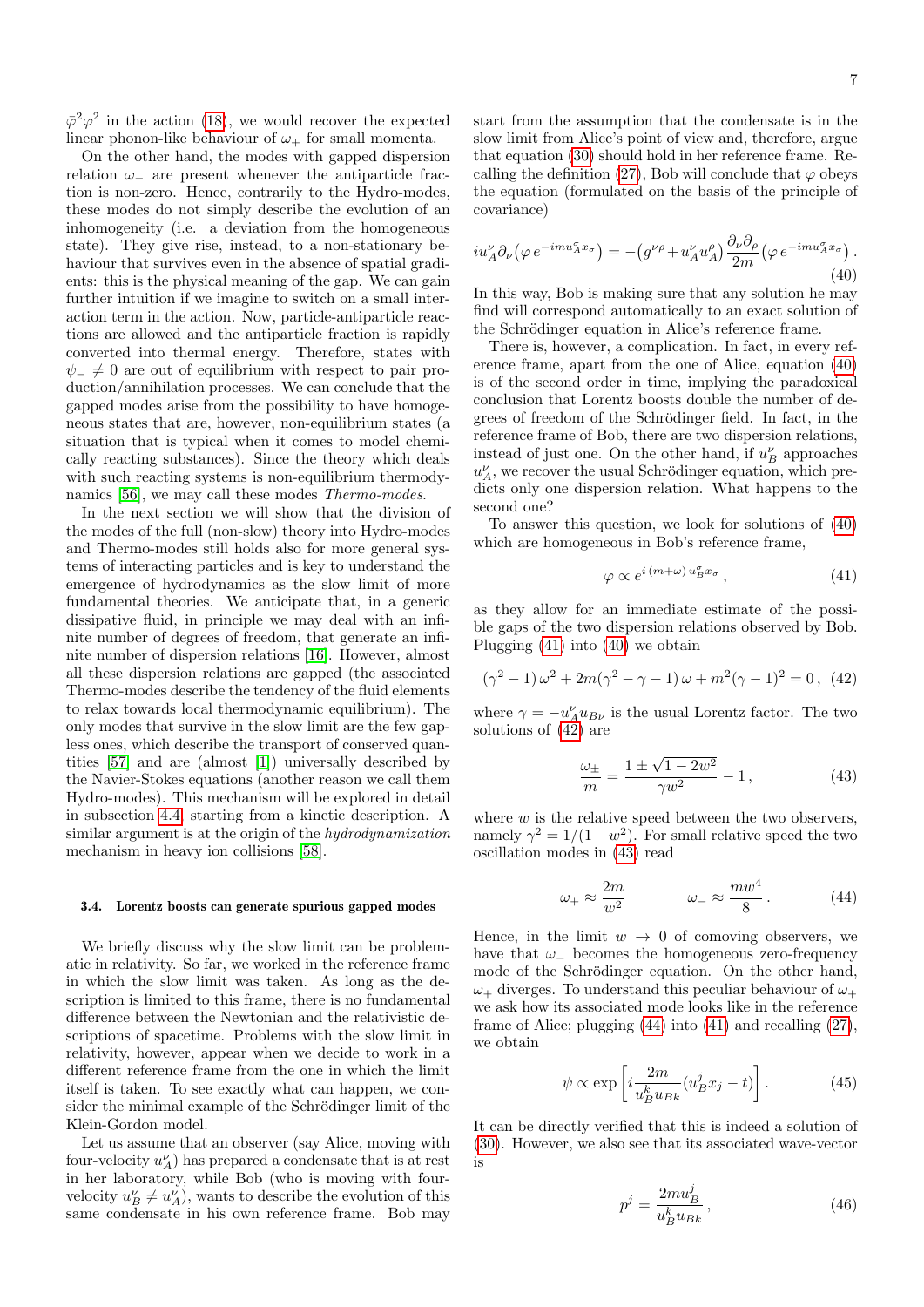which diverges in the limit of small  $u_B^j$ . Therefore, we can conclude that this mode does not respect the assumption of slow evolution in the Alice's frame. This, in turn, implies that the Schrödinger equation is not applicable along this mode, which should, then, be discarded as an unphysical solution.

To summarize, we have shown that in the reference frame of Bob there are two dispersion relations  $\omega_+$  and  $\omega_-$ (instead of just one as in Alice's reference frame), where  $\omega_{+}$  is associated with an unphysical gapped mode, whose gap diverges when  $u_B^{\nu} \longrightarrow u_A^{\nu}$ . This is the prototype of what we will refer to as *spurious* mode, namely an additional (and unphysical) gapped mode that may emerge as a consequence of the straightforward uplift of a legit Newtonian model to a covariant one, as done in [\(40\)](#page-6-0).

### 3.5. A more general discussion of the spurious modes

The example analysed in the previous subsection is a particular case of a more general issue, whose aspects are qualitatively summarised in the following points:

- i- When the slow limit of a covariant theory is taken in a given reference frame A, space and time are not treated on equal footing anymore: the slow limit typically involves some truncation in the timederivative expansion, so that the order in time of the final equations is typically lower than the order in space.
- ii- When we boost to a reference frame  $B \neq A$ , the derivatives in space become linear combinations of both derivatives in space and time,

$$
\frac{\partial}{\partial x} = \gamma \frac{\partial}{\partial x'} - \gamma w \frac{\partial}{\partial t'},\tag{47}
$$

increasing the order in time of the equations. This gives rise to gapped dispersion relations  $\omega_B$  which do not exist in the Newtonian theory [\[7\]](#page-28-6).

iii- As  $B \longrightarrow A$ , the dispersion relations  $\omega_B$  cannot change smoothly, because they do not exist for  $B =$ A. The limit

$$
\lim_{B \to A} \omega_B \tag{48}
$$

usually results in an infinity, showing that the corresponding mode is unphysical.

iv- Therefore, if we want any solution of the boosted system of equations to be physical, we must first make sure that it does not contain any contribution coming from the modes  $\omega_B$ , at least to the level of precision we are interested in.

The last point is what can make the slow limit problematic in relativity. In fact, depending on the sign of  $\text{Im}(\omega_B)$ , achieving the condition in (iv) may be easy, difficult or even impossible for some systems.

When  $\text{Im}(\omega_B) < 0$ , then the spurious unphysical modes are naturally damped; whatever the initial condition,

If  $\text{Im}(\omega_B) = 0$ , as in the case of the Schrödinger equation (for  $2w^2 \leq 1$ ), these modes oscillate with constant amplitude: if the gapped modes are negligible at the beginning of the evolution, they will not become important later. Hence, if we want to find solutions which are physically acceptable, we have to enforce the (approximate) absence of the spurious modes in the initial conditions. This tuning of the initial condition may be complicated to achieve, but it does not come unexpected. In fact, when Bob makes the assumption that the fluid is slow in the reference frame of Alice, it becomes immediately clear that he is restricting his attention to those solutions that are compatible with this constraint.

Finally, it may happen that the unphysical modes grow exponentially,  $\text{Im}(\omega_B) > 0$ . Even if we fine-tune the initial conditions in such a way to approximately remove the spurious modes, these modes will appear after a timescale  $1/\text{Im}(\omega_B)$ . The only way to avoid this explosion would be to select some initial conditions in which the unphysical modes have been removed exactly, making the theory impossible to use in numerical simulations, where one is forced to deal with a finite precision.

In the next section we verify that, unfortunately, the spurious modes of the Navier-Stokes-Fourier approach display an explosive behaviour  $(\text{Im}(\omega_B) > 0)$ .

## 4. THE ROLE OF THE SLOW LIMIT: THE DIFFUSION EQUATION

In this section, we consider the case of photon diffusion in a medium to see in more detail how the Navier-Stokes-Fourier approach<sup>[3](#page-7-0)</sup> emerges in the slow limit of a relativistic dissipative system. For simplicity, we work under the assumption of a perfectly rigid medium in a flat spacetime. Our purpose is not to provide a framework for the realistic description of the photon-matter system, but rather to illustrate the role of the slow limit with an example. More complete discussions of radiation hydrodynamics can be found in Anile et al. [\[59\]](#page-29-0), Udey and Israel [\[60\]](#page-29-1), Farris et al. [\[61\]](#page-29-2), Sadowski et al. [\[62\]](#page-29-3), Gavassino et al. [\[63\]](#page-29-4).

#### 4.1. Minimal model for photon diffusion in a material

Consider a photon gas diffusing in a rigid material. Since the total number of photons is not a conserved charge, the only relevant conserved current  $n^{\nu}$  is the baryon current of the material (we assume that no additional chemical-composition degrees of freedom are

<span id="page-7-0"></span><sup>3</sup> We recall that by "Navier-Stokes-Fourier approach" we mean the assumption that the dissipative fluxes, such as heat flux and viscous stresses, are proportional to the spatial gradients of a corresponding perfect-fluid field, such as the temperature or the fluid velocity.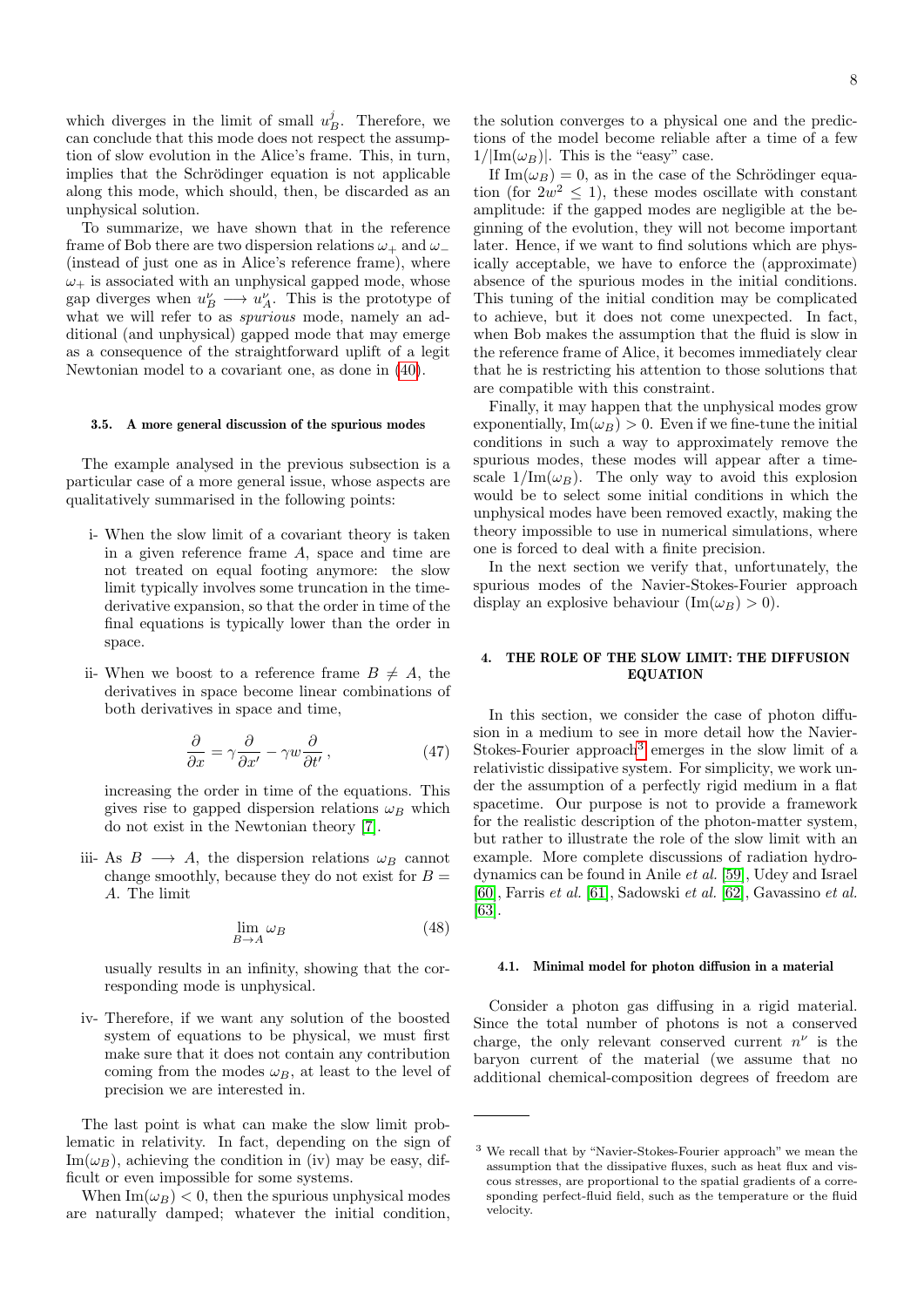needed). This system can be described within the as-sumptions of subsection [2.1:](#page-1-2) despite there are two chemical species (matter and photons), the photon transport is just a form of heat conduction, as no transport of any Noether charge is involved [\[63,](#page-29-4) [64\]](#page-29-5).

We define the material rest-frame density and fourvelocity as, respectively,

$$
n = \sqrt{-n^{\rho}n_{\rho}} \qquad \qquad u^{\nu} = n^{\nu}/n \,, \tag{49}
$$

and assume the material to be rigid (in the Born sense), non-rotating and non-accelerating, namely

<span id="page-8-0"></span>
$$
\nabla_{\beta} u^{\nu} = 0. \tag{50}
$$

This condition implies that we can introduce a conserved energy current  $J^{\nu}$  as

<span id="page-8-5"></span>
$$
J^{\nu} = -T^{\nu \rho} u_{\rho} \qquad \Rightarrow \qquad \nabla_{\nu} J^{\nu} = 0. \tag{51}
$$

Its associated conserved charge

$$
U = -\int_{\Sigma} J^{\nu} d\Sigma_{\nu}
$$
 (52)

is the total energy of the system, as measured in the global inertial frame defined by  $u^{\nu}$ , no matter which Cauchy hypersurface  $\Sigma$  is chosen. In the following, we will focus on giving a constitutive relation only to  $J^{\nu}$ , ignoring the remaining parts of the stress-energy tensor.

Finally, to further simplify the analysis, we also require that the rest-frame density n is homogeneous,  $\nabla_{\rho} n = 0$ . Combining this condition with [\(50\)](#page-8-0), we get the particle conservation  $\nabla_{\nu} n^{\nu} = 0$  as an identity. Hence, no matter which fields  $\varphi_i$  we choose, the constitutive relation for  $n^{\nu}$ will always be  $n^{\nu} = \text{const.}$ 

## <span id="page-8-10"></span>4.2. Photon diffusion: constitutive relations and hydrodynamic equations

Following Weinberg [\[65\]](#page-29-6), we assume that the mean free path and time of the particles comprising the material is infinitely shorter than the one of the photons. Therefore, if we assume small deviations from equilibrium but not slow evolution, then the simplest effective field theory that is consistent with radiation kinetic theory [\[21\]](#page-28-20) is the  $M_1$ closure scheme [\[62\]](#page-29-3).

In view of the assumptions made in the previous subsection, a minimal  $M_1$  model for the diffusion of photons in a rigid material can be built by using only two fields,  $(\varphi_i) = (\Theta, q^{\sigma})$ . The field  $q^{\sigma}$  can be interpreted as the heat flux (as measured in the frame of  $u^{\sigma}$ ) and satisfies the constraint  $q^{\sigma}u_{\sigma} = 0$ . The scalar  $\Theta$  is the temperature of the material, which is in local thermodynamic equilibrium, due to the infinitesimal mean free time of its constituents. If we require that the radiation gas is sufficiently close to local thermodynamic equilibrium, with the same temperature of the material  $\Theta$  (see Section [9](#page-23-0)) for the case with different temperatures), then we may assume that the internal energy density

$$
\mathcal{U} = T^{\nu \rho} u_{\nu} u_{\rho} = -J^{\nu} u_{\nu} \tag{53}
$$

is given by the equilibrium matter+radiation equation of state. We can thus postulate the constitutive relation [\[66\]](#page-29-7)

$$
J^{\nu} = \mathcal{U} u^{\nu} + q^{\nu} \qquad \qquad \mathcal{U} = \mathcal{U}(\Theta), \qquad (54)
$$

while the constitutive relation for the entropy current will not be necessary.

Given the relevant constitutive relations, we now have to specify the hydrodynamic equations, which can be derived from kinetic theory. For simplicity, let us assume that photons in the material undergo only absorption/emission processes (i.e. scattering is negligible). Thus, if we work in an inertial frame, the photon oneparticle distribution function f obeys a transport equation of the kind [\[60,](#page-29-1) [67,](#page-29-8) [68\]](#page-29-9)

<span id="page-8-1"></span>
$$
p^{\nu}\partial_{\nu}f = -p^{\nu}u_{\nu}\chi\left(f_{\text{eq}} - f\right),\tag{55}
$$

where  $\chi > 0$  is the absorption opacity (that we assume to be independent from the photon energy), while  $f_{\text{eq}}$  is the usual equilibrium Bose-Einstein distribution function,

<span id="page-8-7"></span>
$$
f_{\text{eq}} = \frac{2}{(2\pi)^3} \frac{1}{e^{-p^{\nu}u_{\nu}/\Theta} - 1}.
$$
 (56)

The second moment of the distribution function  $f$  is the radiation stress-energy tensor [\[69\]](#page-29-10),

<span id="page-8-9"></span>
$$
R^{\nu \rho} = \int f \, p^{\nu} p^{\rho} \, \frac{d^3 p}{p^0} \,, \tag{57}
$$

that must satisfy an equation analogous to [\(55\)](#page-8-1), namely

<span id="page-8-4"></span>
$$
\partial_{\nu}R^{\nu\rho} = -\chi u_{\nu}(R^{\nu\rho}_{\text{eq}} - R^{\nu\rho}), \qquad (58)
$$

where  $R_{\text{eq}}^{\nu\rho}$  is just  $R^{\nu\rho}$  but computed with  $f_{\text{eq}}$  in place of f. Working in the global inertial frame defined by  $u^{\nu}$ , and recalling that the material is in local thermodynamic equilibrium, we find

<span id="page-8-2"></span>
$$
R_{\text{eq}}^{0j} = 0 \qquad R^{0j} = q^j. \tag{59}
$$

Furthermore, close to local thermodynamic equilibrium, the  $M_1$  closure scheme imposes [\[63\]](#page-29-4)

<span id="page-8-3"></span>
$$
R^{kj} = \frac{1}{3} a_R \Theta^4 \eta^{kj} , \qquad (60)
$$

where  $a_R$  is the radiation constant. Using [\(59\)](#page-8-2) and [\(60\)](#page-8-3) into the  $j$ -th component of  $(58)$  gives

$$
\partial_t q_j + \frac{4}{3} a_R \Theta^3 \partial_j \Theta = -\chi q_j \,. \tag{61}
$$

Recalling that also equation [\(51\)](#page-8-5) must be valid, we end up with the system of hydrodynamic equations

<span id="page-8-6"></span>
$$
c_v \partial_t \Theta + \partial_j q^j = 0 \qquad \qquad \tau \partial_t q_j + q_j = -\kappa \partial_j \Theta \,, \quad (62)
$$

where, in complete agreement with Weinberg [\[65\]](#page-29-6), the coefficients are defined as

<span id="page-8-8"></span>
$$
c_v = \frac{d\mathcal{U}}{d\Theta} \qquad \tau = \frac{1}{\chi} \qquad \kappa = \frac{4a_R\Theta^3}{3\chi}, \qquad (63)
$$

which can be interpreted as the heat capacity per unit volume (at constant volume) of the matter+radiation system, the heat relaxation-time and the heat conductivity. The system [\(62\)](#page-8-6) is comprised of 4 first-order equations for the 4 functions  $(\Theta, q^j)$ , implying that  $\mathfrak{D} = 4$ . The second equation of [\(62\)](#page-8-6) is known as the Maxwell-Cattaneo equation [\[11\]](#page-28-10).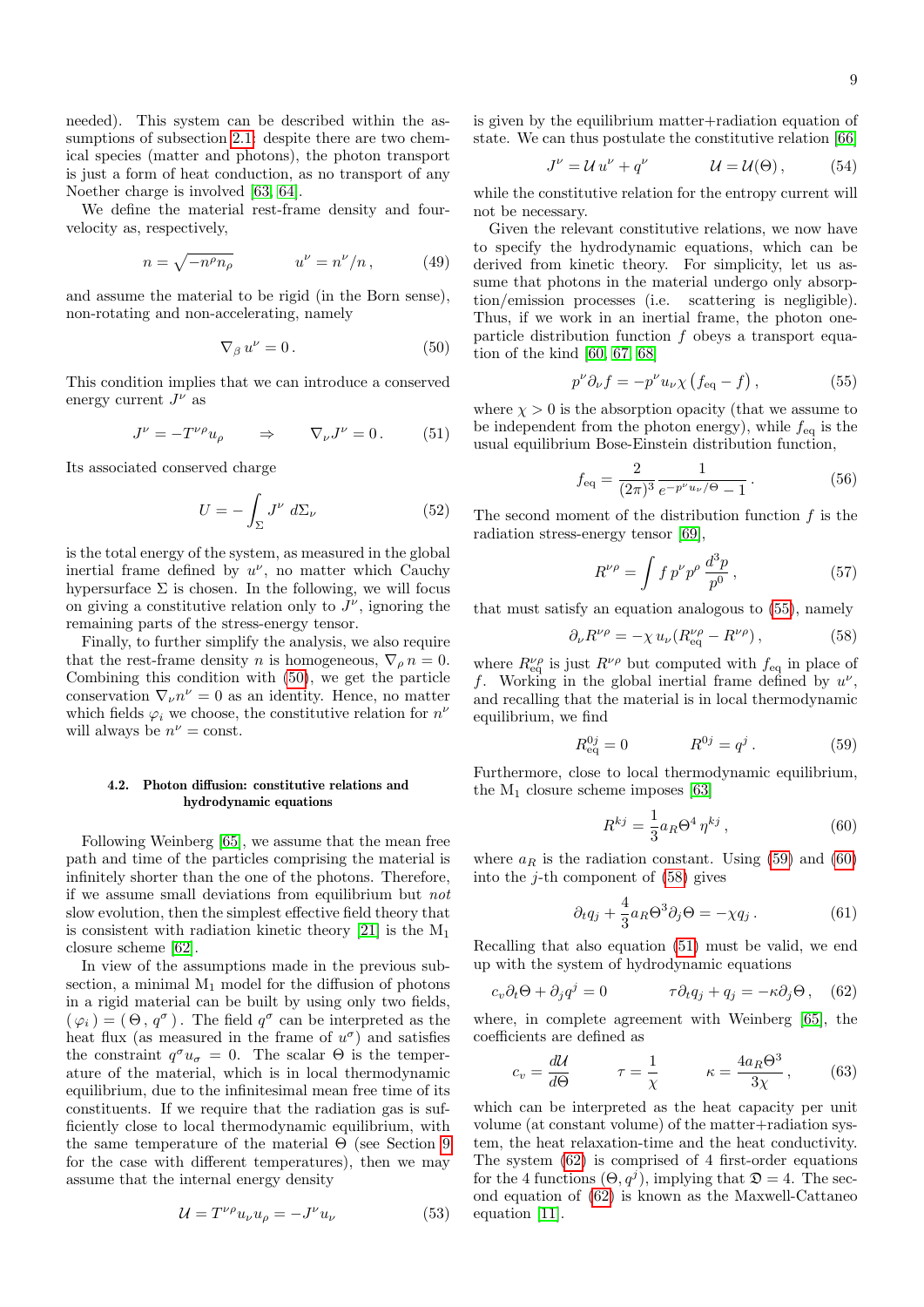### 4.3. Photon diffusion: linear analysis

Let us perform, for small deviations from equilibrium, a linear analysis of the effective field model derived in the previous subsection. Taking the divergence of the second equation in [\(62\)](#page-8-6), using the first one and linearising the result, we obtain the telegraph-type equation [\[12\]](#page-28-11)

$$
\tau \, \partial_t^2 \Theta + \partial_t \Theta = \mathcal{D} \, \partial_j \partial^j \Theta \,, \tag{64}
$$

where we have introduced the photon-diffusion coefficient  $\mathcal{D} = \kappa/c_v$ . The similarities between this equation and [\(28\)](#page-4-7) are evident. In the slow limit, formally given by  $\tau |\partial_t^2 \Theta| \ll |\partial_t \Theta|$ , the Cattaneo equation boils down to the diffusion equation<sup>[4](#page-9-1)</sup>

<span id="page-9-2"></span>
$$
\partial_t \Theta = \mathcal{D} \, \partial_j \partial^j \Theta \,. \tag{65}
$$

This fact allows us, in analogy with subsection [3.3,](#page-5-2) to interpret the gapless modes of the theory as the Hydromodes of the photon gas. In fact, equation [\(65\)](#page-9-2) describes how the photons tend to diffuse in the material, by following a random walk, until Θ becomes homogeneous.

To probe the possible presence of gapped modes we only need to take the homogeneous limit of the system [\(62\)](#page-8-6), obtaining

$$
\partial_t \Theta = 0 \qquad \qquad \tau \, \partial_t \, q_j = -q_j \,. \tag{66}
$$

We can, therefore, conclude that all the homogeneous solutions of the theory are

<span id="page-9-5"></span>
$$
\Theta = \text{const} \qquad q_j(t) = q_j(0) e^{-t/\tau} \qquad (67)
$$

which are the homogeneous limit of three independent gapped modes, one for each component  $q_j$ .

## <span id="page-9-0"></span>4.4. Which degrees of freedom are suppressed in the slow limit?

It is interesting to see what happens when we make the transition to the slow limit directly in the context of kinetic theory. We will use our toy-model for photon diffusion, but analogous arguments are also used to derive the Navier-Stokes-Fourier approach from the kinetic theory of ideal gases [\[2,](#page-28-1) [68\]](#page-29-9). Let us introduce the function  $h = f - f_{eq}$ , representing the deviation of the oneparticle distribution  $f$  from the equilibrium distribution [\(56\)](#page-8-7). Thanks to the second definition in [\(63\)](#page-8-8), the kinetic equation [\(55\)](#page-8-1) becomes

<span id="page-9-3"></span>
$$
\frac{\tau}{p^0} p^\nu \partial_\nu h + h = -\frac{\tau}{p^0} p^\nu \partial_\nu f_{\text{eq}}.
$$
 (68)

From equation [\(56\)](#page-8-7), we know that  $f_{eq}(x,p)$  =  $f_{\text{eq}}(\Theta(x), p)$ , which tells us that the evolution of  $f_{\text{eq}}$  is completely determined by the Cattaneo equation. Hence, equation [\(68\)](#page-9-3) can be seen as a non-homogeneous partial differential equation for  $h$ , with the right-hand side playing the role of the source term. Its solution, then, reads

<span id="page-9-4"></span>
$$
h(t) = h(0)e^{-t/\tau} - \frac{\tau}{p^0} \int_0^{t/\tau} \left( p^{\nu} \partial_{\nu} f_{\text{eq}} \right) \Big|_{t-\tau\xi} e^{-\xi} d\xi, \tag{69}
$$

where all the quantities are computed along the geodesic path in phase space [\[33\]](#page-28-32) with parameter  $t$ 

<span id="page-9-9"></span>
$$
\left(t, x^j + \frac{p^j}{p^0}t, p^j\right). \tag{70}
$$

Now, we can finally explain what happens when we take the slow limit. Since equation [\(68\)](#page-9-3) is a dynamical equation for  $h$ , in the solution [\(69\)](#page-9-4) we are free to choose the initial conditions  $h(0)$  at will, provided that they respect the assumptions underlying the Cattaneo equation. This is why the heat flux

<span id="page-9-7"></span>
$$
q^j = \int h \, p^j \, d^3 p \,, \tag{71}
$$

see equations [\(57\)](#page-8-9) and [\(59\)](#page-8-2), is a degree of freedom of [\(62\)](#page-8-6): it represents the freedom of preparing the photons with arbitrary initial momenta. However, after a collision time-scale  $\tau$ , all these momenta are randomised and we lose information about the original distribution  $h(0)$ . This is reflected in the fact that, for  $t \gg \tau$ , equation [\(69\)](#page-9-4) can be approximated as

$$
h(t) \approx -\frac{\tau}{p^0} \int_0^{+\infty} \left( p^\nu \partial_\nu f_{\text{eq}} \right) \Big|_{t-\tau\xi} e^{-\xi} d\xi. \tag{72}
$$

This loss of information about the initial non-equilibrium part of the distribution function (a process that can occur also in the homogeneous limit) is captured, at the level of equations  $(62)$ , by solutions of the form  $(67)$ . These be can interpreted as transient phases in which an initial flux of photons is rapidly damped by the collision processes which randomize the photons' momenta. This is the dynamics expected for a Thermo-mode, as discussed in subsection [3.3.](#page-5-2)

After the aforementioned relaxation process has occurred, the only non-equilibrium feature that survives are large-scale inhomogeneities [\[57\]](#page-28-52), which can now be safely assumed as slowly-evolving. This allows us to impose

$$
\left(p^{\nu}\partial_{\nu}f_{\text{eq}}\right)\big|_{t-\tau\,\xi} \approx \left(p^{\nu}\partial_{\nu}f_{\text{eq}}\right)\big|_{t} \quad \text{for} \quad \xi \lesssim 1 \tag{73}
$$

and we finally obtain

<span id="page-9-6"></span>
$$
h \approx -\frac{\tau}{p^0} p^\nu \partial_\nu f_{\text{eq}} \,. \tag{74}
$$

This equation is similar to [\(68\)](#page-9-3), with the difference that we have removed the first term on the left-hand side. This, however, changes completely the character of the equation, as it converts it from a dynamical equation for  $h$ into a constraint:  $(74)$  is a relation where the value of h is expressed in terms of the gradient of  $\Theta$ , which is the field that defines  $f_{eq}$ . In fact, inserting [\(74\)](#page-9-6) into [\(71\)](#page-9-7), it is easy to show that

<span id="page-9-8"></span>
$$
q_j = -\kappa \, \partial_j \, \Theta \,, \tag{75}
$$

<span id="page-9-1"></span><sup>&</sup>lt;sup>4</sup> The coefficient  $\mathcal{D} = \kappa/c_v$  differs from the standard thermal diffusivity coefficient  $\kappa/c_p$  [\[70\]](#page-29-11) because we are working under the simplifying assumption of a perfectly rigid material (in particular,  $\partial_t n = 0$ ). Indeed, the rigidity assumption is usually justified in solids, where  $c_p \approx c_v$  [\[71\]](#page-29-12).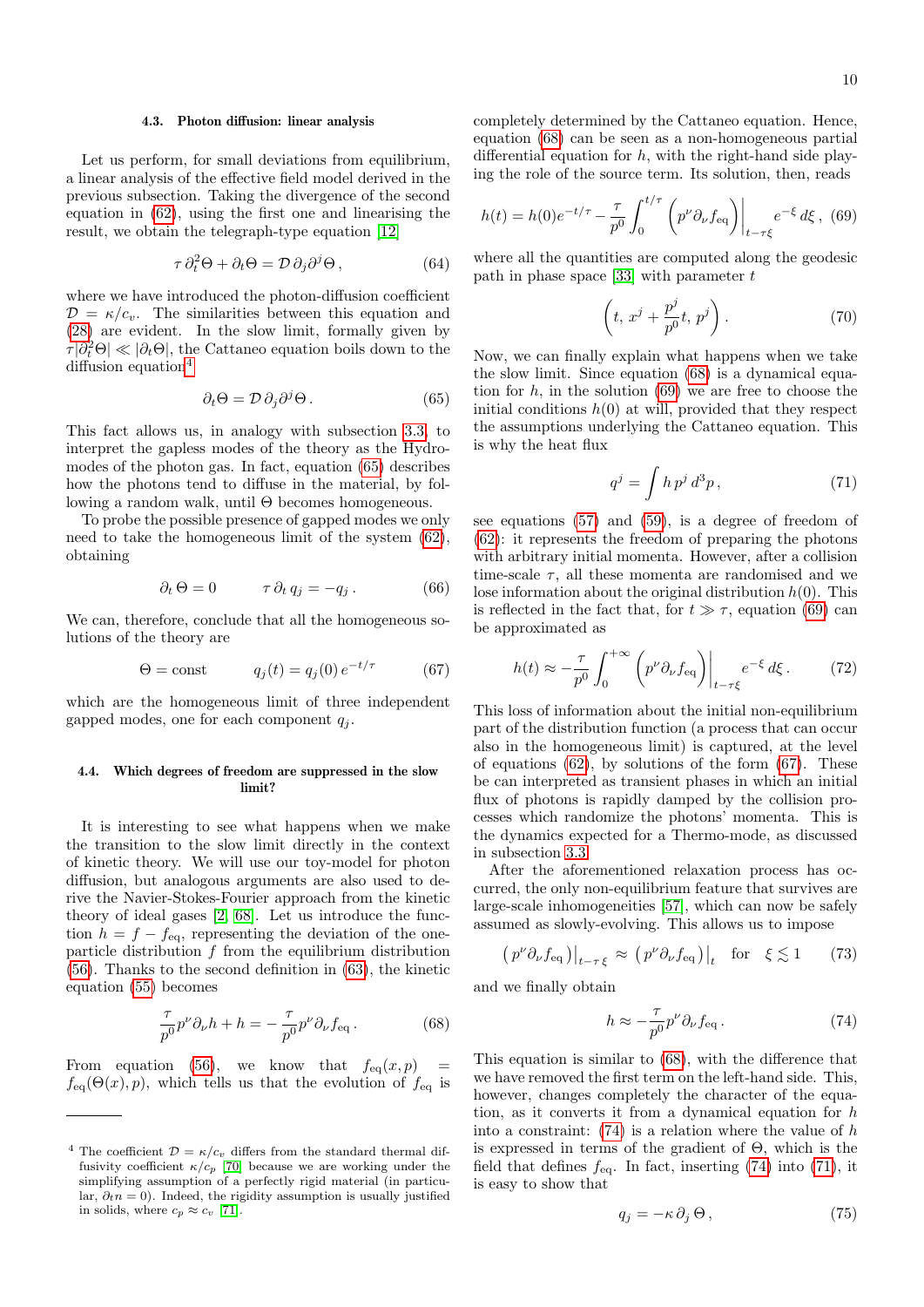which is the usual Fourier law. Plugging it into the first equation of [\(62\)](#page-8-6) we recover [\(65\)](#page-9-2).

In conclusion, we have shown that the slow limit has the effect of downgrading the heat flux  $q_j$  from a degree of freedom to a quantity whose value is completely fixed in terms of another field of the model, here  $\Theta$ . This means that, when working directly in the slow limit, we are not free to set  $h(0)$  arbitrarily.

In a fully non-linear regime (but under the assumption of small spatial gradients), the tendency of dissipative fluids to lose degrees of freedom, by transforming dynamical equations into phenomenological constraints, has been rigorously proved by Lindblom [\[72\]](#page-29-13), who called this process Relaxation Effect. He showed that, after an initial transient (which is nothing but the non-linear analogue of the initial fast decay of the Thermo-modes), dissipative fluids asymptotically relax to physical states that are essentially indistinguishable from Navier-Stokes fluids.

#### <span id="page-10-1"></span>4.5. Boost-generated spurious modes

Analogously to the Schrödinger equation, also the heat equation [\(65\)](#page-9-2) produces a spurious gapped mode when boosted [\[9\]](#page-28-8). Below, we study this spurious mode following the same reasoning as in subsection [3.4.](#page-6-5)

Assume that the material is at rest (and the system is slowly evolving) in the Alice frame defined by  $u_A^{\nu} = u^{\nu}$ . Again, Bob, moving with  $u_B^{\nu} \neq u_A^{\nu}$ , models the evolution of the photon gas in his own reference frame by assuming that [\(65\)](#page-9-2) holds in Alice's frame, and promoting it to the covariant form

<span id="page-10-0"></span>
$$
u_A^{\nu} \partial_{\nu} \Theta = \mathcal{D} (g^{\nu \rho} + u_A^{\nu} u_A^{\rho}) \partial_{\nu} \partial_{\rho} \Theta . \tag{76}
$$

This equation is of the second order in time in any reference frame, apart from the one of Alice (in the frame of Bob there will be two dispersion relations, instead of just one). To study the possible presence of gaps, we look for solutions which are homogeneous in Bob's reference frame,

$$
\Theta \propto e^{i\,\omega\,u_B^{\sigma}\,x_{\sigma}}\,. \tag{77}
$$

This converts equation [\(76\)](#page-10-0) into the algebraic equation

$$
i\mathcal{D}\gamma w^2\omega^2 + \omega = 0, \qquad (78)
$$

whose two solutions are

$$
\omega_A = 0 \qquad \qquad \omega_B = \frac{i}{\mathcal{D}\gamma w^2} \,. \tag{79}
$$

We see that the gapped dispersion relation has exactly the same pathological character discussed in the previous section: as  $u_B^{\nu} \to u_A^{\nu}$  the gap diverges and it can be verified that its associated mode is unphysical as it is strongly acausal [\[7\]](#page-28-6). Furthermore, we have that  $\text{Im}(\omega_B) > 0$ , making the diffusion equation impossible to use (in Bob's reference frame) with any finite precision method.

The existence of the unphysical gapped mode  $\omega_B$ , which makes the initial value problem ill-posed [\[9\]](#page-28-8), is at the origin of the generic instability problem of first-order theories described by Hiscock and Lindblom [\[5\]](#page-28-4). In fact, the theories of Eckart [\[66\]](#page-29-7) and Landau and Lifshitz [\[70\]](#page-29-11) predict spurious modes of the kind exemplified above. In view of the present discussion, this is not surprising, since they arise from the straightforward application of the Navier-Stokes-Fourier approach in the fluid's rest-frame.

## 4.6. Is the Navier-Stokes-Fourier approach wrong?

Before moving on with the general discussion, let us briefly comment on a natural question that may arise at this point: is equation [\(76\)](#page-10-0) "wrong"?

Since the Navier-Stokes-Fourier approach describes fluids which turn out to be acausal and unstable, it is possible to interpret this fact as a sign that this approach should be discarded in relativity [\[5,](#page-28-4) [12\]](#page-28-11). On the other hand, Kostädt and Liu [\[9\]](#page-28-8) pointed out that, for realistic physical states (and therefore in the absence of spurious modes), the superluminal propagation of signals happens only on small time-scales and length-scales. Hence, given that the Navier-Stokes description is an approximation for the large-scale and slow behaviour of the fluid (namely, it becomes valid only in the limit of infinitesimal spacetime gradients), causality violations already fall outside the range of validity of the theory (even in the Newto-nian limit!). In addition, Kostädt and Liu [\[9\]](#page-28-8) remarked that the diffusion-type equations have a preferred reference frame by construction, namely the reference frame of the material. Thus, the fact that the diffusion equation can be solved only in this particular frame is by no means a good reason for considering it wrong.

We adopt the interpretation of Kostädt and Liu [\[9\]](#page-28-8). In fact, we may think of the diffusion equation as arising from a symmetry-breaking [\[73\]](#page-29-14), where the symmetry group is the proper orthochronous Lorentz group  $SO^+(3,1)$ : certainly the fundamental equations governing the system must be fully covariant under the action of  $SO^+(3,1)$ , but we are expanding them around a particular reference state (the system's equilibrium state) that is not invariant under the full action of  $SO^+(3,1)$ , as it has a well defined center-of-mass four-velocity. From this point of view, there is no reason to insist on the well-posedness of the initial value problem in an arbitrary frame, as covariance has been broken at the level of the fundamental assumptions underlying a model for diffusion.

We believe that one of the the deepest insights on the issue of the diffusion equation being "right" or "wrong" has been given by Geroch [\[8\]](#page-28-7). He proposed that we should think of relation [\(76\)](#page-10-0), not as an equation to be solved for arbitrary initial conditions, but rather as the observation that the difference between its two sides is too small to be measurable in many physical states. This point of view is fully confirmed by kinetic theory and by the work of Lindblom [\[72\]](#page-29-13). In fact, as we have verified in subsection [4.4,](#page-9-0) the relations [\(74\)](#page-9-6) and [\(75\)](#page-9-8) emerge only as approximate large-time slow-limit features of the solutions of [\(68\)](#page-9-3). There is no reason to believe that they should produce a well-posed initial value problem of their own, as we already know that they become valid only on late times  $(t \gg \tau)$ .

In conclusion, if equation [\(76\)](#page-10-0) is valid on a given do-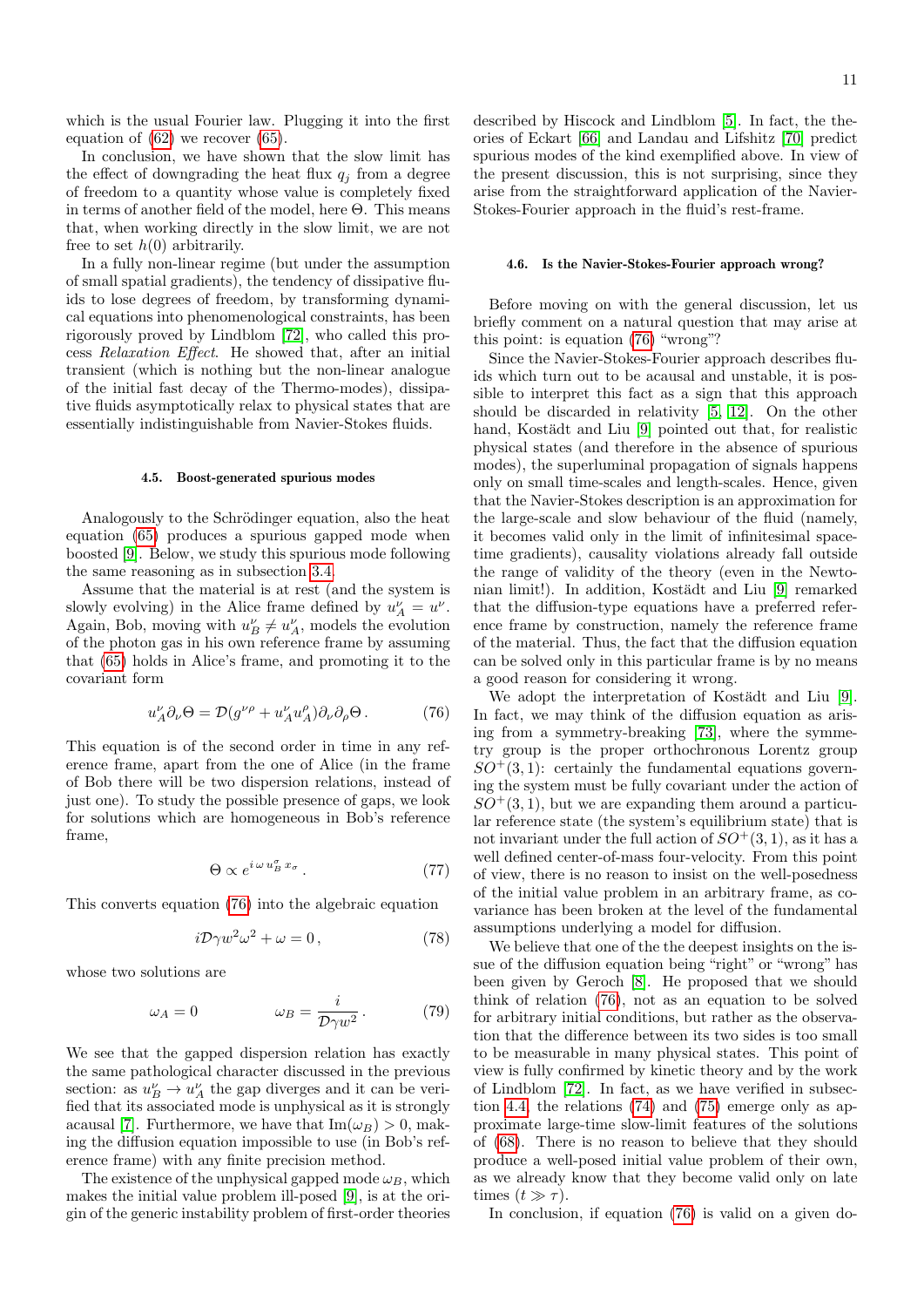main, then it is valid in the sense of Geroch [\[8\]](#page-28-7) in any reference frame. On the other hand, it can be used to generate a well-posed initial value problem only in the preferred reference frame of the material and, therefore, in this frame it can be solved with finite precision methods. The corresponding solutions are, then, approximately causal and have physical significance within the range of validity of the theory  $(\omega \rightarrow 0)$ . The problems usually attributed to the Navier-Stokes-Fourier approach appear again in all those situations in which a global rest frame of the material does not exist. This is the case for example of a fastrotating relativistic body (such as a millisecond pulsar) or, more simply, a generic inhomogeneous fluid motion (in the non-linear regime). This possibility is one of the driving forces for developing alternative theories, which will be the topic of the next section.

It is, finally, important to remark that the search for a hyperbolic alternative to Navier-Stokes-Fourier is a problem of interest also in a Newtonian context. It naturally arises whenever one wishes to model, using a hydrodynamic approach, the dynamics of systems which are not in the slow limit, e.g. the early phase  $(t \leq \tau)$  of [\(69\)](#page-9-4). Contrarily to what intuition may suggest, abandoning the slow limit does not necessarily imply that a hydrodynamic description becomes unfeasible [\[11,](#page-28-10) [23,](#page-28-22) [74\]](#page-29-15), as we explicitly verified in subsection [4.2](#page-8-10) with our simple toy-model.

## 5. TWO APPROACHES TO SOLVE THE INSTABILITY PROBLEM

In this section we present the two most promising ways to overcome the instability problem of the Navier-Stokes-Fourier approach: the frame-stabilised first-order approach and the second-order approach. The latter will constitute the starting point of UEIT.

#### 5.1. A thermodynamic view on the instability problem

In order to have a complete picture of the origin of the boost-generated spurious modes, we need to answer a final question: why does it happen that  $\text{Im}(\omega_B) > 0$ ? In fact, this is both the origin of the instability discussed by Hiscock and Lindblom [\[5\]](#page-28-4), and the cause that makes the initial value problem ill-posed. Within a Lagrangian framework, a deep mathematical explanation of the instability has been given by Montenegro and Torrieri [\[44\]](#page-28-54), who showed that the action of Navier-Stokes does not have a global minimum. However, here we will focus on a more recent thermodynamic argument.

A simple answer to the question of what causes the instability is that the total entropy of the system grows as we increase the amplitude of the spurious gapped modes [\[7\]](#page-28-6). This mechanism is summarised in Figure [2.](#page-11-0) The existence of the spurious modes converts the equilibrium state from the absolute maximum of the entropy into a saddle point. As a consequence, if the second law of thermodynamics is imposed as an exact mathematical constraint (i.e. a constraint valid at all the orders), the spurious modes have a tendency to grow. From this point of view, the positive sign of  $\text{Im}(\omega_B)$  is a consequence of the fact



<span id="page-11-0"></span>Figure 2. Sketch of the entropy  $S$  along the modes of a generic first-order theory (arbitrary units). The green saddle point is the equilibrium state (i.e. the homogeneous perfect fluid state) of a generic Navier-Stokes-Fourier model, the blue line marks the states accessible by the Newtonian limit of the model. Along the Hydro-modes the entropy decreases: these modes are damped if we impose the validity of the second law. Along the spurious modes the entropy grows: the second law forces them to grow indefinitely, originating the instability.

that also the spurious gapped modes contribute to the the increase of entropy in time. In appendix [A,](#page-26-0) we consider the example of the diffusion equation, which has not been discussed explicitly in Gavassino et al. [\[7\]](#page-28-6).

This new insight immediately points towards two possible solutions of the problem. The first consists of realising that, since the spurious modes are unphysical, so is the entropy profile along them. Hence, there is no reason to constrain the entropy production to be non-negative along them: this is the path leading to the frame-stabilised firstorder theories. The second solution consists of trying to improve the form of the entropy, by including additional pieces which restore the presence of an absolute maximum, instead of a saddle point. This leads to the secondorder theories.

## 5.2. The frame-stabilised first-order approach

The frame-stabilised first-order theory, that we will call Bemfica-Disconzi-Noronha-Kovtun (BDNK) theory, is a causal and strongly hyperbolic hydrodynamic model for relativistic dissipation [\[25\]](#page-28-24). The BDNK approach is based on the fundamental postulate (upon which also Navier-Stokes is based) that the fields of the theory are exactly the same as those of the perfect fluid [\[24\]](#page-28-23):

<span id="page-11-1"></span>
$$
(\varphi_i) = (u^{\sigma}, \Theta, \mu), \qquad (80)
$$

see equation [\(11\)](#page-2-8). This implies that also this theory is assumed to have physical applicability only in the slow regime. The constitutive relations are expanded in the derivatives of the fields and truncated at the first-order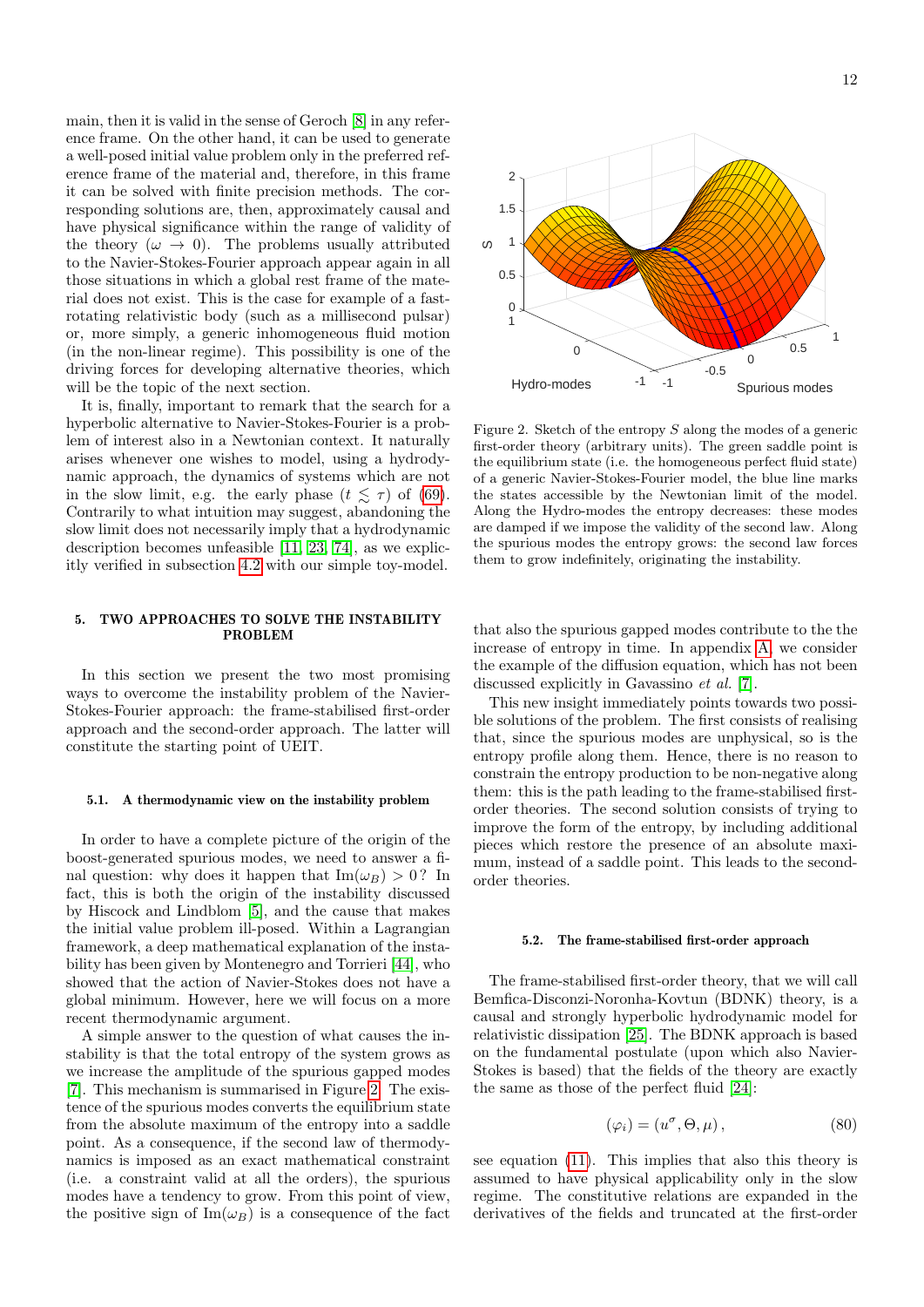<span id="page-12-0"></span>as

$$
T^{\nu\rho} = T_{\text{pf}}^{\nu\rho} + \mathfrak{T}^{\nu\rho\sigma i} \nabla_{\sigma} \varphi_i
$$
  
\n
$$
s^{\nu} = s_{\text{pf}}^{\nu} - \Theta^{-1} (u_{\rho} \mathfrak{T}^{\nu\rho\sigma i} + \mu \mathfrak{N}^{\nu\sigma i}) \nabla_{\sigma} \varphi_i
$$
 (81)  
\n
$$
n^{\nu} = n_{\text{pf}}^{\nu} + \mathfrak{N}^{\nu\sigma i} \nabla_{\sigma} \varphi_i.
$$

The subscript "pf" refers to the perfect-fluid constitutive relations (which do not involve derivatives) and we are using the Einstein summation convention for the repeated index  $i = u, \Theta, \mu$ . The tensor fields

$$
\mathfrak{T}^{\nu\rho\sigma i} = \mathfrak{T}^{(\nu\rho)\sigma i}(u^{\sigma}, \Theta, \mu) \qquad \mathfrak{N}^{\nu\sigma i} = \mathfrak{N}^{\nu\sigma i}(u^{\sigma}, \Theta, \mu)
$$
\n(82)

are the first-order coefficients of the derivative expansion and carry an additional hidden index in the case  $i = u$ . The constitutive relations [\(81\)](#page-12-0) are the most general possible, given the choice of fields [\(80\)](#page-11-1) and the first-order truncation in the derivatives; no thermodynamic or geometrical argument is used to impose constraints on  $\mathfrak{T}^{\nu\rho\sigma i}$ and  $\mathfrak{N}^{\nu\sigma i}$ . In this sense, the BDNK approach makes manifest the effective field theory nature of hydrodynamics, according to which  $u^{\sigma}$ ,  $\Theta$ ,  $\mu$  are just evocative names for the dynamical fields upon which the model is built: they do not need to carry any deep physical meaning out of equilibrium.

The hydrodynamic equations are simply the conservation laws [\(3\)](#page-2-3), which, given the constitutive relations above, are clearly of the second order. Hence, there are  $4+1=5$  second-order equations for  $3+1+1=5$  independent functions (the independent components of the fundamental fields), producing a system with  $\mathfrak{D} = 2 \times 5 = 10$ degrees of freedom. The fact that  $\mathfrak D$  is exactly twice the number of degrees of freedom of Navier-Stokes generates many spurious gapped modes with no Navier-Stokes analogue [\[24\]](#page-28-23).

For these theories the total entropy computed from  $s^{\nu}$ still behaves as in Figure [2.](#page-11-0) However, since along the gapped modes the time-derivatives are necessarily not infinitesimal (due to the presence of the gap that forces  $\omega$  to be finite), the derivative expansion is no longer applicable. This, apart from confirming that the gapped modes are unphysical in a first-order approach, shows us that the entropy current given in [\(81\)](#page-12-0) is necessarily incomplete along these modes. Hence, there is no reason for imposing the validity of the condition  $\nabla_{\nu} s^{\nu} \geq 0$  also along the gapped modes (and more in general for large gradients).

It turns out that leaving  $\mathfrak{T}^{\nu \rho \sigma i}$  and  $\mathfrak{N}^{\nu \sigma i}$  completely free (without imposing any thermodynamical or geometrical constraint on them) allows one to regulate them in a way that both the gapped and the Hydro-modes decay with time. This enforces the stability of the theory [\[24,](#page-28-23) [25,](#page-28-24) [75\]](#page-29-16) at the expenses of allowing for  $\nabla_{\nu} s^{\nu} < 0$  when gradients are large [\[7,](#page-28-6) [76\]](#page-29-17). This a posteriori regulation of  $\mathfrak{T}^{\nu\rho\sigma i}$  and  $\mathfrak{N}^{\nu\sigma i}$  is commonly referred to as choice of *hydro*dynamic frame (not to be confused with *reference* frame [\[24\]](#page-28-23)), hence the name frame-stabilised theory.

In this way, we end up with a relativistic dissipative first-order theory that allows us to set the initial conditions arbitrarily. In fact, given a generic initial state, we only need to integrate the equations for a characteristic time-scale (given by the inverse of the imaginary part of the gaps), so that the gapped modes have time to decay and the system relaxes to a physical solution. This

mechanism is similar to the Relaxation Effect described by Lindblom [\[72\]](#page-29-13). The philosophical difference is that, while in the case of Lindblom [\[72\]](#page-29-13) the hydrodynamic theory has the ambition of providing a consistent description also of the early-time evolution (so, in some sense, the aim is to develop a theory that is more fundamental than Navier-Stokes), in the first-order BDNK approach the early transient is considered to be unphysical.

#### 5.3. The second-order approach

Let us consider again subsection [4.4,](#page-9-0) and let us focus on the complete kinetic equation [\(68\)](#page-9-3). As we said, if we can neglect the first term on the left-hand side we are left with [\(74\)](#page-9-6). From this we recover the Navier-Stokes-Fourier approach, which emerges as the slow-limit, largescale, late-time behaviour of the fluid. If, on the other hand, we neglect the right-hand side of [\(68\)](#page-9-3), we are left with the solution

$$
\frac{\tau}{p^0} p^{\nu} \partial_{\nu} h + h = 0 \qquad \Rightarrow \qquad h(t) = h(0)e^{-t/\tau}, \quad (83)
$$

along the geodesic path [\(70\)](#page-9-9). We have recovered the early-time relaxation typical of a non-equilibrium thermodynamic system. Therefore, a "realistic" fluid system, prepared with arbitrary initial conditions (but still close to equilibrium), is expected to exhibit two distinct behaviours: an initial fast local thermodynamic evolution of the fluid elements, whose dynamics can only be captured by some Thermo-modes, and a late-time hydrodynamic evolution of the Hydro-modes. With this in mind, it seems natural to seek a complete description of the fluid that unites, within a single formalism, non-equilibrium thermodynamics and dissipative hydrodynamics. These two theories should emerge as limiting behaviours of such a unified formalism when only one of the two classes of modes is considered:

$$
\begin{tabular}{ll} Theremo-modes (gapped) & \rightarrow & Non-equilibrium \\ thermodynamics \\ thermodynamics \\ Hydro-modes (gapless) & \rightarrow & Navier-Stokes-Fourier \\ & approach \end{tabular}
$$

Clearly, for a consistent connection with non-equilibrium thermodynamics to be possible, we have to expand the entropy at least to the second order in any deviation from equilibrium, by replacing the non-realistic profile of Figure [2](#page-11-0) (which is the direct product of a first-order truncation of the entropy current) with the profile in Figure [3](#page-13-0) (which is what we must obtain, for small deviations from equilibrium, if we truncate at the second order).

The aforementioned reasoning constitutes the rationale of Extended Irreversible Thermodynamics [\[11\]](#page-28-10), which naturally leads to the formulation of the second-order theory of Israel and Stewart [\[10\]](#page-28-9). The structure of this hydrodynamic model, as a classical effective field theory, will be discussed later. For the time being, we only mention that the theory treats the dissipative fluxes, such as heat flux and viscous stresses, as the only non-equilibrium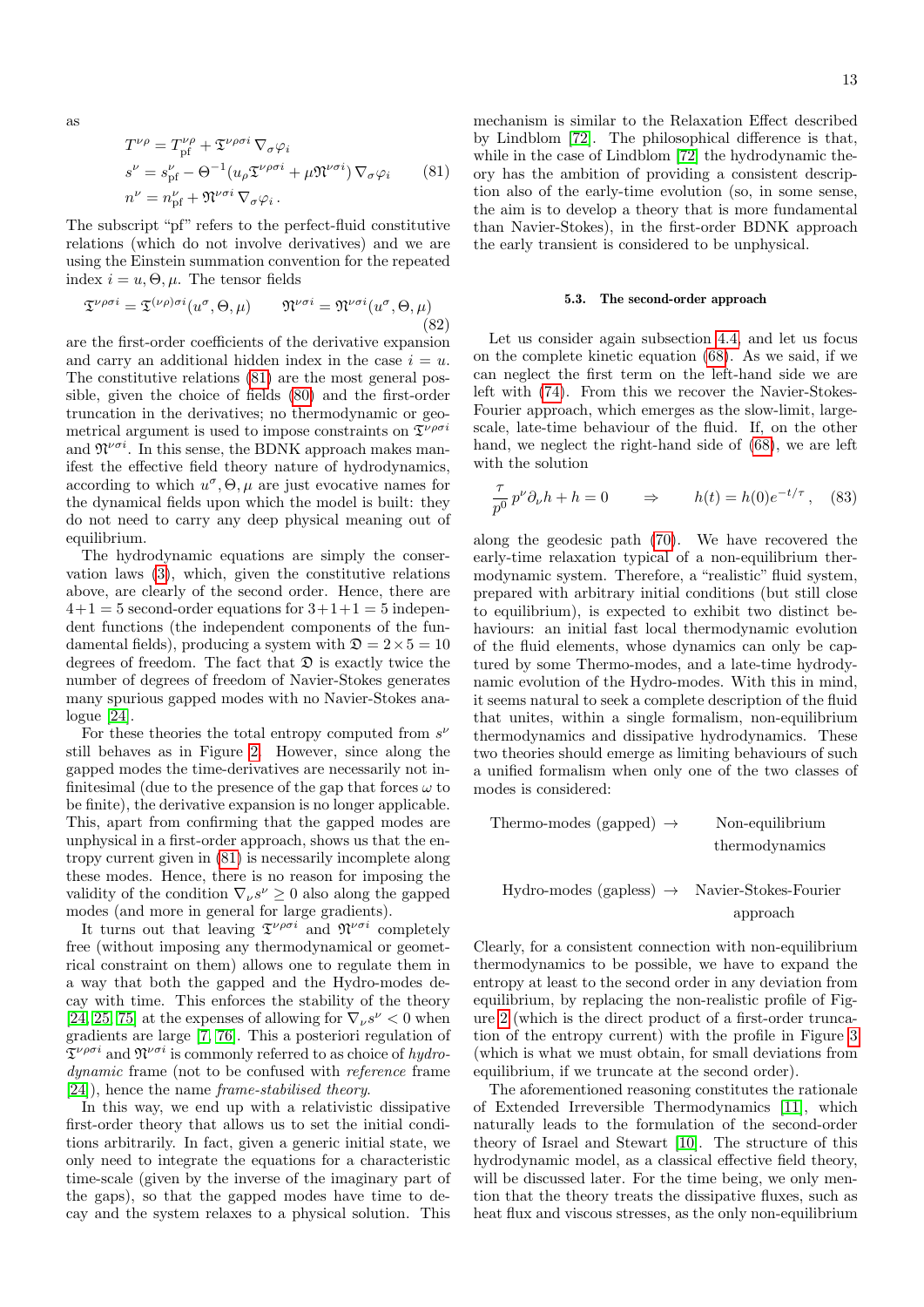

<span id="page-13-0"></span>Figure 3. The physical entropy  $S$  of a generic fluid (arbitrary units). The absolute maximum (the green point) is the equilibrium state, namely the homogeneous perfect fluid state. The blue line crosses the states accessible by the Navier-Stokes theory. Any deviation from equilibrium reduces the entropy and therefore must decay when the second law is imposed.

thermodynamic variables, which are subject to their own relaxation processes, producing the Thermo-modes. The downside of this approach is that it necessarily leads to a hydrodynamic theory with  $\mathcal{D} = 14$  degrees of freedom. Because of this, the second-order theory of Israel and Stewart [\[10\]](#page-28-9) can not have the same universality property of non-equilibrium thermodynamics, which can, in principle, deal also with a larger number of independent thermodynamic variables. As a consequence, standard Extended Irreversible Thermodynamics (EIT) cannot be used to capture the dynamics of many exotic fluids, such as those that arise from strongly coupled gauge theories [\[15,](#page-28-14) [16\]](#page-28-15).

However, the idea of EIT of considering heat conduction and viscosity as arising from the dynamical coupling between the internal evolution of non-equilibrium thermodynamic variables and the hydrodynamic evolution is the starting point of a formulation of a more universal nonequilibrium thermodynamic theory for relativistic fluids, which contains EIT as a particular case [\[17,](#page-28-16) [22\]](#page-28-21). The second part of this review will be devoted to presenting this more general theory, which we will refer to as Unified Extended Irreversible Thermodynamics, that, in extreme synthesis, is just non-equilibrium thermodynamics applied to the local fluid elements.

## 6. UNIFIED EXTENDED IRREVERSIBLE THERMODYNAMICS

We introduce the principles of Unified Exteded Irreversible Thermodynamics (UEIT) and list its fundamental features. Many of the following ideas already appear (in different forms) in the literature, but here we aim at giving a more systematic presentation, referring to the original works whenever possible.

By UEIT we mean a description of dissipative fluids which extends the language of non-equilibrium thermodynamics to a hydrodynamic context. From a thermodynamic perspective, a fluid is just a large thermodynamic system which may or may not be in a state of global thermodynamic equilibrium. Dissipation is the macroscopic manifestation of all the processes driving the system towards the maximum entropy state.

The point of view of UEIT (which is supported by kinetic theory, see subsection [4.4\)](#page-9-0) is that viscosity and heat conduction arise because fluid elements can be driven out of equilibrium during the motion generated by the presence of gradients: dissipation occurs as the internal processes act to bring each element back to equilibrium. As a consequence, the relationship between the dissipative fluxes and the gradients, which in the Navier-Stokes-Fourier approach is introduced at the level of the constitutive relations, is dynamical in UEIT, resulting from a coupling between the evolution of the internal (nonequilibrium) thermodynamic degrees of freedom of a fluid element and the gradients.

#### <span id="page-13-5"></span>6.1. Basics of non-equilibrium thermodynamics

In equilibrium thermodynamics, the state at a given time is defined by assigning some state-variables which represent the constants of motion of the system<sup>[5](#page-13-1)</sup>, like the total energy  $U$  and any conserved charge  $N$  (for simplicity we set the total momentum to zero). In non-equilibrium thermodynamics [\[56\]](#page-28-51), the number of state-variables is enlarged to include some additional parameters  $\xi_1, \xi_2, \dots$ , so that the state-space is now equipped with the coordinate system

<span id="page-13-3"></span>
$$
(X_i) = (U, N, \xi_1, \xi_2, \ldots). \tag{84}
$$

The variables  $\xi_1, \xi_2, \dots$  are some macroscopic quantities which are not conserved and that can have a value different from the one imposed by assuming full thermodynamic equilibrium.

Each point of the state-space is interpreted as a macrostate, namely as the ensemble of all the quantum states of the system in which the quantum observables  $(\hat{X}_i)$  take the average values  $(X_i)$  within a small assigned uncertainty [\[77\]](#page-29-18). Given the number of these microscopic states  $\Gamma(X_i)$ , the entropy of the macrostate is

<span id="page-13-2"></span>
$$
S(X_i) = \ln \Gamma(X_i). \tag{85}
$$

Equation [\(85\)](#page-13-2) generalizes the concept of equation of state when we are out of equilibrium.

The description of an isolated non-equilibrium thermodynamic system is, then, completed by assuming some dynamical equations of motion (in the thermodynamic limit random fluctuations are neglected) for the point in the state-space of the form

<span id="page-13-4"></span>
$$
\dot{X}_h = \mathcal{F}_h(X_i),\tag{86}
$$

<span id="page-13-1"></span><sup>5</sup> We do not include parameters like the volume in the state variables because they are external conditions that we assume fixed.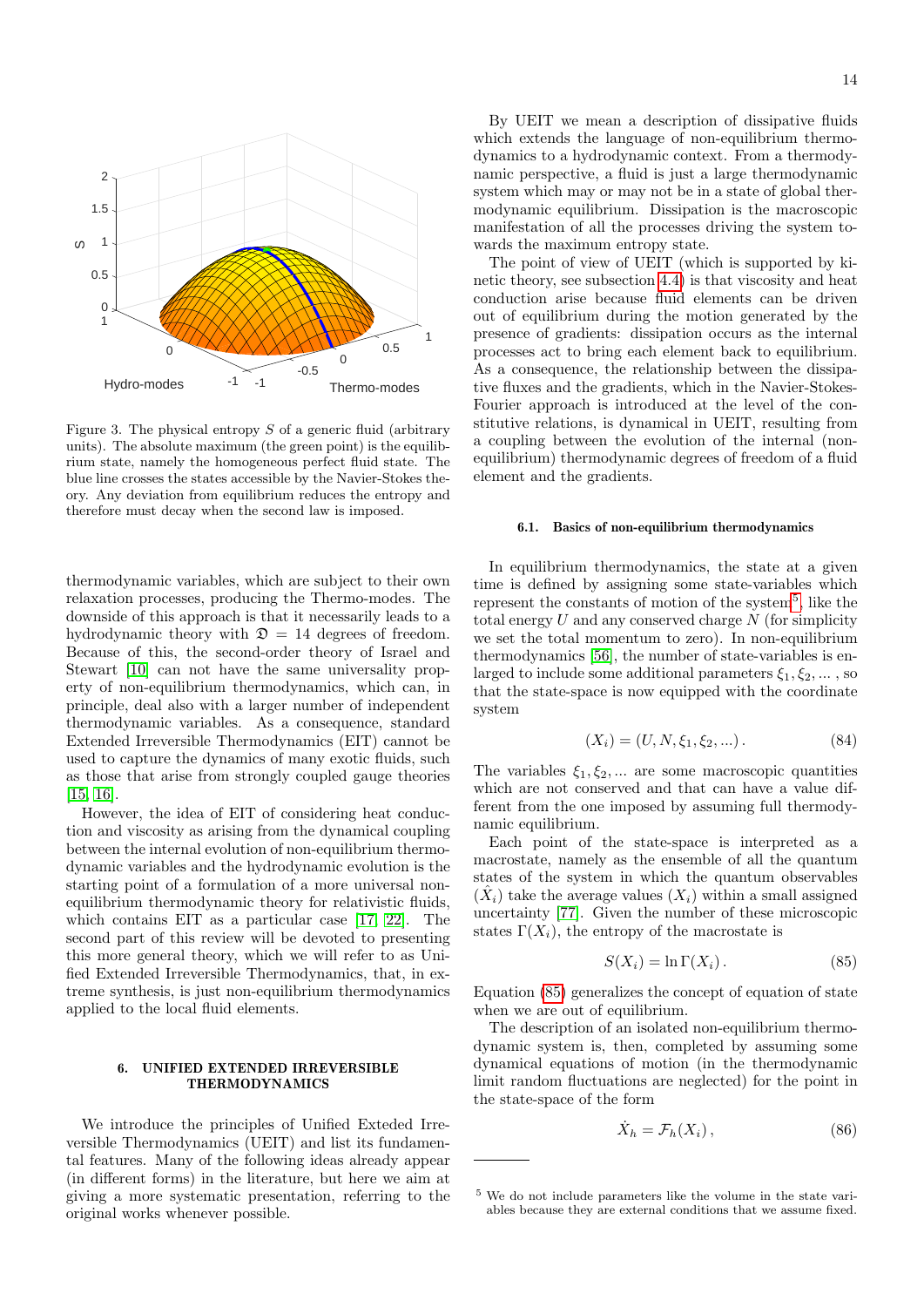which must be consistent with the conservation laws

<span id="page-14-3"></span>
$$
\dot{U} = 0 \qquad \dot{N} = 0 \tag{87}
$$

and with the second law of thermodynamics

<span id="page-14-0"></span>
$$
\dot{S} \ge 0. \tag{88}
$$

This scheme, defined by [\(84\)](#page-13-3)-[\(88\)](#page-14-0), is common in most formulations of non-equilibrium thermodynamics [\[56\]](#page-28-51). Then, for given values of  $U$  and  $N$ , it is possible to identify the thermodynamic equilibrium state  $(U, N, \xi_1^{\text{eq}}(U, N), \xi_2^{\text{eq}}(U, N), \ldots)$  by imposing the maximalentropy condition

$$
\left. \frac{\partial S}{\partial \xi_i} \right|_{U,N} = 0 \qquad \left. \frac{\partial^2 S}{\partial \xi_i \partial \xi_h} \right|_{U,N} < 0. \tag{89}
$$

This thermodynamic equilibrium state is clearly also an equilibrium state of the dynamics defined by [\(86\)](#page-13-4) and, since  $S$  is a Lyapunov function of the system, it is also necessarily Lyapunov-stable [\[78\]](#page-29-19).

## <span id="page-14-2"></span>6.2. Incomplete equilibrium VS relaxation-time approximation

It is important to understand under which conditions the scheme defined by [\(84\)](#page-13-3)-[\(88\)](#page-14-0) is applicable. While the constructions in [\(84\)](#page-13-3) and [\(85\)](#page-13-2) are always possible at the formal level, a critical assumption hides in [\(86\)](#page-13-4): the dynamics defined by [\(86\)](#page-13-4) should hold for the overwhelming majority of the microstates that realize the macrostate  $(X_i)$ , so that we can attribute a unique macroscopic evolution to the ensemble itself. This amounts to postulating that if we pick up randomly a quantum state belonging to the class identified by  $(X_i)$  and we trace its evolution (governed by the Hamilton operator  $H$ ), then [\(86\)](#page-13-4) is respected almost-surely (within a certain level of approximation). There are two possible situations in which this condition is achieved.

The most common one is when the quantities  $\xi_i$  (although being not conserved) are quasi-constants of motion, meaning that they evolve on a time-scale  $\tau_M$  which is much larger than the microscopic time-scale  $\tau_m$  on which the particles' individual momenta are randomised. If this is the case, the variables  $\xi_i$  are almost constant on a time-scale  $\tau_m$  and the state [\(84\)](#page-13-3) can be seen as an incomplete equilibrium state [\[71\]](#page-29-12), or state of quasiequilibrium. Then, assuming that the variables  $\xi_i$  are the only quasi-constants of motion, a time-average over  $\tau_m$  coincides with a statistical average over the ensemble represented by the macrostate  $(X_i)$ . Thus, equation [\(86\)](#page-13-4), interpreted as a time-averaged equation, holds for almost any microstate in the ensemble. In chemical kinetics, for example, the variables  $\xi_i$  are non-conserved particle numbers or reaction coordinates, which are assumed to evolve more slowly than the typical timescale on which the particles' momenta relax to the Maxwell-Boltzmann distribution [\[56\]](#page-28-51). Another example of time-scale separation are two-temperature systems, which will be discussed in section [9.](#page-23-0)

An alternative setting in which [\(86\)](#page-13-4) is respected is when the evolution equations for the observables  $X_i$ , neglecting small fluctuations, decouple from the evolution of the remaining (practically infinite) degrees of freedom of the system. In this case, for the overwhelming majority of the microstates in the ensemble, equations [\(86\)](#page-13-4) are enforced by the microscopic dynamics itself, even without imposing any time-average. For example, this is the case when the relaxation-time approximation of kinetic theory holds. The crucial aspect of this approximation is that each observable follows a decay rule which is independent from the exact value of most of the other observables. This allows us to decouple some relevant dynamical variables from the rest of the degrees of freedom, producing the effective dynamics in [\(86\)](#page-13-4).

This second possibility constitutes the rationale of the Grad 14-moment approximation [\[10\]](#page-28-9), as well as of any closure scheme [\[59\]](#page-29-0), and is the standard setting considered in the framework of the original Extended Irreversible Thermodynamics, where it is assumed that all the complexity of the Boltzmann collision integral is captured by a simpler relaxation process involving the dissipative fluxes as the only relevant variables [\[11,](#page-28-10) [79\]](#page-29-20).

#### <span id="page-14-5"></span>6.3. The fundamental principles of UEIT

The intuitive idea of UEIT is to interpret hydrodynamics as a non-equilibrium thermodynamic theory that also allows to explicitly track the inhomogeneities of the fluid. Following this philosophy, it is natural to promote the variables  $X_i$  (which describe the global properties of a system) to fields  $\varphi_i$  (carrying statistical information about the local state of matter at every point): to move from non-equilibrium thermodynamics to hydrodynamics, we just have to make the formal identification

<span id="page-14-4"></span>
$$
(X_i) \longrightarrow (\varphi_i). \tag{90}
$$

There is, however, an important subtlety. The variables  $(X_i)$  can be used to uniquely specify all the relevant properties of the system at a given time  $t$ . In fact, each choice of the values  $(X_i)$  specifies a unique ensemble at a given time  $t$ , which may then be used to compute the expectation value  $A(X_i)$  of any quantum observable  $\hat{A}(t)$ . This implies that, if we want to interpret  $\varphi_i$  as a "local analogue" of  $X_i$ , the fields  $\varphi_i$  should specify all the relevant thermodynamic properties of the system at a given spacetime point  $x \in \mathcal{M}$ . This means that, if we know the value of all the fields  $\varphi_i$  at x, we also know the local macrostate of the fluid in a small neighbourhood of  $x$  and we can, therefore, compute the average of any local observable. We are, then, led to restrict our attention to the constitutive relations of the kind

<span id="page-14-1"></span>
$$
T^{\nu \rho} = T^{\nu \rho}(\varphi_i) \qquad s^{\nu} = s^{\nu}(\varphi_i) \qquad n^{\nu} = n^{\nu}(\varphi_i). \tag{91}
$$

This implies that a fluid element in the neighbourhood of  $x$  should be considered as a small non-equilibrium thermodynamic system, where  $\varphi_i(x)$  represents a set of values  $X_i$  for this element: the fields  $\varphi_i$  play the role of local (non-equilibrium) thermodynamic variables of the fluid elements. The bridge with statistical mechanics is, thus, ensured by construction.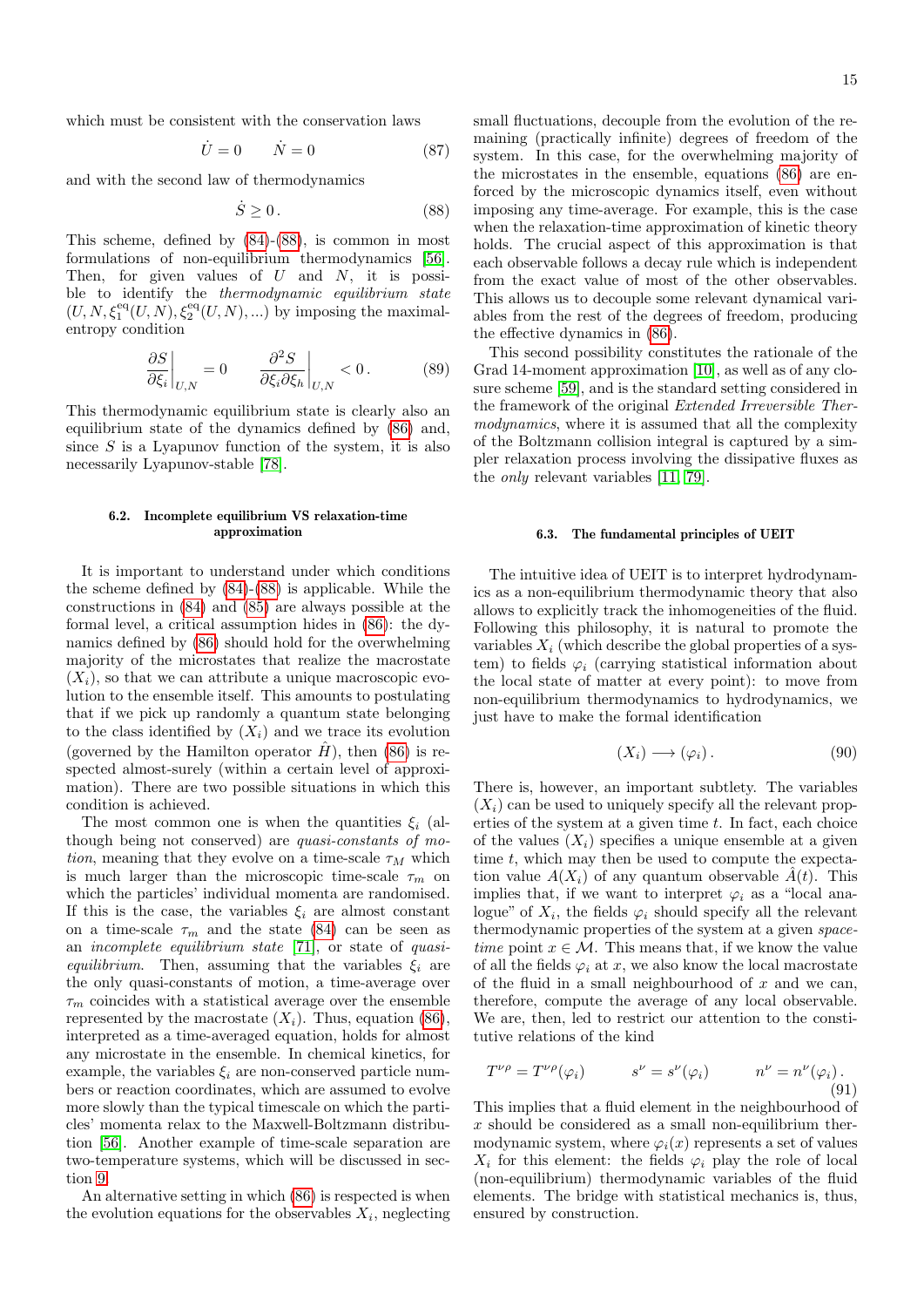This transition from global to local by promoting the thermodynamic variables to fields is nothing but the generalization to the non-equilibrium case of what is usually done to move from equilibrium thermodynamics to perfect fluids [\[33\]](#page-28-32). This description is expected to break down in the limit of large accelerations due to quantum effects [\[80\]](#page-29-21), but as long as a perfect-fluid description is feasible in equilibrium, it should be possible to model non-equilibrium corrections with UEIT.

Regarding the total entropy of the fluid, in UEIT S still has the same interpretation as in [\(85\)](#page-13-2); moreover, it can be computed on a spacelike hypersurface  $\Sigma$  as

<span id="page-15-2"></span>
$$
S[\Sigma, \varphi_i] = -\int_{\Sigma} s^{\nu}(\varphi_i) d\Sigma_{\nu}
$$
 (92)

and it is completely determined solely by the value of the fields on Σ.

Let us, now, focus on the hydrodynamic equations. The dynamic equations [\(86\)](#page-13-4) are of the first order in time, due to the fact that the variables  $(X_i)$  define the initial con-ditions completely (see subsection [6.1\)](#page-13-5): the  $(X_i)$  must be the degrees of freedom of the thermodynamic model. Therefore, we impose that the hydrodynamic equations in UEIT are of the first-order in time. In this way, the fields  $(\varphi_i)$  are automatically the degrees of freedom of the theory. Furthermore, by imposing that this remains true in every reference frame, we are forced to rule out higher order derivatives in space, so that the hydrodynamic equations must take the form

<span id="page-15-0"></span>
$$
\mathfrak{F}_h(\varphi_i, \nabla_\sigma \varphi_i) = 0. \tag{93}
$$

In the case of a simple fluid, one can also require that all these equations must be dynamical (i.e. involve derivatives in time in every reference frame) and that they cannot be converted into constraints on the initial conditions, implying that the number of algebraically independent components of the fields coincides with the number  $\mathfrak D$  of hydrodynamic degrees of freedom (this condition cannot be imposed in a superfluid context, due to the irrationality constraint of the superfluid momentum [\[81,](#page-29-22) [82\]](#page-29-23)).

As a consistency check, we see that, when we require the validity of [\(3\)](#page-2-3), by using the constitutive relations [\(91\)](#page-14-1) we obtain equations of the form [\(93\)](#page-15-0). This shows the formal compatibility of these hydrodynamic equations with the conservation laws.

The final piece of the puzzle we need to analyse is the validity of the second law of thermodynamics. As we anticipated, the dynamical equations [\(86\)](#page-13-4) neglect fluctuations. We can, thus, use them as long as the number of particles in each volume element is sufficiently large that we can neglect the uncertainties<sup>[6](#page-15-1)</sup>. This is the local version of the usual thermodynamic limit: within this assumption, the equations [\(93\)](#page-15-0) must ensure the validity of the second law as an exact condition [\[2\]](#page-28-1). Formally, we should require that

<span id="page-15-3"></span>
$$
\nabla_{\nu} \left[ s^{\nu}(\varphi_i) \right] := \sigma(\varphi_i, \nabla_{\sigma} \varphi_i) \ge 0 \tag{94}
$$

for any possible choice of  $(\varphi_i, \nabla_{\sigma} \varphi_i)$  satisfying the conditions [\(93\)](#page-15-0) in the point under consideration. Only in this way we can guarantee that also [\(88\)](#page-14-0) is automatically respected [\[4\]](#page-28-3) for an arbitrary initial configuration.

Collecting together all these ideas, the principles of UEIT are summarized into three statements:

- 1. the constitutive relations do not involve derivatives of the fields,
- 2. the hydrodynamic equations are all of the first order both in space and in time,
- 3. the second law is enforced for any initial condition.

Any hydrodynamic model that is presented in a form that respects the foregoing requirements is formally a UEITtheory and should admit, in principle, a direct bridge with non-equilibrium thermodynamics.

## 6.4. The near-equilibrium and the slow-evolution assumptions in UEIT

In the formulation of the basic principles of UEIT no explicit reference has been made to the near-equilibrium assumption. In fact, the condition of quasi-equilibrium introduced in subsection [6.1](#page-13-5) does not necessarily imply a near-equilibrium condition. In fact, the expression *quasi*equilibrium refers to the fact that, due to a time-scale separation, we can describe the system referring to the ensemble  $(X_i)$ . On the other hand, the *near-equilibrium* assumption is the requirement that the average value of any observable is close to the equilibrium value. A system in quasi-equilibrium is also near-equilibrium if all the differences  $\xi_i - \xi_i^{\text{eq}}$  are small.

It is important to remark that in non-equilibrium thermodynamics the near-equilibrium condition is, typically, not necessary. For example, in chemistry one may model a far from equilibrium reaction by using only a finite number of reaction coordinates as free variables. Therefore, UEIT is, at least in principle, non-perturbative and frameindependent (we refer here to the concept of hydrodynamic frame described by Kovtun [\[24\]](#page-28-23)).

Clearly, the near-equilibrium hypothesis can still be invoked for some specific UEIT models, or it may even be a practical necessity, as there are situations where the quasiequilibrium assumption (or the relaxation-time approximation) holds only in a neighbourhood of equilibrium.

Regarding the slow limit, its role within the UEIT framework is subtle. Since the original purpose of EIT is to avoid the formal introduction of this limit, the slowevolution assumption is not a fundamental assumption of UEIT either. However, as mentioned in subsection [6.2,](#page-14-2) in many contexts the non-equilibrium thermodynamic description is valid only on time-scales which are much larger than the typical collision time  $\tau_m$ . Therefore, the slow-evolution assumption in UEIT may be necessary for the predictions of a particular hydrodynamic model to be reliable, even though it is not invoked as a fundamental postulate of the theory. In any case, the important point is that, as we are going to show, the structure of UEIT guarantees that the slow limit does not compromise the

<span id="page-15-1"></span> $6$  This depends on the resolution we want to achieve. If this was not the case, we would need to replace the ordinary dynamical equations with stochastic equations, see e.g. Torrieri [\[83\]](#page-29-24).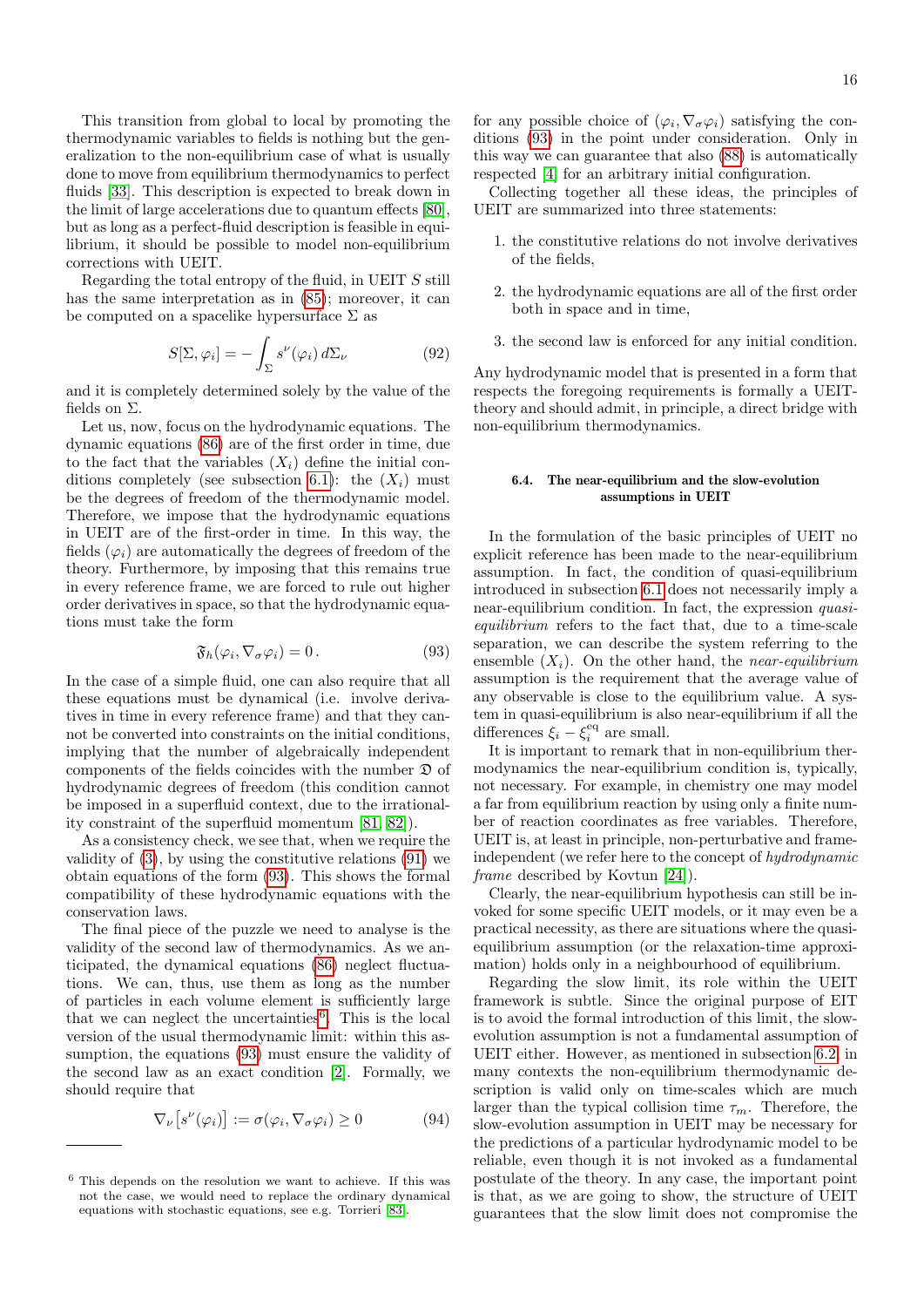stability of the equilibrium and can not produce spurious gapped modes.

#### <span id="page-16-6"></span>6.5. The equilibrium in UEIT must be Lyapunov stable

To study the stability of the UEIT equilibrium state, let us assume a fixed background spacetime that admits a global time-like and future-oriented Killing field  $K^{\nu}$ . Then, we also have a conserved current  $J^{\nu}$ ,

$$
J^{\nu} := -T^{\nu\rho} K_{\rho} \qquad \qquad \nabla_{\nu} J^{\nu} = 0. \qquad (95)
$$

Assuming that the fluid has a finite spatial extension, the Gauss theorem ensures that the quantity [\[84\]](#page-29-25)

<span id="page-16-1"></span>
$$
U[\Sigma, \varphi_i] = \int_{\Sigma} T^{\nu \rho}(\varphi_i) K_{\rho} d\Sigma_{\nu}
$$
 (96)

does not depend on the choice of the spacelike hypersurface  $\Sigma$ , provided that this extends to infinity [\[33\]](#page-28-32). The same holds for the quantity

<span id="page-16-2"></span>
$$
N[\Sigma, \varphi_i] = -\int_{\Sigma} n^{\nu}(\varphi_i) d\Sigma_{\nu} . \qquad (97)
$$

We may identify the quantities  $U$  and  $N$  with the total energy<sup>[7](#page-16-0)</sup> associated with the Killing vector  $K$  and the particle (minus anti-particle) number of the fluid. For simplicity, we assume that there are no other Killing vector fields.

Now let us also assume that we can introduce a global coordinate system  $(t, x^1, x^2, x^3)$  such that  $K = \partial_t$ . The surfaces  $\Sigma(t)$  at constant time define a global foliation of the spacetime and we can define  $S(t)$ ,  $U(t)$  and  $N(t)$  as the integrals in [\(92\)](#page-15-2), [\(96\)](#page-16-1) and [\(97\)](#page-16-2) for  $\Sigma = \Sigma(t)$ . Recalling [\(94\)](#page-15-3), we have that

<span id="page-16-5"></span>
$$
\frac{dS}{dt} \ge 0 \qquad \qquad \frac{dU}{dt} = 0 \qquad \qquad \frac{dN}{dt} = 0. \qquad (98)
$$

Therefore, if we interpret the whole fluid as an inhomogeneous thermodynamic system, we see that it obeys the same global laws [\(87\)](#page-14-3) and [\(88\)](#page-14-0) as in standard nonequilibrium thermodynamics.

Now, let us move to the hydrodynamic equations in [\(93\)](#page-15-0). By working in the coordinate system  $(t, x<sup>j</sup>)$ , we can recast [\(93\)](#page-15-0) in a form that is the analogue of [\(86\)](#page-13-4) under the replacement  $(90)$ , namely<sup>[8](#page-16-3)</sup>

<span id="page-16-4"></span>
$$
\partial_t \varphi_h = \mathcal{F}_h(\varphi_i, \partial_j \varphi_i, x^j). \tag{99}
$$

This system in [\(99\)](#page-16-4) describes an autonomous (i.e. timetranslation invariant) dynamical system, whose statespace is a space of functions from  $\mathbb{R}^3$  to  $\mathbb{R}^3$ , where  $\mathfrak D$ 

is the number of degrees of freedom of the model, see subsection [\(2.4\)](#page-3-8). Casting the hydrodynamic equations as in [\(99\)](#page-16-4) is, at least in principle, always possible because all the equations [\(93\)](#page-15-0) were assumed to be independent and dynamical (so we can always identify a term with a time derivative).

We can also rewrite  $S(t)$ ,  $U(t)$  and  $N(t)$  in the aforementioned coordinate system as [\[84\]](#page-29-25)

$$
S(t) = \int s^t (\varphi_i(t, x^j)) \sqrt{-g(x^j)} d^3x
$$
  
\n
$$
U(t) = -\int T^t_{\ t} (\varphi_i(t, x^j)) \sqrt{-g(x^j)} d^3x
$$
 (100)  
\n
$$
N(t) = \int n^t (\varphi_i(t, x^j)) \sqrt{-g(x^j)} d^3x.
$$

Since the above integrals depend on time only through the fields  $\varphi_i$ , the global quantities  $S(t)$ ,  $U(t)$  and  $N(t)$ can be seen as functions on the state-space. Thus, in view of  $(98)$ , the quantities U and N are integrals of motions of the dynamical system  $(99)$ , while S is a strictly nondecreasing function of t. On the other hand, if the total entropy is computed consistently with microphysics, then there should be a state  $(\varphi_i^{\text{eq}})$  on  $\Sigma(t)$  such that

$$
S[\Sigma(t), \varphi_i^{\text{eq}}] > S[\Sigma(t), \varphi_i] \tag{101}
$$

for any  $\varphi_i \neq \varphi_i^{\rm eq}$  such that

$$
U[\Sigma(t), \varphi_i^{\text{eq}}] = U[\Sigma(t), \varphi_i]
$$
  

$$
N[\Sigma(t), \varphi_i^{\text{eq}}] = N[\Sigma(t), \varphi_i].
$$
 (102)

All these results together tell us that  $S$  is a Lyapunov function for the system. As a consequence,  $(\varphi_i^{\text{eq}})$ , which is the state of global thermodynamic equilibrium (i.e. the maximum entropy state), is also an equilibrium state of the dynamics [\(99\)](#page-16-4) and is Lyapunov-stable.

It is interesting to note that the Lyapunov-stability follows only from the three principles of UEIT discussed in subsection [6.3](#page-14-5) and from the consistency of the constitutive relations [\(91\)](#page-14-1) with microphysics. This is important because the details of the hydrodynamic equations, which are typically a difficult part of the model to determine, do not play any role in the final stability criterion, implying that we are free to impose any kind of slow-evolution approximation we wish, confident that this is not going to compromise the stability of the theory.

## 6.6. The importance of the Thermo-modes

To appreciate the role of the Thermo-modes in UEIT, we have to discuss the behaviour of a generic UEIT model in the homogeneous limit. For simplicity, we now assume a Minkowski background spacetime and we restrict our attention to perfectly homogeneous states. In this case, the replacement  $(\varphi_i) \longrightarrow (X_i)$  in [\(90\)](#page-14-4) exactly maps a UEIT model into a conventional non-equilibrium thermodynamic model. This creates a formal bridge with statistical mechanics, that could be used to derive the constitutive relations [\(91\)](#page-14-1) from microphysics. For homogeneous

<span id="page-16-0"></span> $7$  Despite the formal similarity, the total energy U is not the Komar mass of the system. In fact, the conservation of the Komar mass is a feature of systems immersed in a dynamic spacetime, while we are working with a fixed background spacetime.

<span id="page-16-3"></span><sup>&</sup>lt;sup>8</sup> There is no explicit dependence of  $\mathcal{F}_h$  on t because the Killing condition for the vector field  $K$  in this coordinate system reduces to  $\partial_t g_{\nu\rho} = 0$ , so that  $g_{\nu\rho} = g_{\nu\rho}(x^j)$ , see e.g. [\[84\]](#page-29-25).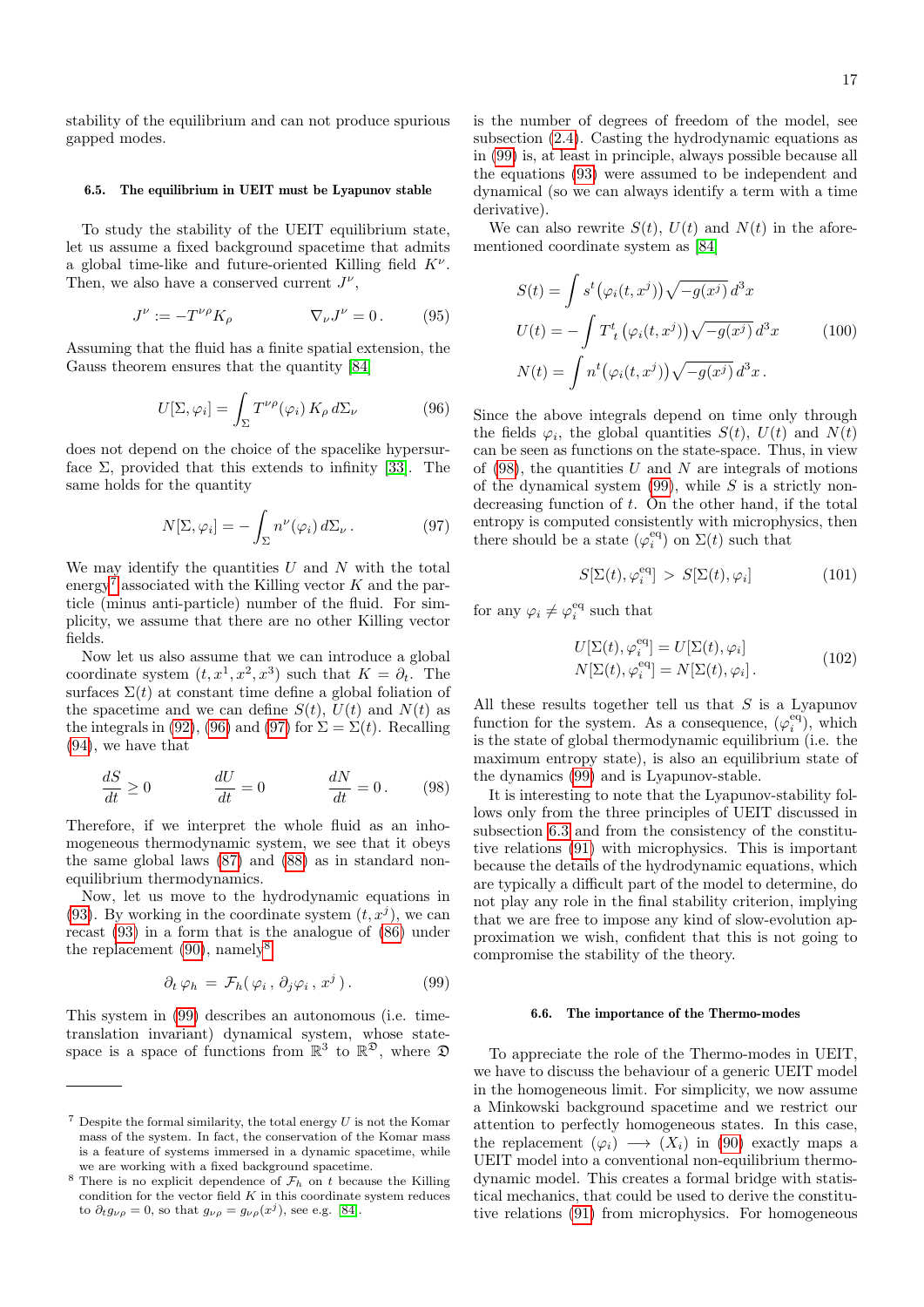states, the hydrodynamic equations assume the same form of [\(86\)](#page-13-4), namely

<span id="page-17-0"></span>
$$
\partial_t \varphi_h = \mathcal{F}_h(\varphi_i), \qquad (103)
$$

which is a set of  $\mathfrak D$  ordinary differential equations. Since the conservation laws [\(3\)](#page-2-3) in this homogeneous limit become

$$
\partial_t T^{t\nu} = 0 \qquad \partial_t n^t = 0, \qquad (104)
$$

the dynamics in [\(103\)](#page-17-0) is subject to 5 independent constraints, implying that the Thermo-modes can exist if and only if

$$
\mathfrak{D} > 5. \tag{105}
$$

This inequality is respected by any dissipative UEIT model of a simple fluid (with one conserved charge), making the presence of Thermo-modes unavoidable. In fact,  $\mathfrak{D} = 5$  is already the case for the perfect fluid, while a dissipative system must have a larger state-space to account for non-equilibrium states of the fluid elements.

The existence of any degree of freedom above 5 corresponds, in the homogeneous limit, to the introduction of a variable of the type  $\xi_i$ , the non-conserved quantities of subsection [6.1.](#page-13-5) In fact, the Thermo-modes arise whenever the system is able to occupy non-equilibrium homogeneous states (as discussed in subsection [3.3\)](#page-5-2), and the variables  $\xi_i$  are coordinates on the resulting extended state-space.

In conclusion, in UEIT the number of degrees of freedom  $(\mathfrak{D} > 5)$  is the same in every reference frame and is given by the number of independent components of the fields, so that the existence of boost-generated spurious gapped modes is automatically ruled out: every gapped mode has a clear thermodynamic interpretation as a Thermo-mode.

#### <span id="page-17-4"></span>6.7. Lindblom's Relaxation Effect

We briefly present the seminal work of Lindblom [\[72\]](#page-29-13), as it contains many ideas that are fundamental for UEIT. In doing this we will omit important technical details, as our aim is to present the physical meaning of Lindblom's results and its implications for UEIT.

We have seen that, in order to have a dissipative theory, we must have  $\mathfrak{D} > 5$ . In principle, we may isolate 5 preferred degrees of freedom, whose value at each  $x \in \mathcal{M}$ identifies, locally, a fiducial perfect-fluid state. Choosing the Eckart hydrodynamic frame [\[24\]](#page-28-23), Lindblom defines the dynamical fluid fields

$$
(\phi^a) := (u^\sigma, n, \mathcal{U}) \tag{106}
$$

$$
\quad\text{as}\quad
$$

<span id="page-17-5"></span>
$$
u^{\sigma} = n^{\sigma}/\sqrt{-n^{\lambda}n_{\lambda}} \qquad n = -n^{\sigma}u_{\sigma} \qquad \mathcal{U} = T^{\sigma\lambda}u_{\sigma}u_{\lambda}
$$
\n(107)

and makes a change of variables

$$
(\varphi_i) \longrightarrow (\phi^a, \mathbb{A}^A), \tag{108}
$$

where the remaining tensor fields  $\mathbb{A}^A$  can be constructed freely, with the only constraint that  $\mathbb{A}^A = 0$  at local thermodynamic equilibrium (i.e. when we recover the perfect fluid on  $x$ ). This condition can always be imposed, as it is always possible to perform the change of variables

$$
\mathbb{A}^A \longrightarrow \check{\mathbb{A}}^A := \mathbb{A}^A - \mathbb{A}^A_{\text{eq}}(\phi^a). \tag{109}
$$

The fields  $\mathbb{A}^A$  are called *dissipation fields*; since  $\mathfrak{D} > 5$  we always have at least one dissipation field.

Now, the constitutive relation for the stress-energy tensor can be decomposed as

$$
T^{\nu\rho} = T_{\text{pf}}^{\nu\rho}(\phi^a) + \Delta T^{\nu\rho}(\phi^a, \mathbb{A}^A), \tag{110}
$$

where  $T_{\rm pf}^{\nu\rho}$  is the perfect-fluid stress-energy tensor and

$$
\Delta T^{\nu\rho}(\phi^a, 0) = 0, \qquad (111)
$$

as we know by definition that, in local thermodynamic equilibrium, the fluid must be in the perfect-fluid state. The conservation laws [\(3\)](#page-2-3) can play the role of 5 hydrodynamic equations (using Einstein's summation convention for the indices  $a$  and  $A$ ):

$$
\frac{\partial T^{\nu \rho}}{\partial \phi^a} \nabla_{\nu} \phi^a + \frac{\partial T^{\nu \rho}}{\partial \mathbb{A}^A} \nabla_{\nu} \mathbb{A}^A = 0 \,, \quad u^{\nu} \nabla_{\nu} n + n \nabla_{\nu} u^{\nu} = 0 \,.
$$
\n(112)

The remaining equations are equal in number to the number of algebraically independent components of the dissipation fields. Hence, Lindblom makes the assumption that they can be written in the form

<span id="page-17-1"></span>
$$
M^{\rho}_{\ A\ B} \nabla_{\rho} \mathbb{A}^{B} + \Xi_{AB} \mathbb{A}^{B} = -M^{\rho}_{\ aA} \nabla_{\rho} \phi^{a} ,\qquad (113)
$$

where the tensor fields  $M_{\ A B}^{\rho} \, , \, M_{\ \, a A}^{\rho} \,$  and  $\Xi_{A B}$  are functions of  $(\phi^a, \mathbb{A}^A)$  and should obey some conditions that are listed in [\[72\]](#page-29-13). The structure of [\(113\)](#page-17-1) recalls the kinetic equation [\(68\)](#page-9-3). In essence, it tells us that the dissipation fields, which in the homogeneous limit would undergo a thermodynamic relaxation towards equilibrium (left-hand side), are dynamically coupled to the gradients of the dynamical fluid fields (right-hand side). This can drive them out of equilibrium. This same mechanism had previously inspired also the Maxwell-Cattaneo equation, namely the second equation of [\(62\)](#page-8-6), see [\[79\]](#page-29-20). Not every UEIT theory must be governed by such a simple dynamics, but it is a common feature of many of them [\[85\]](#page-29-26).

The key result of Lindblom is that, given an initial condition with small spatial gradients, the system will even-tually relax to a state in which<sup>[9](#page-17-2)</sup>

<span id="page-17-3"></span>
$$
\mathbb{A}^B \approx -(\Xi^{-1})^{BA} M^{\rho}_{\ aA} \nabla_{\rho} \phi^a \,. \tag{114}
$$

As a consequence, the deviation of the stress-energy tensor from  $T_{\text{pf}}^{\nu\rho}$  relaxes to

$$
\Delta T^{\nu\rho} \approx \frac{\partial T^{\nu\rho}}{\partial \mathbb{A}^B} \mathbb{A}^B \approx -\frac{\partial T^{\nu\rho}}{\partial \mathbb{A}^B} (\Xi^{-1})^{BA} M^{\rho}_{\ aA} \nabla_{\rho} \phi^a \,. \tag{115}
$$

<span id="page-17-2"></span><sup>&</sup>lt;sup>9</sup> Note the analogy between equations  $(113)-(68)$  $(113)-(68)$  $(113)-(68)$  and  $(114)-(74)$  $(114)-(74)$  $(114)-(74)$ : in the end the dissipation fields  $A^A$  are expressed in terms of the gradients of the dynamical fields  $\phi^a$ .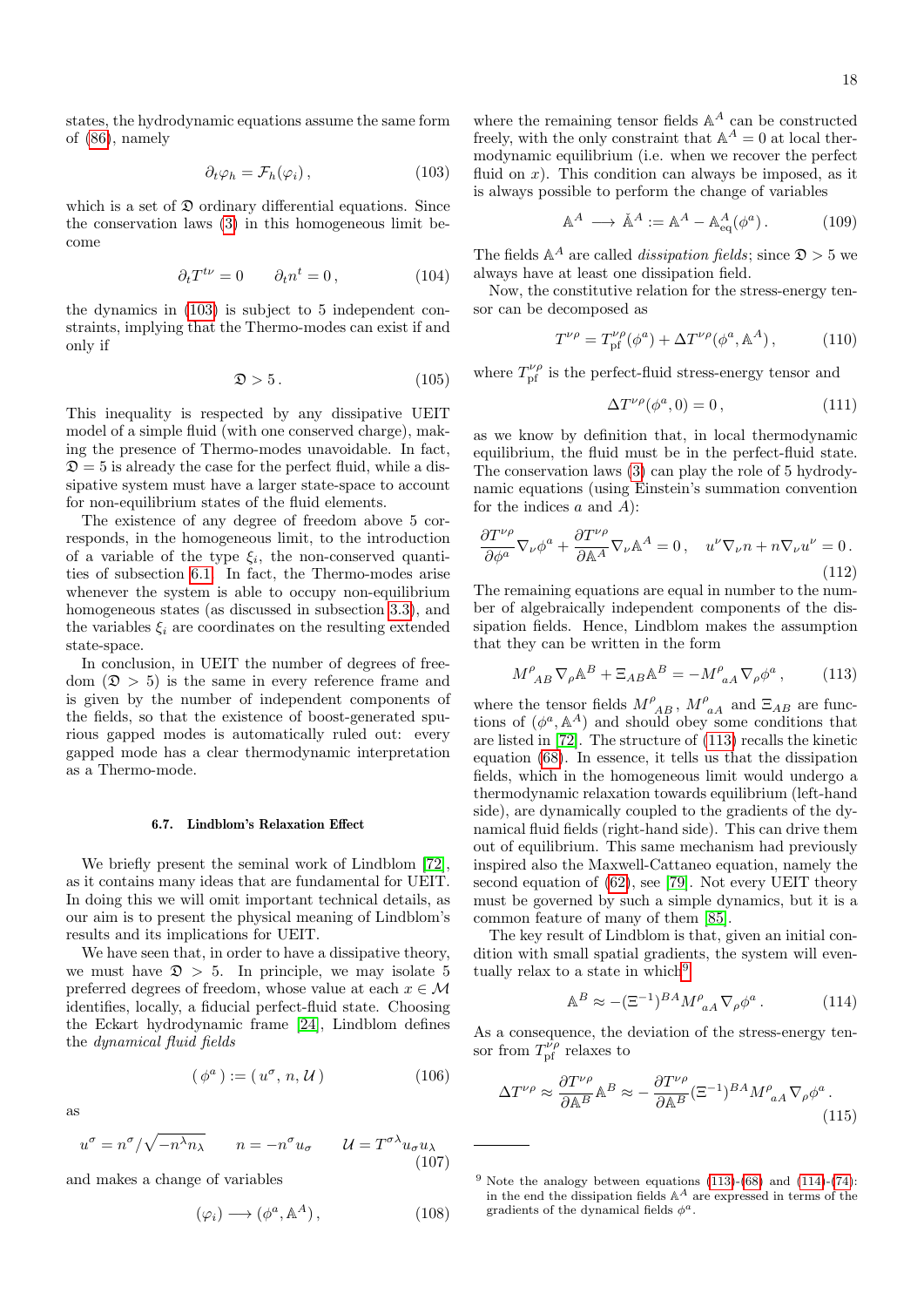Hence, the Navier-Stokes behaviour emerges only after an initial relaxation, during which the dynamical equations [\(113\)](#page-17-1) are converted into the constraints [\(114\)](#page-17-3), effectively introducing gradients in the constitutive relations. Again, this clarifies why the Navier-Stokes equations do not admit a well-posed initial value problem (at least in relativity): the Navier-Stokes formulation can not admit an arbitrary initial configuration of the fields, but rather it is valid only for those initial states that are the end states of a relaxation, after all the gapped modes of the complete UEIT theory have decayed.

## <span id="page-18-7"></span>7. THE TWO CORNERSTONES OF UEIT

We present two remarkable dissipative theories that are consistent with the principles of UEIT: the second-order hydrodynamic model of Israel and Stewart [\[10\]](#page-28-9) and the phenomenological multifluid approach of Carter and Khalatnikov [\[20\]](#page-28-19).

#### 7.1. Israel-Stewart as a UEIT theory

The hydrodynamic model of Israel and Stewart [\[10\]](#page-28-9) is probably the most natural example of a UEIT theory. The fundamental assumption on which the model is built is that we can take the conserved fluxes as fundamental fields of the theory<sup>[10](#page-18-0)</sup>, namely

<span id="page-18-1"></span>
$$
(\varphi_i) = (n^{\sigma}, T^{\sigma \lambda}). \tag{116}
$$

Hence, given the symmetry of  $T^{\sigma \lambda}$ , the number of degrees of freedom of the model is

$$
\mathfrak{D} = 14 = 5 + 9. \tag{117}
$$

Given the fields in [\(116\)](#page-18-1), the most general constitutive relations of the form [\(91\)](#page-14-1) are

$$
T^{\nu\rho} = \delta^{\nu}_{\ \sigma} \delta^{\rho}_{\ \lambda} T^{\sigma\lambda} \,, \quad s^{\nu} = s^{\nu} (n^{\sigma}, T^{\sigma\lambda}) \,, \quad n^{\nu} = \delta^{\nu}_{\ \sigma} n^{\sigma} \,.
$$
\n(118)

The only non-trivial constitutive relation that should be provided is the one for the entropy current, and this is where statistical mechanics is required.

Concrete implementations of the Israel-Stewart theory are typically formulated directly in Lindblom's representation (see subsection [6.7\)](#page-17-4): given the degrees of freedom in [\(116\)](#page-18-1), a natural choice for the dissipation fields is

<span id="page-18-2"></span>
$$
(\mathbb{A}^A) = (\Pi, q^\sigma, \Pi^{\sigma \lambda}), \tag{119}
$$

where (introducing the projector  $h_{\nu\rho} = g_{\nu\rho} + u_{\nu}u_{\rho}$ )

$$
\Pi = \Delta T^{\alpha\beta} h_{\alpha\beta} / 3
$$
  
\n
$$
q^{\sigma} = -\Delta T^{\alpha\beta} h^{\sigma}{}_{\alpha} u_{\beta}
$$
  
\n
$$
\Pi^{\sigma\lambda} = \Delta T^{\alpha\beta} h^{\sigma}{}_{\alpha} h^{\lambda}{}_{\beta} - \Pi h^{\sigma\lambda} ,
$$
\n(120)

can be interpreted as the bulk-viscous stress, the heat flux and the shear-viscous stress [\[18\]](#page-28-17). Together, the fields in [\(119\)](#page-18-2) constitute the 9 additional degrees of freedom of the dissipative model, so that the constitutive relation for the entropy current can be equivalently rewritten in Lindblom's representation as

$$
s^{\nu} = s^{\nu}(\phi^a, \mathbb{A}^A) = s^{\nu}(u^{\sigma}, n, \mathcal{U}, \Pi, q^{\sigma}, \Pi^{\sigma \lambda}). \tag{121}
$$

This formula is very convenient because it allows one to easily separate the perfect fluid part from the nonequilibrium correction, and possibly make a perturbative expansion in the latter.

To complete the model, one must specify also the hydrodynamic equations. It is natural to take the conservation laws [\(3\)](#page-2-3) as hydrodynamic equations, producing 5 independent equations, but 9 additional equations are left unspecified. Liu et al. [\[18\]](#page-28-17) proposed an elegant technique for constructing the remaining 9 equations in such a way that all the principles of UEIT are respected. The idea is to postulate that there are two additional tensor fields  $A^{\nu\rho\mu}$  and  $I^{\rho\mu}$ , with constitutive relations

<span id="page-18-4"></span>
$$
A^{\nu\rho\mu} = A^{\nu\rho\mu}(n^{\sigma}, T^{\sigma\lambda}) \qquad I^{\rho\mu} = I^{\rho\mu}(n^{\sigma}, T^{\sigma\lambda}), \quad (122)
$$

to be determined from microphysics (note the absence of gradients in the constitutive relations). Then, it is assumed that the remaining hydrodynamic equations of the model are given by

<span id="page-18-3"></span>
$$
\nabla_{\nu} A^{\nu\rho\mu} = I^{\rho\mu} \,. \tag{123}
$$

In this way, it is guaranteed that the final equations have the form  $(93)$ . However, equation  $(123)$  contains in principle 16 independent equations, leading to an overdetermination of the system. The solution proposed by Liu et al. [\[18\]](#page-28-17) is to require that

<span id="page-18-5"></span>
$$
A^{\nu\rho\mu} = A^{\nu(\rho\mu)} \qquad I^{\rho\mu} = I^{(\rho\mu)} \tag{124}
$$

and that (we have an additional - with respect to Liu et al. [\[18\]](#page-28-17) due to the opposite metric signature)

<span id="page-18-6"></span>
$$
A^{\nu \rho}_{\rho} = -m^2 n^{\nu} \qquad I^{\rho}_{\rho} = 0, \qquad (125)
$$

where  $m$  is an appropriate constant. In this way, the independent equations are reduced from 16 to 9, closing the system. When the hydrodynamic equations of an Israel-Stewart theory can be presented in this form, we may say that the model is of divergence-type [\[12\]](#page-28-11).

Despite the construction of Liu et al. [\[18\]](#page-28-17) may seem just a sequence of assumptions, equations [\(122\)](#page-18-4), [\(123\)](#page-18-3), [\(124\)](#page-18-5) and [\(125\)](#page-18-6) find their fundamental justification within ki-netic theory [\[68\]](#page-29-9), where  $A^{\nu\rho\mu}$  is the third moment of the particle distribution function and  $I^{\rho\mu}$  is its collision production (in which case  $m$  is the particles' rest-mass). Interestingly, if  $I^{\rho\mu}$  is modelled consistently with kinetic theory, then the second law is directly enforced as a consequence of the H-theorem. However, it should be kept in mind that any UEIT model is fundamentally phenomenological, so that no particular kinetic interpretation needs to be provided for  $A^{\nu\rho\mu}$  and  $I^{\rho\mu}$  in principle: they can also be regarded just as elements of a prescription for constructing the hydrodynamic equations (in which case

<span id="page-18-0"></span><sup>10</sup> Since this is the fundamental premise for most of the relativistic EIT theories, we will use the collective name Israel-Stewart theory to indicate all those UEIT models that build on this assumption.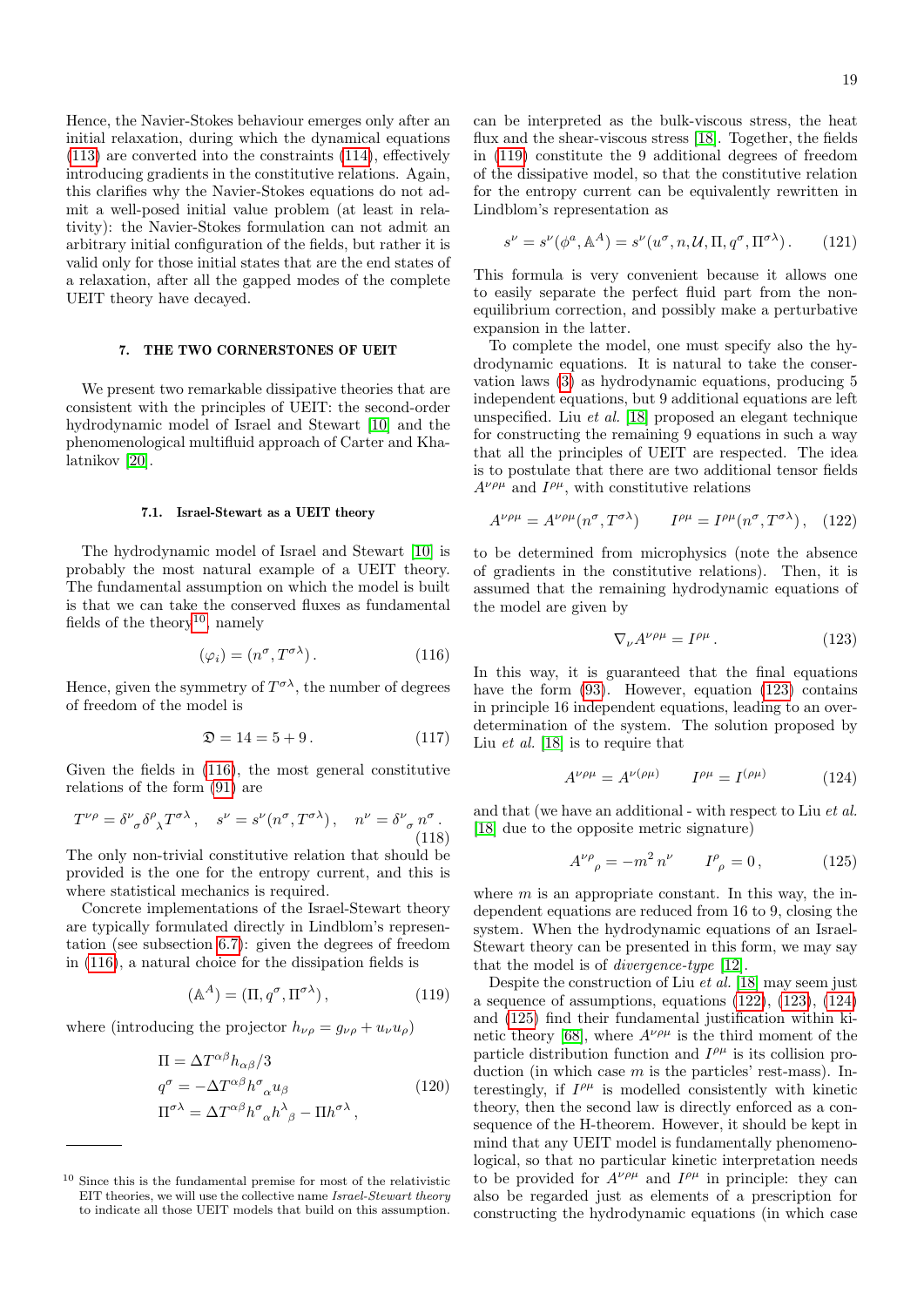$m$  may be set conveniently to 0), as discussed with more details by Geroch and Lindblom [\[86\]](#page-29-27).

In Israel and Stewart [\[10\]](#page-28-9) a less abstract way of deriving the hydrodynamic equations is proposed: a fiducial equilibrium state is taken, and the entropy current is expanded to the second order in the deviations from this state. Then, the constraints imposed by the second law (which in UEIT must be enforced as an exact relation at all the orders) are used to guess the hydrodynamic equations. The resulting model is what is commonly referred to as the original Israel-Stewart theory [\[12,](#page-28-11) [35\]](#page-28-34). However, it is important to note that, depending on the choice of the fiducial equilibrium state, the equations that one is led to guess are different (this is just another manifestation of the problem of the hydrodynamic frames [\[24\]](#page-28-23)), so that it is possible to construct many different Israel-Stewart theories [\[4,](#page-28-3) [87\]](#page-29-28): the construction in terms of the phenomenological fields  $A^{\nu\rho\mu}$  and  $I^{\rho\mu}$  directly reflects this freedom.

Most of the Israel-Stewart theories are known to be Lyapunov-Stable [\[4,](#page-28-3) [86,](#page-29-27) [87\]](#page-29-28), provided that the constitutive relations are realistic, in agreement with the general argument of subsection [6.5.](#page-16-6) Furthermore, if the stability conditions found by Hiscock and Lindblom [\[4\]](#page-28-3) hold, then the entropy is a Lyapunov function of the system, at least close to the equilibrium state [\[7\]](#page-28-6).

### 7.2. The Carter-Khalatnikov approach as a UEIT theory

Carter's approach to hydrodynamics finds its application in modelling reacting mixtures and conducting media (in particular heat conduction and superfluidity) in general relativity [\[22\]](#page-28-21), and it is a convenient formalism for modelling neutron star interiors [\[88,](#page-29-29) [89\]](#page-29-30). Its constitutive relations can be equivalently derived either from a convective or from a potential variational principle [\[20\]](#page-28-19). A general introduction to Carter's approach may be found in Carter and Khalatnikov [\[20\]](#page-28-19) and Andersson and Comer [\[35\]](#page-28-34), see also Gavassino and Antonelli [\[36\]](#page-28-35) and references therein for more formal aspects.

Contrarily to the premise [\(116\)](#page-18-1) of Israel and Stewart's model, now  $T^{\mu\nu}$  is not treated as a fundamental field. Instead, in the simplest formulation of his approach, Carter postulates that it is possible to identify a set of currents  $n_i^{\sigma}$  which constitute the degrees of freedom,

<span id="page-19-1"></span>
$$
(\varphi_i) = (n_i^{\sigma}). \tag{126}
$$

Two of the currents  $n_i^{\sigma}$  can be chosen to be  $s^{\sigma}$  and  $n^{\sigma}$ , while the remaining ones depend on the non-equilibrium thermodynamic properties of the system under consideration. This theory can thus be used to describe reacting mixtures, multi-temperature systems, or the viscous in-teraction between different chemical species<sup>[11](#page-19-0)</sup>.

The most general constitutive relations of the form [\(91\)](#page-14-1), that are compatible with the choice of fields [\(126\)](#page-19-1), are

$$
T^{\nu\rho} = T^{\nu\rho}(n_i^{\sigma}) \qquad s^{\nu} = \delta^{\nu}{}_{\sigma} s^{\sigma} \qquad n^{\nu} = \delta^{\nu}{}_{\sigma} n^{\sigma} . \tag{127}
$$

The only non-trivial constitutive relation one needs to determine is, therefore, the one for the stress-energy tensor. If, however, we assume that the 10 relations  $T^{\nu\rho} =$  $T^{\nu\rho}(n_i^{\sigma})$  are all independent from each other, then we are left with the formidable task of computing, directly from microphysics, 10 different non-equilibrium ensemble averages separately. To avoid this problem, Carter postulates that all these 10 relations can be derived from a single non-equilibrium equation of state: there is a fundamental scalar field  $\Lambda$  with a constitutive relation (up to now, the dependence of the fields on the metric was understood, but in this case it is important to keep track of it explicitly)

<span id="page-19-3"></span>
$$
\Lambda = \Lambda(n_i^{\sigma}, g_{\sigma \lambda}), \qquad (128)
$$

that encodes, somehow, the non-equilibrium equation of state of the fluid<sup>[12](#page-19-2)</sup>, and such that

<span id="page-19-4"></span>
$$
T^{\nu\rho} = \frac{2}{\sqrt{|g|}} \frac{\partial (\sqrt{|g|} \Lambda)}{\partial g_{\nu\rho}} \bigg|_{\sqrt{|g|} \, n_i^{\sigma}}.
$$
 (129)

The convenient feature of assuming the existence of  $\Lambda$  and its constitutive relation [\(128\)](#page-19-3) is that we can decompose  $\nabla_{\nu}T^{\nu}_{\rho}$  in a convenient way: for each current  $n_h^{\nu}$ , it is possible to define an associated covector

$$
\mu_{\nu}^{h} := \frac{\partial \Lambda}{\partial n_{h}^{\nu}} \bigg|_{n_{i}^{\sigma}, g_{\sigma \lambda}} \qquad (i, \sigma) \neq (h, \nu), \qquad (130)
$$

so that the divergence of the stress-energy tensor [\(129\)](#page-19-4) reads [\[20\]](#page-28-19)

$$
\nabla_{\nu}T^{\nu}_{\ \rho} = \sum_{h} \left( \mu_{\rho}^{h} \nabla_{\nu}n_{h}^{\nu} + 2n_{h}^{\nu} \nabla_{\left[\nu\right.}\mu_{\rho\right]}^{h} \right). \tag{131}
$$

This suggests us that we may conveniently postulate that there are some covector fields  $\mathfrak{R}_{\rho}^{h}$  (one for each indepen-dent current), with constitutive relations<sup>[13](#page-19-5)</sup>

<span id="page-19-6"></span>
$$
\mathfrak{R}_{\rho}^{h} = \mathfrak{R}_{\rho}^{h}(n_{i}^{\sigma}), \qquad (132)
$$

such that the hydrodynamic equations take the form

<span id="page-19-7"></span>
$$
\mu_{\rho}^h \nabla_{\nu} n_h^{\nu} + 2n_h^{\nu} \nabla_{\left[\nu\right.} \mu_{\rho\right]}^h = \mathfrak{R}_{\rho}^h. \tag{133}
$$

These equations have the structure [\(93\)](#page-15-0). Furthermore, they allow us to convert the conditions [\(3\)](#page-2-3) and [\(4\)](#page-2-0) into algebraic constraints on the relations [\(132\)](#page-19-6):

$$
\sum_{h} \mathfrak{R}_{\rho}^{h} = 0 \qquad \mathfrak{R}_{\rho}^{n} n^{\rho} = 0 \qquad \frac{\mathfrak{R}_{\rho}^{s} s^{\rho}}{\mu_{\lambda}^{s} s^{\lambda}} \ge 0. \tag{134}
$$

In conclusion, the theory meets by construction all the requirements for being a UEIT model.

<span id="page-19-0"></span> $11$  Although in the present work we make the simplifying assumption that there is only one conserved current, there may still be many non-conserved chemical species, such as photons.

<span id="page-19-2"></span><sup>&</sup>lt;sup>12</sup> The double role of  $\Lambda$  as a thermodynamic potential and as a generating function for  $T^{\nu\rho}$  is extensively discussed in [\[36\]](#page-28-35).

<span id="page-19-5"></span><sup>&</sup>lt;sup>13</sup> The more general constitutive relation where there is also a dependence on the gradients of the currents,  $\mathfrak{R}^h_\rho = \mathfrak{R}^h_\rho(n_i^\sigma, \nabla_\lambda n_i^\sigma)$ , has also been considered for describing heat conduction [\[90\]](#page-29-31), superfluid vortex dynamics [\[29,](#page-28-28) [91,](#page-29-32) [92\]](#page-29-33) and radiation hydrodynamics [\[63\]](#page-29-4).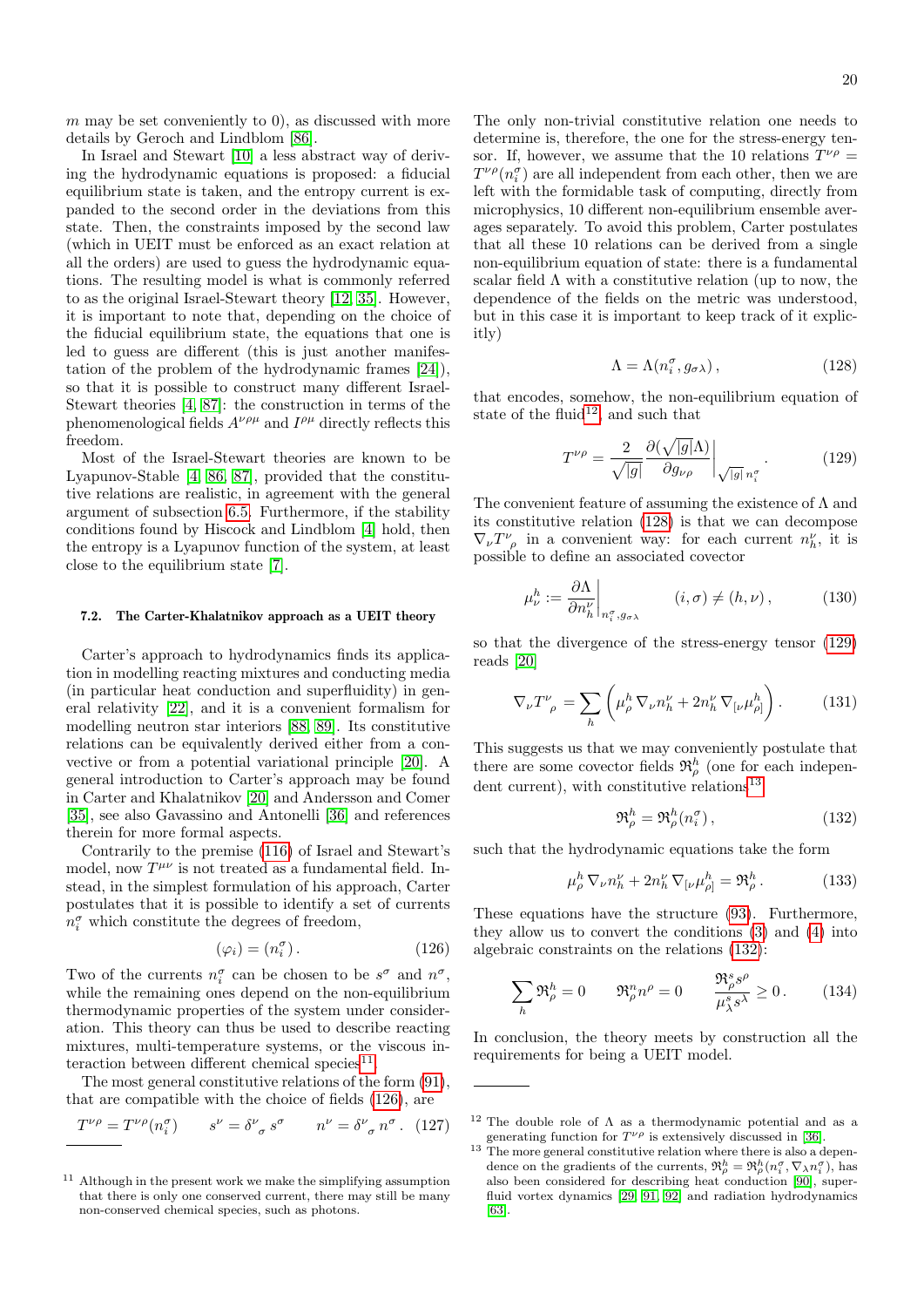Many extension of Carter's formalism have been proposed. For example, in an approach entirely based on currents it is not obvious how to account for the possible presence of shear viscosity. For this reason, Carter [\[19\]](#page-28-18) extended the approach to include, among the fields of the theory, some symmetric tensors  $\tau_{\Sigma}^{\sigma \lambda}$ , which contain the information about the shear viscosity contributions [\[93\]](#page-29-34).

Originally, Carter built his formalism by using a hybrid methodology: he derived the constitutive relation [\(129\)](#page-19-4) from a convective variational approach, treating the scalar field  $\Lambda$  as a Lagrangian density and postulating the hydrodynamic equations [\(133\)](#page-19-7) as natural fluid generalizations of Newton's second law [\[19,](#page-28-18) [63\]](#page-29-4). Given that the convective variational approach is particularly wellsuited for *multifluids* [\[35,](#page-28-34) [36\]](#page-28-35), there is ongoing research on whether it is possible to derive the fully dissipative theory directly from a convective action principle. In fact, it has been recently noted that a particular class of theories resembling Carter's original formalism can be derived directly from an action principle [\[43,](#page-28-55) [45\]](#page-28-41). These theories are constructed within a Lagrangian specification of the flow field (which is the natural framework in which the convective variational approach is formulated [\[35\]](#page-28-34), see subsection [2.2\)](#page-2-9), so that are not presented in a natural UEIT form: the hydrodynamic equations for the fields  $\Phi^i$  are of the second order and the constitutive relations involve first derivatives. It is yet not completely understood under which conditions it is possible to perform a change of variables and move to the Eulerian description. As a consequence, we do not know which conditions should be imposed on this kind of variational models to meet the formal requirements of UEIT. However, there are some specific cases in which such a mapping has been shown to be possible [\[94\]](#page-29-35).

## 8. A UNIVERSAL UEIT MODEL FOR BULK VISCOSITY

As a concrete example of the usefulness of the UEIT point of view, we describe an almost<sup>[14](#page-20-0)</sup> universal model for bulk viscosity. In other words, we construct the most general bulk-viscous simple fluid model [\[17\]](#page-28-16) directly from the principles of UEIT, invoking almost no additional assumption. The resulting model encodes, as particular cases, the Israel-Stewart theory for bulk viscosity and Carter's approach for comoving species.

## <span id="page-20-5"></span>8.1. The fields of the theory

A fluid is purely bulk-viscous (no shear viscosity and no heat conduction) if, at each point of the spacetime, there exists an observer (defined by the four-velocity  $u^{\sigma}$ ) for which the local fluid element is isotropic. Clearly, we can use  $u^{\sigma}$  as a field of the theory. Thanks to the isotropicity assumption, we must have that

$$
u^{\sigma} = n^{\sigma}/\sqrt{-n^{\lambda}n_{\lambda}} = s^{\sigma}/\sqrt{-s^{\lambda}s_{\lambda}}.
$$
 (135)

The field  $u^{\sigma}$  is the non-equilibrium notion of fluid velocity (no frame ambiguity for the fluid velocity can exist in this case). We also construct the scalar fields n and  $\mathcal{U}$  using the prescriptions [\(107\)](#page-17-5) and analogously

$$
s = -s^{\sigma} u_{\sigma}.
$$
 (136)

By definition, the fields  $n, U$  and s are the densities of particles, energy and entropy, as measured by a local observer moving with  $u^{\sigma}$ . Since, in this case, it is more convenient to work with quantities per particle, we define

$$
v = 1/n \qquad \tilde{\mathcal{U}} = \mathcal{U}/n \qquad x_s = s/n, \qquad (137)
$$

which are the volume per-particle, the energy per-particle, and the entropy per-particle (i.e. the entropy fraction), as measured by the local observer moving with  $u^{\sigma}$ .

Since the vector field  $u^{\sigma}$  uniquely identifies the only preferred direction defined by the fluid motion, all the remaining fields  $\varphi_i$  of the theory can be taken to be scalar fields:

<span id="page-20-4"></span>
$$
(\varphi_i) = (u^{\sigma}, v, x_s, \alpha_1, ..., \alpha_{\mathfrak{D} - 5}), \tag{138}
$$

where  $\alpha_1, \ldots \alpha_{\mathfrak{D}-5}$  are additional  $\mathfrak{D}-5$  independent scalar fields[15](#page-20-1). Their number, properties and physical meaning are dictated only by microphysics and can change from fluid to fluid.

The symmetry prescriptions, combined with the principles of UEIT, reduce the space of the allowed constitutive relations to

$$
T^{\nu \rho} = (n\tilde{\mathcal{U}} + \Psi)u^{\nu}u^{\rho} + \Psi g^{\nu \rho}
$$
  
\n
$$
s^{\nu} = x_s n u^{\nu}
$$
  
\n
$$
n^{\nu} = n u^{\nu},
$$
\n(139)

<span id="page-20-6"></span>with

<span id="page-20-2"></span>
$$
\tilde{\mathcal{U}} = \tilde{\mathcal{U}}(v, x_s, \alpha_A) \qquad \Psi = \Psi(v, x_s, \alpha_A). \tag{140}
$$

We have introduced the abstract index  $A = 1, ..., \mathfrak{D} - 5$ for later notation convenience (Einstein's convention for this index will be applied). Equation [\(140\)](#page-20-2) shows us that the fields  $\alpha_A$  can be interpreted as the additional nonconserved (i.e. of type  $\xi_i$ , see subsection [6.1\)](#page-13-5) thermodynamic variables of an extended non-equilibrium equation of state. The non-equilibrium generalizations of the thermodynamic pressure and temperature may be defined as

<span id="page-20-3"></span>
$$
P := -\frac{\partial \tilde{\mathcal{U}}}{\partial v}\Big|_{x_s, \alpha_A} \qquad \Theta := \frac{\partial \tilde{\mathcal{U}}}{\partial x_s}\Big|_{v, \alpha_A}, \qquad (141)
$$

however, it is important to keep in mind that, out of equilibrium, a unique proper notion of pressure and temperature does not exist. One should not be tempted to attribute to P and  $\Theta$  a primary physical relevance. In fact, it is always possible to perform a field redefinition, introducing arbitrary new fields  $\alpha'_B = \alpha'_B(v, x_s, \alpha_A)$ , and

<span id="page-20-0"></span><sup>14</sup> See, e.g., Jain and Kovtun [\[1\]](#page-28-0).

<span id="page-20-1"></span><sup>&</sup>lt;sup>15</sup> Contrarily to Lindblom's dissipation fields  $\mathbb{A}^A$ , the  $\alpha_A$  do not need to vanish in local thermodynamic equilibrium. On the other hand, we will soon introduce some alternative variables which can be treated as dissipation fields.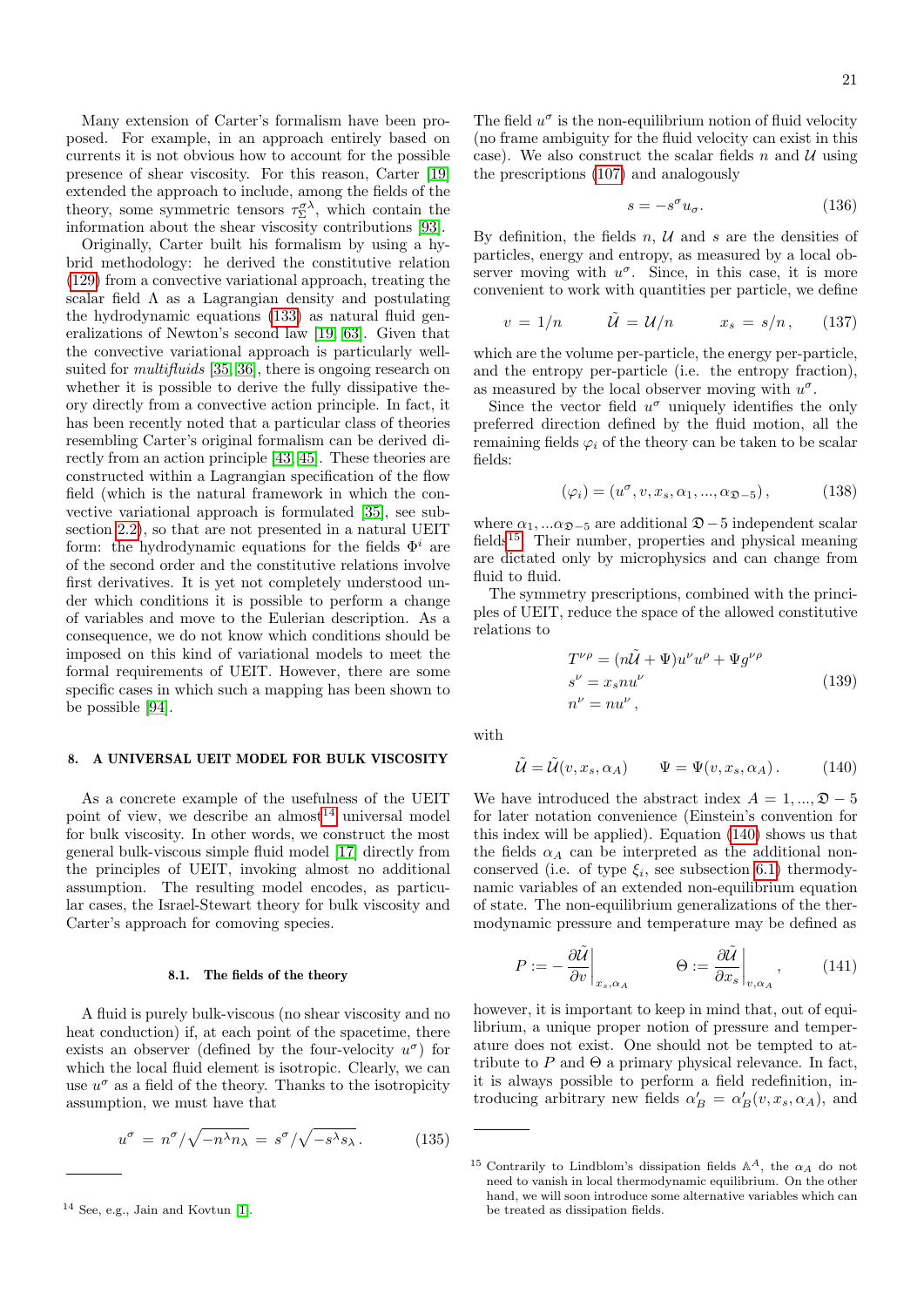to take the partial derivatives in [\(141\)](#page-20-3) at constant  $\alpha'_B$ rather than at constant  $\alpha_B$ , obtaining a different result. As a consequence, out of equilibrium we have that in general  $P \neq \Psi$ , since  $\Psi$  is the physical stress tensor, which is necessarily invariant under field-redefinitions. Finally, we introduce the generalised affinities

<span id="page-21-9"></span>
$$
\mathbb{A}^A := -\left. \frac{\partial \tilde{\mathcal{U}}}{\partial \alpha_A} \right|_{v, x_s}, \tag{142}
$$

so we can write the differential of the energy per-particle explicitly as

<span id="page-21-0"></span>
$$
d\tilde{\mathcal{U}} = -P dv + \Theta dx_s - \mathbb{A}^A d\alpha_A. \tag{143}
$$

The interpretation of  $\mathbb{A}^A$  as generalised affinities [\[27\]](#page-28-26) comes from the fact that, for given v and  $\tilde{U}$ , the entropy per particle  $x_s$  is maximised when

$$
\mathbb{A}^A = 0 \qquad \forall A. \tag{144}
$$

Clearly, this is the condition of local thermodynamic equilibrium, allowing us to identify  $A^A$  with the Lindblom dissipation fields, see subsection [6.7.](#page-17-4)

#### 8.2. Hydrodynamic equations for pure bulk-viscous fluids

Let us, now, move to the dynamical equations of the system. The conservation laws [\(3\)](#page-2-3) can be written in the more convenient form

<span id="page-21-1"></span>
$$
(n\tilde{\mathcal{U}} + \Psi)u^{\rho}\nabla_{\rho}u_{\nu} = -(\delta^{\rho}_{\ \nu} + u^{\rho}u_{\nu})\nabla_{\rho}\Psi
$$
  
\n
$$
\dot{\tilde{\mathcal{U}}} = -\Psi\dot{v}
$$
  
\n
$$
\dot{v} = v\nabla_{\nu}u^{\nu},
$$
\n(145)

where we have introduced the notation  $\dot{f} := u^{\nu} \nabla_{\nu} f$  for any tensor field f. The second equation can be equivalently rewritten as

<span id="page-21-3"></span>
$$
\Theta \dot{x}_s = (P - \Psi)\dot{v} + \mathbb{A}^A \dot{\alpha}_A,\tag{146}
$$

where we made use of the differential [\(143\)](#page-21-0).

Given that the degrees of freedom of the theory are the fields  $\varphi_i$  themselves, we know from equation [\(138\)](#page-20-4) that we need  $\mathfrak D$  first-order equations to close the system. However, equation [\(145\)](#page-21-1) already provides 5 equations, so we need only other  $\mathfrak{D} - 5$  equations. Recalling the symmetry prescriptions, these equations can be presented in the form

<span id="page-21-2"></span>
$$
\mathfrak{F}_A(\varphi_i, \nabla_\sigma \varphi_i) = 0 \qquad A = 1, ..., \mathfrak{D} - 5, \tag{147}
$$

where each of the  $\mathfrak{F}_A$  is a scalar. Now, if we go to the local inertial frame of an observer instantaneously comoving with  $u^{\sigma}$ , we can rewrite [\(147\)](#page-21-2) as

<span id="page-21-4"></span>
$$
\mathfrak{F}_A(v, x_s, \alpha_B, \dot{v}, \dot{x}_s, \dot{\alpha}_B, \dot{u}^j, \partial_j \varphi_i) = 0, \qquad (148)
$$

where we have used the fact that  $\dot{u}^0 = 0$  in this reference frame. Given that the fluid element is isotropic in this reference frame (and that  $\partial_j u^j = \dot{v}/v$ ), the only way for

the scalars  $\mathfrak{F}_A$  to have a dependence on  $\dot{u}^j$  and  $\partial_j \varphi_i$  is through quadratic couplings of the kind

$$
\dot{u}^j \dot{u}_j \qquad \dot{u}^j \partial_j \varphi_i \qquad \partial^j \varphi_i \partial_j \varphi_h. \tag{149}
$$

Although the presence of such terms may not be excluded a priori, we expect them to become relevant only for very large gradients, and we will neglect them. In addition, we can use equation [\(146\)](#page-21-3) to replace  $\dot{x}_s$  inside [\(148\)](#page-21-4), to eliminate the explicit dependence of  $\mathfrak{F}_A$  on  $\dot{x}_s$ . Therefore, we are left with

$$
\mathfrak{F}_A(v, x_s, \alpha_B, \dot{v}, \dot{\alpha}_B) = 0. \tag{150}
$$

Finally, we note that these equations can be interpreted as a system of  $\mathfrak{D} - 5$  algebraic equations for the  $\mathfrak{D} - 5$ unknowns  $\dot{\alpha}_B$ . We can imagine to solve them and finally obtain

<span id="page-21-5"></span>
$$
\dot{\alpha}_A = f_A(v, x_s, \alpha_B, \dot{v}). \tag{151}
$$

The combination of [\(151\)](#page-21-5) with [\(145\)](#page-21-1) constitutes the complete system of  $\mathfrak D$  first-order differential equations governing the evolution of a generic bulk-viscous fluid within UEIT.

#### <span id="page-21-10"></span>8.3. The structure of the universal model

There is a final step we can make to strongly simplify the structure of the universal model. Let us expand [\(151\)](#page-21-5) at the first order in  $\dot{v}$ :

<span id="page-21-6"></span>
$$
\dot{\alpha}_A = D_A + \dot{v} \mathcal{K}_A,\tag{152}
$$

where  $D_A$  and  $\mathcal{K}_A$  are functions of  $(v, x_s, \alpha_B)$  only. It may seem that, by performing this expansion, we are restricting the validity of the model only to slow systems. However, it should be kept in mind that "small  $\dot{v}$ " is not necessarily synonym of "slow evolution", since Thermo-modes can occur also in static fluids (namely when  $u^{\sigma} = \delta^{\sigma}_{t} = \text{const}$ ). Furthermore, in [\[17\]](#page-28-16) it is shown that [\(152\)](#page-21-6) happens to be an almost exact relation for most physical systems (in any regime in which a UEIT description is applicable).

Inserting  $(152)$  into  $(146)$  and recalling  $(3)$  and  $(4)$  we obtain

<span id="page-21-8"></span>
$$
v\Theta\nabla_{\nu}s^{\nu} = (P + \mathbb{A}^{A}\mathcal{K}_{A} - \Psi)\dot{v} + \mathbb{A}^{A}D_{A} \ge 0, \quad (153)
$$

where we have assumed  $\Theta \geq 0^{16}$  $\Theta \geq 0^{16}$  $\Theta \geq 0^{16}$  Now, let us work in the limit in which the dissipation fields  $\mathbb{A}^A$  are small (i.e. close to local thermodynamic equilibrium) and consider, first, the case in which  $\dot{v} = 0$ . If we want the second law to be respected, we need to impose  $\mathbb{A}^A D_A \geq 0$  for any small  $\mathbb{A}^A$ . This implies that  $D_A$  must be at most linear in  $\mathbb{A}^A$  at the leading order:

$$
D_A \approx v \, \Xi_{AB} \mathbb{A}^B \quad \text{with} \quad \mathbb{A}^A \Xi_{AB} \mathbb{A}^B \ge 0 \qquad \forall \mathbb{A}^A. \tag{154}
$$

<span id="page-21-7"></span> $16$  this is certainly the case at equilibrium, when  $\Theta$  acquires the proper meaning of temperature.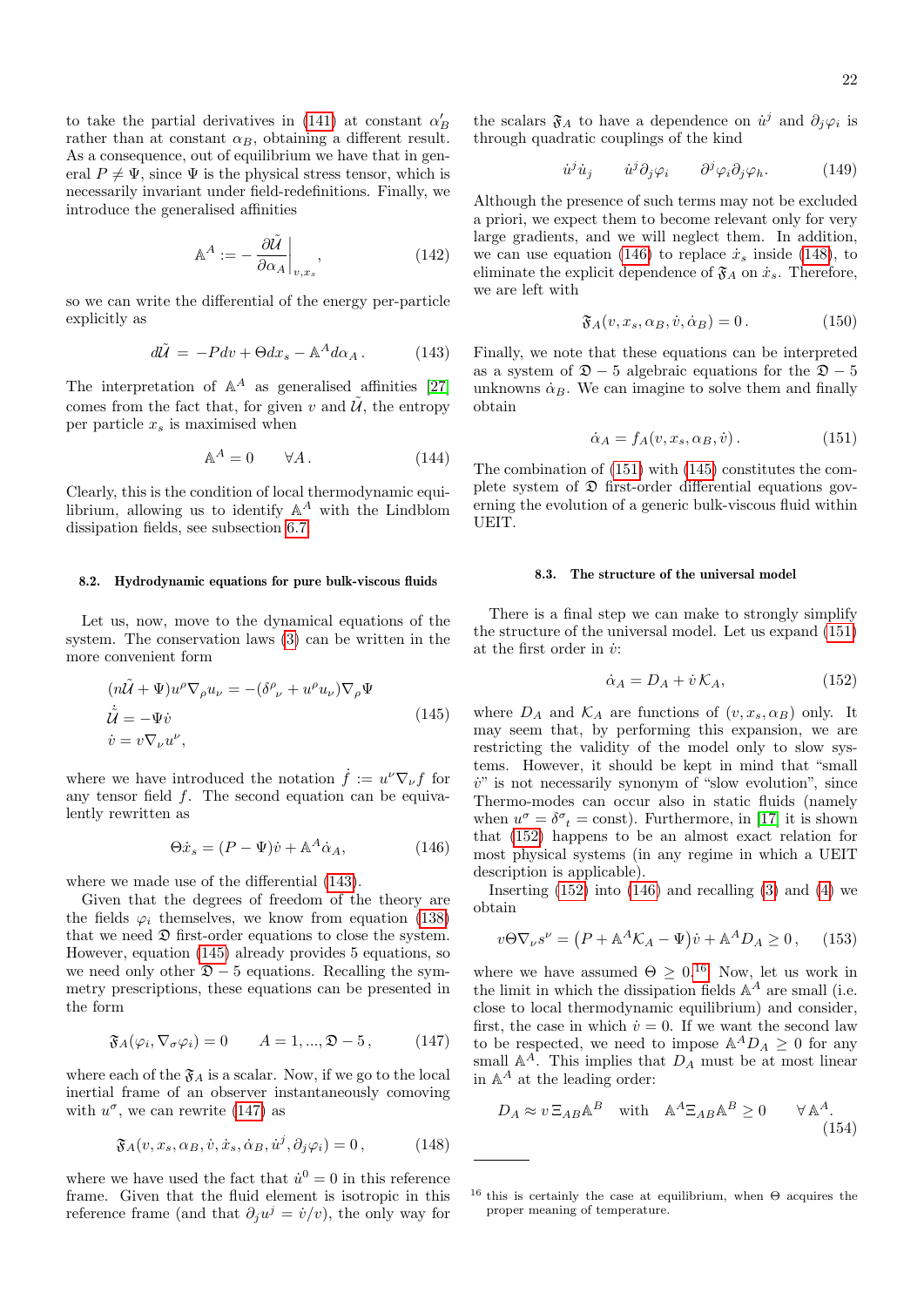Now, let us move to the case in which  $\dot{v}$  has a finite value. Since  $\mathbb{A}^A D_A = v \mathbb{A}^A \Xi_{AB} \mathbb{A}^B$  is an order 2 in the dissipation fields, the term  $(P + A^A \mathcal{K}_A - \Psi)v$  needs to be in turn an order  $(A^A)^2$ , to ensure the validity of the second law, implying that  $P + A^A \mathcal{K}_A - \Psi = 0$  to the first order in  $\mathbb{A}^{\hat{A}}$ . Thus we have shown that  $\Psi$  and  $P$  must be related, in a way that depends on the coefficients  $\mathcal{K}_A$ , which contain information about the intrinsic evolution of the fields  $\alpha_A$  under a volume expansion. An analogous identity has been derived on thermodynamic grounds in [\[17\]](#page-28-16), where it is also shown that such a relation, which has been proved here for small dissipation fields, should hold also far from equilibrium (provided that a UEIT description remains possible).

In conclusion, we are allowed to split [\(153\)](#page-21-8) into the two following separate relations:

<span id="page-22-0"></span>
$$
\Psi = P + \mathbb{A}^A \mathcal{K}_A \qquad \Theta \dot{x}_s = \mathbb{A}^A D_A \approx v \mathbb{A}^A \Xi_{AB} \mathbb{A}^B, (155)
$$

where  $\approx$  is valid only close to equilibrium, while = is assumed to always hold. Note that in equilibrium the first relation becomes  $\Psi = P$ , so that the thermodynamic pressure becomes the isotropic stress. It is also useful to remember that we can always rewrite the second equation of [\(155\)](#page-22-0) in the equivalent form

<span id="page-22-6"></span>
$$
\Theta \nabla_{\nu} s^{\nu} = n \mathbb{A}^A D_A \ge 0. \qquad (156)
$$

To summarize, given a choice of fields  $\alpha_A$ , the ingredients that need to be computed from microphysics to build a UEIT model for bulk viscosity are  $2\mathfrak{D} - 9$  constitutive relations, namely an equation of state for  $\hat{U}$  and the formulas for the  $2(\mathfrak{D} - 5)$  kinetic coefficients  $D_A$  and  $\mathcal{K}_A$ .

#### 8.4. Invariance under field redefinitions

As we anticipated, there are infinitely many valid choices for the fields  $\alpha_A$  in a UEIT model for bulk viscosity. Therefore, it is important to verify that the equations of the theory are invariant under a field redefinition. To check this invariance property, we perform a generic change of variables

<span id="page-22-4"></span>
$$
(u^{\sigma}, v, x_s, \alpha_A) \longrightarrow (u^{\sigma}, v, x_s, \alpha'_B), \qquad (157)
$$

where  $\alpha'_B = \alpha'_B(v, x_s, \alpha_A)$  are  $\mathfrak{D} - 5$  new arbitrary independent scalar fields. Rewriting the differential [\(143\)](#page-21-0) in terms of  $\alpha'_B$  we find

$$
d\tilde{\mathcal{U}} = -P'dv + \Theta'dx_s - \mathbb{B}^B d\alpha'_B, \qquad (158)
$$

<span id="page-22-1"></span>with

$$
P = P' + \mathbb{B}^{B} \frac{\partial \alpha'_{B}}{\partial v}
$$
  
\n
$$
\Theta = \Theta' - \mathbb{B}^{B} \frac{\partial \alpha'_{B}}{\partial x_{s}}
$$
  
\n
$$
\mathbb{A}^{A} = \mathbb{B}^{B} \frac{\partial \alpha'_{B}}{\partial \alpha_{A}}.
$$
\n(159)

The hydrodynamic equations of the new fields can be obtained from the chain rule:

$$
\dot{\alpha}'_B = \frac{\partial \alpha'_B}{\partial v} \dot{v} + \frac{\partial \alpha'_B}{\partial x_s} \dot{x}_s + \frac{\partial \alpha'_B}{\partial \alpha_A} \dot{\alpha}_A \tag{160}
$$

and it is immediate to verify that they have exactly the same form as [\(152\)](#page-21-6),

<span id="page-22-5"></span>
$$
\dot{\alpha}'_B = D'_B + \dot{v} \mathcal{K}'_B,\tag{161}
$$

with

<span id="page-22-2"></span>
$$
D'_B = \frac{\partial \alpha'_B}{\partial \alpha_A} D_A + \frac{\partial \alpha'_B}{\partial x_s} \frac{\mathbb{A}^{\mathbb{A}} D_A}{\Theta} , \quad \mathcal{K}'_B = \frac{\partial \alpha'_B}{\partial \alpha_A} \mathcal{K}_A + \frac{\partial \alpha'_B}{\partial v} .
$$
\n(162)

Now, using equations  $(159)$ ,  $(155)$  and  $(162)$ , it is finally possible to prove the full covariance of the theory under field redefinitions, namely

$$
\Psi = P' + \mathbb{B}^B \mathcal{K}'_B \qquad \Theta' \dot{x}_s = \mathbb{B}^B D'_B. \tag{163}
$$

This shows that, since  $\Psi$  is invariant under field redefinitions, but P is not, the piece  $\mathbb{A}^A \mathcal{K}_A$  in [\(155\)](#page-22-0) plays the role of a counter-term which restores formal covariance, fixing the intuitive (but non-covariant) relation " $\Psi = P$ ".<sup>[17](#page-22-3)</sup>

#### <span id="page-22-7"></span>8.5. Obtaining a reacting mixture using a field redefinition

The formal covariance of the theory under field redefinitions of the kind [\(157\)](#page-22-4) can be exploited to show that any theory for bulk viscosity, when modelled within UEIT, can be mapped into an effective chemical mixture of comoving species, if a convenient choice of fields is adopted [\[17\]](#page-28-16). To show this, we start with arbitrary fields  $\alpha_A$  and then perform a field redefinition, introducing the  $\mathfrak{D} - 5$ effective fractions  $x_B = x_B(v, x_s, \alpha_A)$ , such that

$$
\mathcal{K}'_B = \frac{\partial x_B}{\partial \alpha_A} \mathcal{K}_A + \frac{\partial x_B}{\partial v} = 0.
$$
 (164)

This change of variables  $\alpha_A \rightarrow x_A$  is always possible, and it provides a way to straighten the vector field

$$
W_{\text{fr}} := \mathcal{K}_A \frac{\partial}{\partial \alpha_A} \bigg|_{v,x_s} + \frac{\partial}{\partial v} \bigg|_{x_s,\alpha_A} = \frac{\partial}{\partial v} \bigg|_{x_s,x_B}, \quad (165)
$$

which is the generator of adiabatic expansions (i.e. reversible changes in  $v$ ) over the manifold of the thermodynamic states  $\{(v, x_s, \alpha_A)\}$ : this is the reason why it is convenient to to make the choice of fields  $(u^{\sigma}, v, x_s, x_A)$ , see Section 2 of [\[17\]](#page-28-16). Thanks to these new variables, we have that

$$
\Psi = P' = -\frac{\partial \tilde{\mathcal{U}}}{\partial v}\bigg|_{x_s, x_B},\tag{166}
$$

which is consistent with the interpretation of  $x_B$  as effective chemical fractions, or reaction coordinates [\[56\]](#page-28-51). The equations of motion [\(161\)](#page-22-5) reduce to

$$
\dot{x}_B = D'_B. \tag{167}
$$

<span id="page-22-3"></span> $^{17}$  The idea of including additional terms which restore the formal  $\,$ covariance of a theory under field redefinitions is a central feature of field theory and has important implications in UEIT. In Carter's approach, for example, this is known as the problem of the chemical basis [\[20,](#page-28-19) [63\]](#page-29-4), which in neutron star crusts results into a chemical gauge freedom [\[95\]](#page-29-36), which can have serious implications for superfluid vortex dynamics [\[92\]](#page-29-33).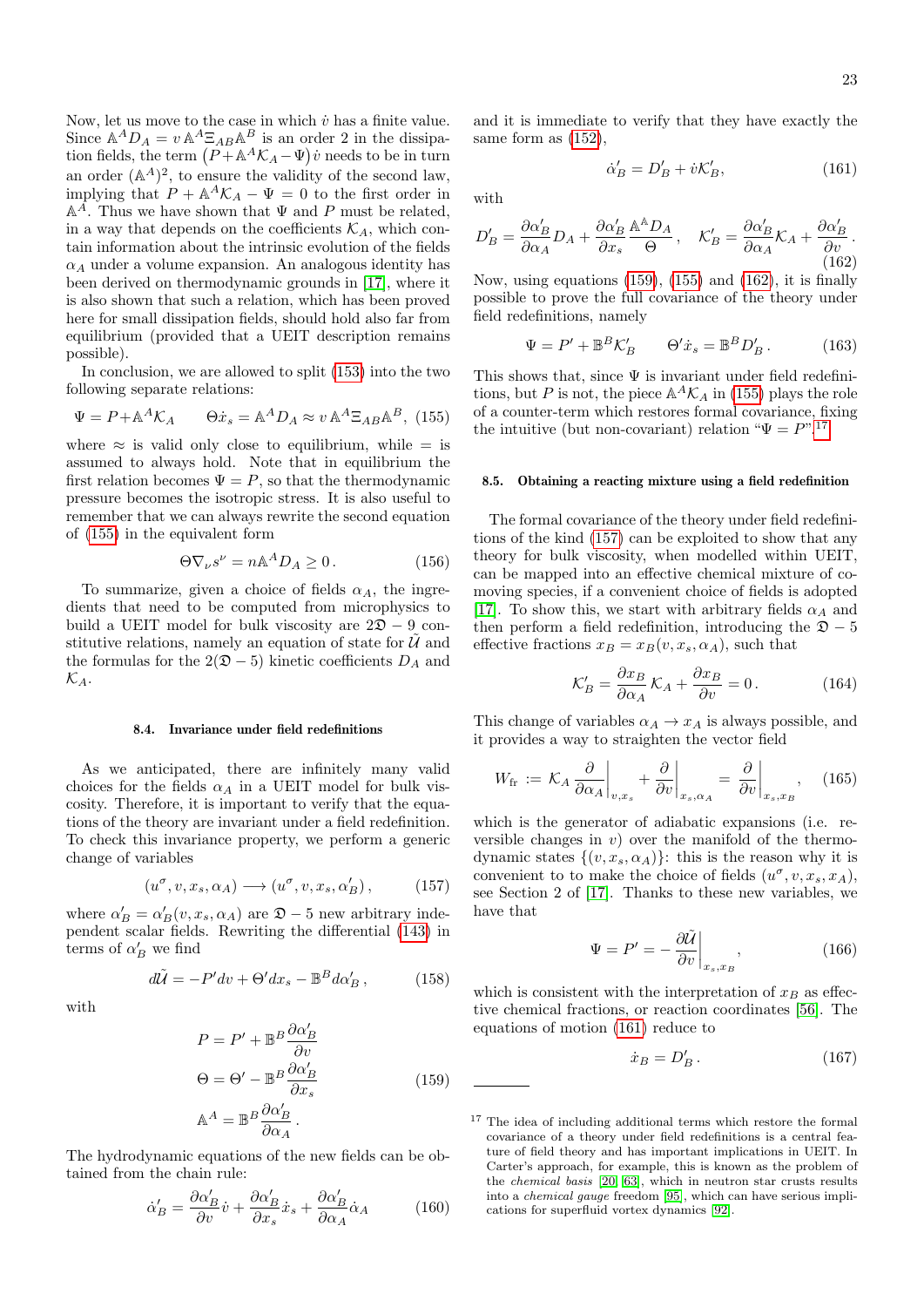If we define the effective chemical currents

$$
n_B^\nu := x_B n^\nu \,,\tag{168}
$$

we obtain the familiar equation

$$
\nabla_{\nu} n_B^{\nu} = n D'_B \approx \Xi'_{BC} \mathbb{B}^C, \qquad (169)
$$

which shows us that we can interpret  $nD'_B$  as some effective reaction rates. In fact, the entropy production reads

$$
\Theta' \nabla_{\nu} s^{\nu} = n \mathbb{B}^{B} D'_{B} \approx \mathbb{B}^{B} \Xi'_{BC} \mathbb{B}^{C} \ge 0, \qquad (170)
$$

which shows us that in the non-dissipative limit  $\nabla_{\nu}n_{B}^{\nu}=$ 0. The description that we have obtained is fully equivalent to the one of a reacting mixture [\[22\]](#page-28-21), showing that, within UEIT, every model for pure bulk viscosity has a chemical analogue, whatever the mechanism responsible for dissipation. It also implies that multitemperature fluids, reacting mixtures and perfect-fluid radiation-hydrodynamics (in the limit of infinite elastic scattering opacity) are, from the point of view of UEIT, nothing more than bulk-viscous fluids, where any nonequilibrium degree of freedom is a source for bulk viscosity [\[63\]](#page-29-4).

## 8.6. Israel-Stewart as a particular case of the universal model

The Israel-Stewart theory for bulk viscosity is a UEIT model with  $\mathfrak{D} = 6$ , where the bulk-viscous part  $\Pi$  of the isotropic stress is the only additional dynamical variable of the kind introduced in [\(138\)](#page-20-4), namely  $\alpha := \Pi$ , so that the fields of the theory are  $(u^{\sigma}, v, x_s, \Pi)$ .

To simplify the calculations we work close to thermodynamic equilibrium, where we can assume that the hydrodynamic equation for Π can be approximated by the "truncated equation" [\[96–](#page-29-37)[98\]](#page-29-38)

<span id="page-23-1"></span>
$$
\tau \dot{\Pi} + \Pi = -\zeta \nabla_{\nu} u^{\nu} , \qquad (171)
$$

where the viscosity coefficient  $\zeta(v, x_s) > 0$  determines the magnitude of the isotropic stress relative to expansion in the limit  $\tau \to 0$ , where the usual (non-dynamical) Navier-Stokes relation  $\Pi = -\zeta \nabla_{\nu} u^{\nu}$  is recovered. Arranging the telegraph-type equation [\(171\)](#page-23-1) to match the standard form in [\(152\)](#page-21-6), gives

$$
\dot{\Pi} = -\frac{\Pi}{\tau} - \frac{\zeta \dot{v}}{\tau v} \Rightarrow D_{\Pi} = -\frac{\Pi}{\tau}, \quad \mathcal{K}_{\Pi} = -\frac{\zeta}{\tau v}. \quad (172)
$$

Israel and Stewart [\[10\]](#page-28-9) assumed an energy per-particle expanded up to the second order in  $\Pi$ , namely

$$
\tilde{\mathcal{U}}(v, x_s, \Pi) = \tilde{\mathcal{U}}_{\text{eq}}(v, x_s) + \frac{\beta_0(v, x_s)}{2n} \Pi^2, \quad (173)
$$

where  $\beta_0 > 0$  to implement the minimum energy principle [\[99\]](#page-29-39). From [\(141\)](#page-20-3) and [\(142\)](#page-21-9), we find that

$$
P \approx -\frac{\partial \tilde{\mathcal{U}}_{\text{eq}}}{\partial v} \qquad \Theta \approx -\frac{\partial \tilde{\mathcal{U}}_{\text{eq}}}{\partial x_s} \qquad \mathbb{A}^{\Pi} = -\frac{\beta_0 \Pi}{n}, \quad (174)
$$

where we have made a first-order truncation in  $\Pi$  (it is evident that in this theory both  $\Pi$  and  $\mathbb{A}^{\Pi}$  can be considered Lindblom's dissipation fields, as they both vanish in equilibrium). Imposing the defining relation for Π,

$$
\Psi = -\frac{\partial \tilde{\mathcal{U}}_{\text{eq}}}{\partial v} + \Pi \approx P + \Pi, \qquad (175)
$$

and requiring its consistency with the first identity of [\(155\)](#page-22-0), we immediately find the formula of Israel-Stewart for the Thermo-mode relaxation time-scale [\[12\]](#page-28-11):

$$
\tau = \beta_0 \zeta > 0, \qquad (176)
$$

showing that  $\tau$ ,  $\beta_0$  and  $\zeta$  are not independent coefficients. This condition can be used to show that equation [\(156\)](#page-22-6) for the entropy production reduces to

<span id="page-23-2"></span>
$$
\Theta \nabla_{\nu} s^{\nu} = \Pi^2 / \zeta, \qquad (177)
$$

which is consistent with the Israel-Stewart theory [\[4\]](#page-28-3).

## <span id="page-23-0"></span>9. A SIMPLE UEIT APPLICATION: RADIATION-MEDIATED BULK VISCOSITY

We conclude our survey with a direct application of the UEIT formalism. We derive the formula of Weinberg [\[65\]](#page-29-6) for the bulk viscosity of a perfect fluid coupled with photon radiation directly from non-equilibrium thermodynamics, by using only the tools of UEIT. The original derivation of Weinberg was based on the approximate (slow-limit based) solution of the Boltzmann equation for the photon gas found by Thomas [\[100\]](#page-29-40). On the contrary, in our approach, no reference to a slow limit is required and there is no need to solve the kinetic equation explicitly.

#### 9.1. The Udey-Israel argument

Building on the kinetic calculations of Thomas [\[100\]](#page-29-40), Weinberg [\[65\]](#page-29-6) showed that the dissipative interaction between a matter fluid (with short mean free path) and a radiation gas (with a much longer mean free path) can give rise to an effective radiation-mediated bulk viscosity. Later, Udey and Israel [\[60\]](#page-29-1) proposed a simple and intuitive interpretation for this phenomenon. They considered that, when a fluid element undergoes an adiabatic expansion over a time-scale shorter than the one defined by the opacity (i.e.  $\sim 1/\chi$ , see subsection [4.2\)](#page-8-10), then matter and radiation do not have time to interact. This implies that the two components will expand independently, each of them following its own adiabatic curve. This generates (if matter is not an ultra-relativistic ideal gas) a temperature difference between the two components. The consequent exchange of heat, which tries to re-equalise the two temperatures, gives rise to dissipation.

By using the methods of the so-called  $M_1$  closure scheme (see e.g. Sadowski et al. [\[62\]](#page-29-3)), it has been recently verified that radiation-mediated bulk viscosity can be, indeed, modelled as a pure two-temperature effect [\[63\]](#page-29-4): this provides an explicit realization of the intuition of Udey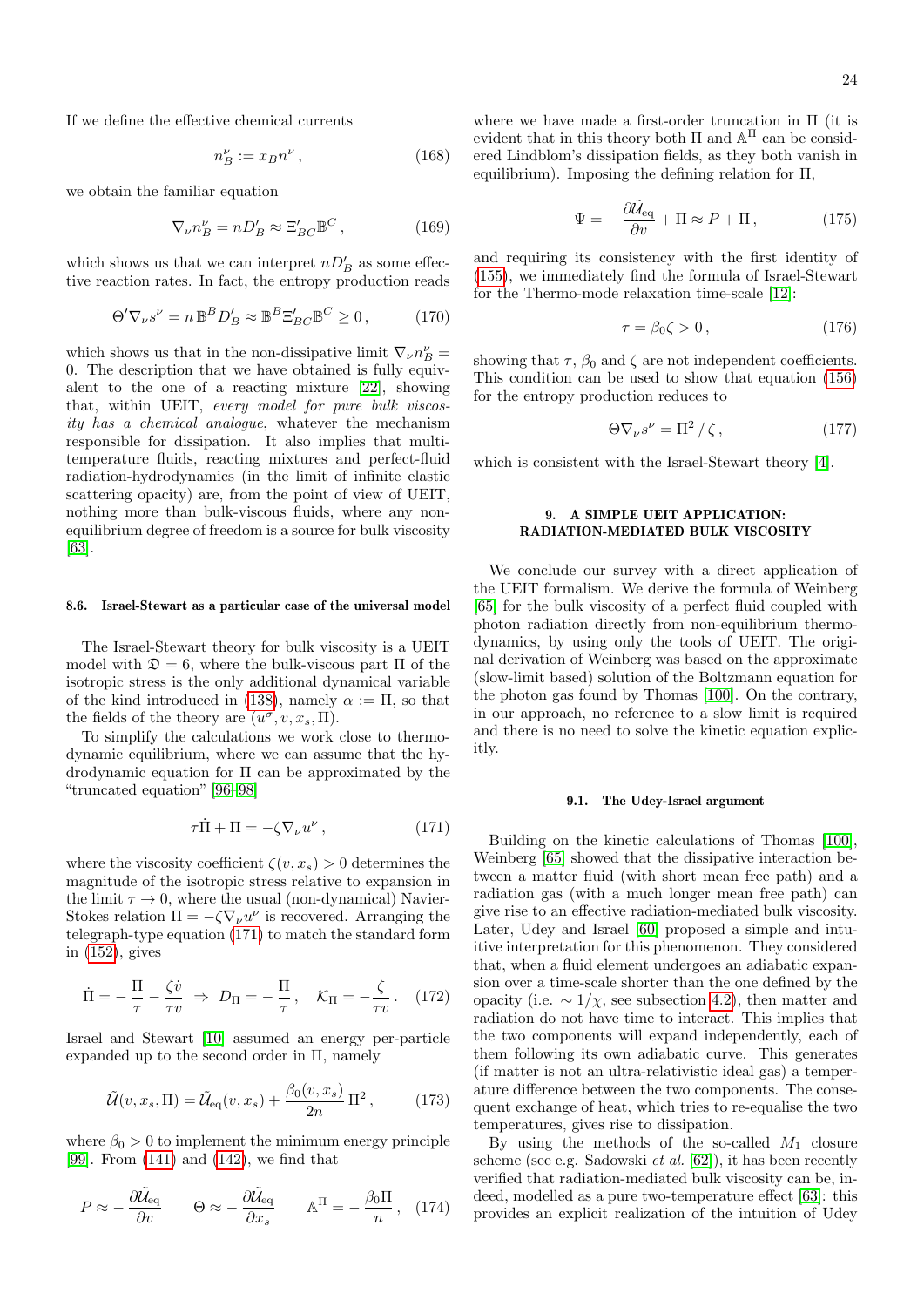and Israel. Here, we revise this argument from the point of view of UEIT, proving also its complete consistency with the kinetic derivation of Weinberg [\[65\]](#page-29-6). Our main goal is to convince the reader that UEIT (like EIT) is not just "hyperbolic Navier-Stokes", but it is really a branch of non-equilibrium thermodynamics [\[23\]](#page-28-22).

## 9.2. Fluid+radiation system: constitutive relations and hydrodynamic equations

Following the same logic outlined in subsection [8.1,](#page-20-5) we isolate the phenomenon of bulk viscosity and remove shear viscosity and heat conduction by imposing an assumption of local isotropy for the local observers defined by the four-velocity field  $u^{\sigma}$ . In addition, we beforehand assume that it is enough to model the fluid+radiation system as a two-temperature fluid, in which we allow the radiation gas to have a different temperature with respect to the one of the matter fluid [\[60\]](#page-29-1). For simplicity, the matter fluid is treated as a perfect fluid (after all we want to isolate and study the pure effects induced by the presence of radiation). Hence, we choose the fields of the model as

<span id="page-24-0"></span>
$$
(\varphi_i) = (u^{\sigma}, s_n, n, \Theta_{\gamma}), \qquad (178)
$$

where  $s_n$  and n are respectively entropy and particle density of the matter fluid (as measured in the frame of  $u^{\sigma}$ ), while  $\Theta_{\gamma}$  is the temperature of the radiation fluid. Given [\(178\)](#page-24-0), the resulting UEIT model will necessarily have  $\mathfrak{D} = 6$  degrees of freedom. By symmetry, the constitutive relations are given by

$$
T^{\nu \rho} = (\mathcal{U} + \Psi) u^{\nu} u^{\rho} + \Psi g^{\nu \rho}
$$
  
\n
$$
s^{\nu} = su^{\nu}
$$
  
\n
$$
n^{\nu} = nu^{\nu}.
$$
\n(179)

<span id="page-24-1"></span>Recalling that we assumed a perfect fluid model for the matter sector, we impose the equation of state of the full matter+radiation system to be separable into a matter and a radiation part (see e.g. [\[12,](#page-28-11) [21\]](#page-28-20)):

<span id="page-24-4"></span>
$$
\mathcal{U} = \rho(s_n, n) + a_R \Theta_\gamma^4, \qquad (180)
$$

where  $\rho$  is the energy density of the matter fluid (as measured in the frame of  $u^{\sigma}$ ), so that the temperature  $\Theta_n$ and the chemical potential  $\mu$  of the matter fluid can be computed from the differential

$$
d\rho = \Theta_n ds_n + \mu dn. \tag{181}
$$

We assume that also the total isotropic stress  $\Psi$  can be decomposed:

<span id="page-24-5"></span>
$$
\Psi = P_n + \frac{1}{3} a_R \Theta_\gamma^4 \,, \tag{182}
$$

where

$$
\rho + P_n = \Theta_n s_n + \mu n. \tag{183}
$$

Similarly, the total entropy density is the sum of the matter and the radiation contributions [\[69\]](#page-29-10),

<span id="page-24-2"></span>
$$
s = s_n + \frac{4}{3} a_R \Theta_\gamma^3. \tag{184}
$$

Now that we have the explicit definitions for all the symbols appearing into the constitutive relations [\(179\)](#page-24-1), we only need to assign the hydrodynamic equations. The conservation laws in [\(3\)](#page-2-3) already provide 5 hydrodynamic equations. The missing equation can be computed directly from kinetic arguments. In fact, under the aforementioned assumptions, equation [\(58\)](#page-8-4) implies (for small  $\Theta_n - \Theta_\gamma$ 

<span id="page-24-3"></span>
$$
\dot{\Theta}_{\gamma} = \chi \left( \Theta_n - \Theta_{\gamma} \right) - \frac{\Theta_{\gamma}}{3} \nabla_{\nu} u^{\nu}, \qquad (185)
$$

which is consistent with the intuition of Udey and Israel [\[60\]](#page-29-1). In fact, during and expansion, in the absence of matter-radiation interactions (i.e. when  $\chi = 0$ ), the radiation gas evolves along its own adiabatic curve (namely,  $\Theta_{\gamma}^3 v = \text{const}$  [\[101\]](#page-29-41)).

## 9.3. The fluid+radiation system as a UEIT model for bulk viscosity

If we make the change of variables  $(u^{\sigma}, s_n, n, \Theta_{\gamma}) \longrightarrow$  $(u^{\sigma}, v, x_s, \alpha)$ , then the fields of our system are exactly those of a UEIT theory for bulk viscosity with  $\mathcal{D} = 6$ . More explicitly, the change of variables is

$$
x_s = s(s_n, \Theta_\gamma)/n \qquad v = 1/n \qquad \alpha = \Theta_\gamma \,, \qquad (186)
$$

where the total entropy  $s(s_n, \Theta_\gamma)$  is given in [\(184\)](#page-24-2). Now, the constitutive relations [\(179\)](#page-24-1) already have the form [\(139\)](#page-20-6). Furthermore, the hydrodynamic equation [\(185\)](#page-24-3) has the structure [\(152\)](#page-21-6), with

$$
D = \chi(\Theta_n - \Theta_\gamma) \qquad \mathcal{K} = -\frac{1}{3}n\Theta_\gamma. \tag{187}
$$

Hence, this simple hydrodynamic model is a legit UEIT model for bulk viscosity, provided that the second law is valid for any value of  $\dot{v}$ . The validity of the second law is guaranteed if the conditions [\(155\)](#page-22-0) are respected and  $AD \geq 0$ . To verify this, we first need to compute the thermodynamic derivatives given in [\(143\)](#page-21-0):

$$
P = -\frac{\partial}{\partial v} \left( \frac{U}{n} \right) \Big|_{x_s, \Theta_\gamma} = P_n + a_R \Theta_\gamma^3 \left( \frac{4}{3} \Theta_n - \Theta_\gamma \right)
$$
  
\n
$$
\Theta = \frac{\partial}{\partial x_s} \left( \frac{U}{n} \right) \Big|_{v, \Theta_\gamma} = \Theta_n
$$
  
\n
$$
\mathbb{A} = -\frac{\partial}{\partial \Theta_\gamma} \left( \frac{U}{n} \right) \Big|_{v, x_s} = \frac{4a_R \Theta_\gamma^2}{n} (\Theta_n - \Theta_\gamma),
$$
\n(188)

that can be easily used to obtain a formula for the isotropic stress,

$$
\Psi = P_n + \frac{1}{3} a_R \Theta_\gamma^4 = P + \mathbb{A} \mathcal{K}.
$$
 (189)

Note that this relation holds arbitrarily far from equilibrium (i.e. for large values of  $\Theta_n-\Theta_\gamma$ ), in accordance with the general discussion of subsection [8.3.](#page-21-10)

Finally, combining the second and third equation of [\(145\)](#page-21-1) with the constitutive relations [\(180\)](#page-24-4), [\(182\)](#page-24-5) and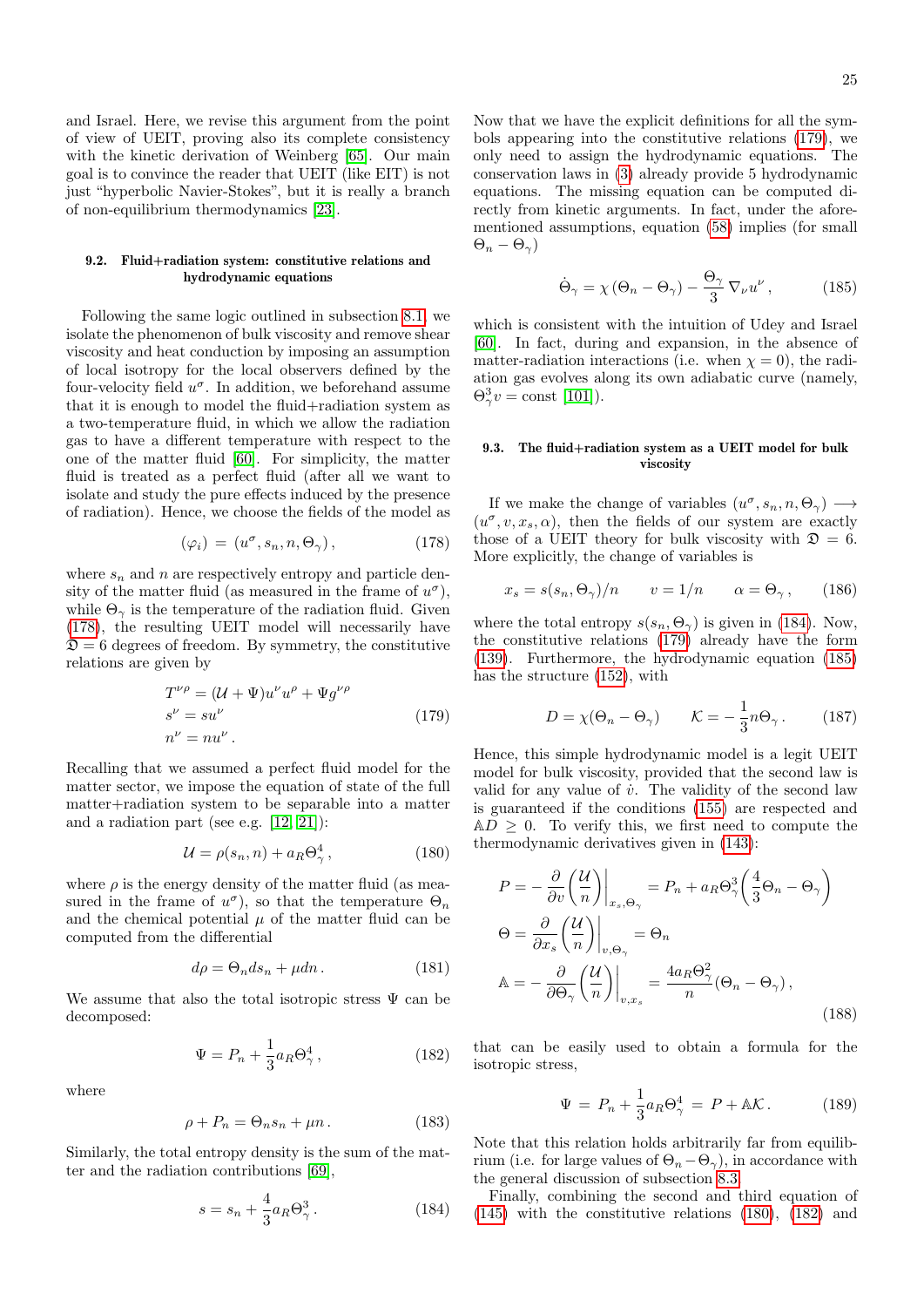[\(184\)](#page-24-2), thanks to the hydrodynamic equation [\(185\)](#page-24-3) we can compute the entropy production,

<span id="page-25-2"></span>
$$
\frac{\Theta \nabla_{\nu} s^{\nu}}{n} = \Theta_n \dot{x}_s = \chi \frac{4a_R \Theta_\gamma^2}{n} (\Theta_n - \Theta_\gamma)^2 = \mathbb{A} D \ge 0,
$$
\n(190)

which is in agreement with the second condition in [\(155\)](#page-22-0). This completes the proof that the matter+radiation fluid is a UEIT bulk-viscous fluid.

In subsection [8.5](#page-22-7) we showed that there is always a change of variables which converts a UEIT model into an effective description for a reacting mixture. To find this description one has to make a change of variables that allows to straighten the vector field

$$
W_{\text{fr}} = -\frac{\Theta_{\gamma}}{3v} \frac{\partial}{\partial \Theta_{\gamma}} \bigg|_{v,x_{s}} + \frac{\partial}{\partial v} \bigg|_{x_{s},\Theta_{\gamma}}.
$$
 (191)

The simplest variable that is conserved along the flux generated by  $W_{\text{fr}}$  is

<span id="page-25-5"></span>
$$
x_{s\gamma} = 4 a_R \Theta_{\gamma}^3 v / 3. \tag{192}
$$

Under this field redefinition, the theory reduces to the hydrodynamic model for radiation-mediated bulk viscosity presented in Gavassino et al. [\[63\]](#page-29-4) (neglecting the photonnumber effects).

## 9.4. Recovering Weinberg's formula for the bulk viscosity coefficient

The formalism of UEIT allows us to find the formula for the radiation-mediated bulk viscosity coefficient  $\zeta$  by matching the UEIT model with Israel-Stewart for small deviations from equilibrium, something that can always be done since both models have  $\mathfrak{D} = 6$  [\[17\]](#page-28-16).

The first step consists of computing the viscous stress Π, which is defined as the first-order difference between the physical stress  $\Psi$  and the stress that would be generated by the fluid if it were in local thermodynamic equilibrium with the same  $n$  and  $U$ . We adopt the following notation: given a thermodynamic variable  $f$ , we call  $f$  its physical value and  $f + \delta f$  the value that f would have if the fluid were in local thermodynamic equilibrium with the same  $n$  and  $U$ . Hence, we can impose

<span id="page-25-0"></span>
$$
\delta \Psi = -\Pi \qquad \delta n = 0 \qquad \delta \mathcal{U} = 0. \qquad (193)
$$

In addition, from the minimum energy principle, we know that the affinity A must vanish at equilibrium, so we must require that

$$
\mathbb{A} + \delta \mathbb{A} = 0. \tag{194}
$$

<span id="page-25-1"></span>Combining this condition with the second and the third equations of [\(193\)](#page-25-0) we obtain, working at the first order in the differences  $\delta f$ ,

$$
\delta \Theta_{\gamma} = \frac{c_v^n}{c_v^n + c_v^{\gamma}} (\Theta_n - \Theta_{\gamma})
$$
  
\n
$$
\delta \Theta_n = -\frac{c_v^{\gamma}}{c_v^n + c_v^{\gamma}} (\Theta_n - \Theta_{\gamma}),
$$
\n(195)

where the heat capacities (per unit volume, at constant volume) are given by

$$
c_v^n = \frac{\partial \rho}{\partial \Theta_n}\bigg|_n \qquad c_v^\gamma = \frac{d(a_R \Theta_\gamma^4)}{d\Theta_\gamma} = 4 a_R \Theta_\gamma^3. \tag{196}
$$

Note that equation [\(195\)](#page-25-1) is just the formula for the variation of the temperatures of two interacting systems that evolve into a state of thermal equilibrium (at constant volume).

Using [\(195\)](#page-25-1) and [\(182\)](#page-24-5), the first equation of [\(193\)](#page-25-0) can be used to compute the viscous stress Π,

$$
\Pi = \frac{c_v^n c_v^n}{c_v^n + c_v^n} \left( \frac{1}{3} - \frac{1}{c_v^n} \frac{\partial P_n}{\partial \Theta_n} \bigg|_n \right) (\Theta_\gamma - \Theta_n). \tag{197}
$$

Considering that we are dealing with small deviations from equilibrium (as our goal is to match the theory of Israel and Stewart), this formula for the viscous stress can be more conveniently rewritten as

<span id="page-25-3"></span>
$$
\Pi = c_v^{\gamma} \left( \frac{1}{3} - \frac{\partial \Psi}{\partial \mathcal{U}} \bigg|_{n} \right) (\Theta_{\gamma} - \Theta_{n}), \tag{198}
$$

where we made use of the equilibrium identity [\(B4\)](#page-27-0) proved in appendix [1](#page-27-1) (the thermodynamic derivative is performed imposing  $\Psi = \Psi_{\text{eq}}$  and  $\mathcal{U} = \mathcal{U}_{\text{eq}}$ . This formula for  $\Pi$ is equivalent to equation (33) of Udey and Israel [\[60\]](#page-29-1), once one realizes that in our two-temperature model the quantity  $B$  that they introduce is given by

$$
a_R \Theta_\gamma^4 = a_R \Theta_n^4 (1 + B) \Rightarrow a_R \Theta_n^4 B \approx c_v^{\gamma} (\Theta_\gamma - \Theta_n) \tag{199}
$$

As a final step, we need to impose the equivalence between the Israel-Stewart entropy production [\(177\)](#page-23-2) and our formula [\(190\)](#page-25-2); this leads us to the identification

$$
\frac{\Pi^2}{\zeta} = \frac{\chi c_v^{\gamma}}{\Theta_{\gamma}} \left(\Theta_n - \Theta_{\gamma}\right)^2.
$$
 (200)

Using [\(198\)](#page-25-3) and isolating the bulk viscosity coefficient, we obtain

<span id="page-25-4"></span>
$$
\zeta = \frac{4a_R \Theta_{\gamma}^4}{\chi} \left( \frac{1}{3} - \frac{\partial \Psi}{\partial \mathcal{U}} \bigg|_{n} \right)^2, \tag{201}
$$

in exact agreement with the expression for the viscosity coefficient given in equation (2.42) of Weinberg [\[65\]](#page-29-6).

Therefore, we have shown that Weinberg's formula for the radiation-mediated bulk viscosity coefficient  $\zeta$  describes a pure two-temperature effect, where dissipation arises from the heat exchange between the matter and the radiation fluid. It is also important to note that, given the equivalence between the present UEIT model and the theory for radiation-mediated bulk viscosity of Gavassino et al. [\[63\]](#page-29-4), Weinberg's formula [\(201\)](#page-25-4) for the bulk viscosity coefficient must also coincide with equation (142) of Gavassino et al. [\[63\]](#page-29-4). This is verified explicitly in appendix [2.](#page-27-2)

### 10. CONCLUSIONS

In the first part of this review (Sections 1-5) we have revised the generic instability problem of relativistic Navier-Stokes [\[5\]](#page-28-4) from the perspective of classical field theory.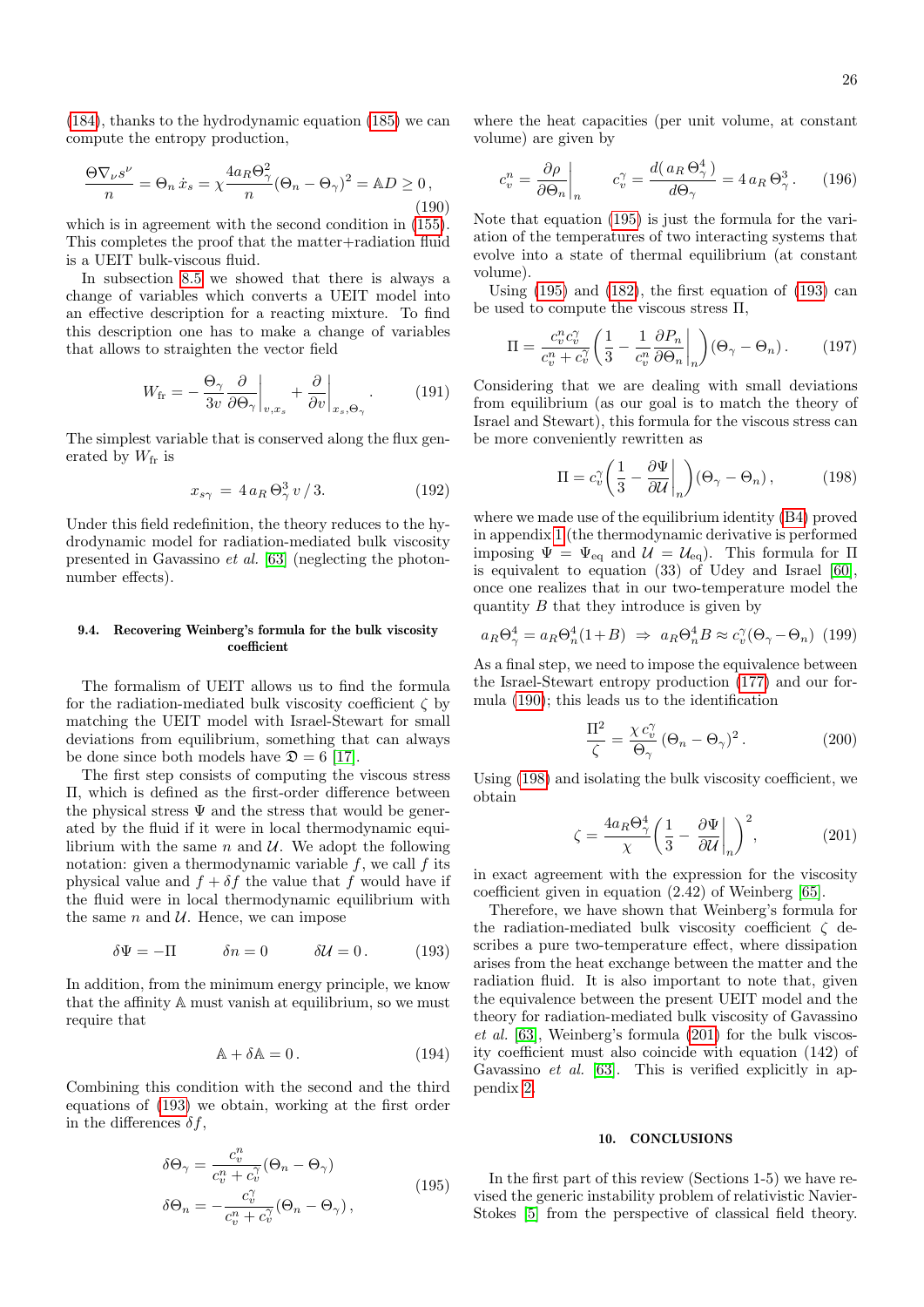The existence of unphysical gapped modes, typical of the first-order theories of dissipation, is a common feature of field theories in the slow-evolution limit. A first minimal example is the Schrödinger dynamics (the slow limit of the Klein-Gordon model): in a boosted frame, unphysical solutions appear.

The case of the diffusion equation is similar (as expected, since the heat equation is the Wick-rotated version of the Schrödinger equation), with the difference that these modes have the tendency to grow with time and, therefore, they are a source of instability. What really drives the instability in the diffusion case, and more in general in the hydrodynamic theories of Eckart [\[66\]](#page-29-7) and Landau and Lifshitz [\[70\]](#page-29-11), is the enforcement of the second law along these modes [\[7\]](#page-28-6): the gapped modes give a positive contribution to the total entropy, so that they can only grow with time, leading to an instability. This analysis showed a difficulty in connecting a first-order hydrodynamic model for a relativistic dissipative fluid with the corresponding non-equilibrium thermodynamic description.

In the second part (starting with Section 6), we have introduced the the ideas of Unified Extended Irreversible Thermodynamics (already scattered in the literature, but presented here in a systematic way), which aims to solve the shortcomings of a first-order description, namely the connection of the phenomenological hydrodynamic model with non-equilibrium thermodynamics. In fact, we have discussed how every phenomenological UEIT model has, at least in principle, a natural connection with statistical mechanics and is Lyapunov-stable by construction (provided that the microscopic input makes sense). This connection also ensures that the gapped modes are well behaved (i.e. are expected to relax in a certain initial transient): most of UEIT models are subject to the Relaxation Effect [\[72\]](#page-29-13), meaning that they exhibit a Navier-Stokestype structure in the slow limit (without manifesting the pathologies of relativistic Navier-Stokes models).

In most non-UEIT formulations of hydrodynamics, a fluid is characterised by its fluxes  $(T^{\nu\rho}, s^{\nu}, n^{\nu})$  expressed in terms of some equilibrium-type thermodynamic fields  $(u^{\sigma}, \Theta, \mu)$ , as well as their derivatives, via the so-called constitutive relations, and the dynamics is governed by the associated conservation laws, see e.g. Kovtun [\[31\]](#page-28-30). In these formulations, the constitutive relations are written as derivative-expansions (namely, expansions in powers of derivatives) of the fluxes. On the other hand, in UEIT, the fluid is seen as a collection of non-equilibrium thermodynamic systems, one for each fluid element, whose dissipative evolution is coupled to the gradients dynamically, but not directly at the level of the constitutive relations. In fact, the idea of UEIT is to enlarge the number of fields of the theory, adding to the primary equilibrium-type fields  $(u^{\sigma}, \Theta, \mu)$  some additional non-equilibrium thermodynamic variables (e.g. non-conserved particle fractions, multiple temperatures, or even the stress tensor itself), and modelling the entropy production directly from thermodynamics. The gradients are assumed to be sufficiently small on the scale of the fluid elements not to enter into the constitutive relations (namely, individual fluid elements are approximately homogeneous), but only into the hydrodynamic equations (namely, in how different fluid

elements interact with each other).

An important formal result, discussed in Section [7](#page-18-7) concerns the structure of the theories of Israel and Stewart [\[10\]](#page-28-9) and of Carter [\[19\]](#page-28-18): we have shown that both are UEIT models, meaning that they automatically inherit the desirable features of stability and well posedness that stem from the UEIT principles (when fed with a reasonable microscopic input), in agreement with Priou [\[93\]](#page-29-34).

Finally, to show a concrete example of how the UEIT formalism works, we have re-derived the universal model for bulk viscous fluids of Gavassino et al. [\[17\]](#page-28-16). In the last section, this universal theory for bulk viscosity has been used to obtain the expression of Weinberg [\[65\]](#page-29-6) for the radiation-mediated bulk viscosity coefficient directly from non-equilibrium thermodynamics, without the need of solving the kinetic equation of the photon gas. This provides a thermodynamic proof for the argument of Udey and Israel [\[60\]](#page-29-1), according to which radiation-mediated bulk viscosity can be seen as a pure two-temperature effect.

#### ACKNOWLEDGMENTS

Partial support comes from PHAROS, COST Action CA16214. L.G acknowledges support from Polish National Science Centre (NCN) grant OPUS 2019/33/B/ST9/00942 (B. Haskell). M.A. acknowledges support from the Polish National Science Centre (NCN) grant SONATA BIS 2015/18/E/ST9/00577 (B. Haskell). We thank Giovanni Camelio and Brynmor Haskell for useful discussion.

## <span id="page-26-0"></span>Appendix A: Appendix A: entropy growth along the gapped modes

We discuss the behaviour of the total entropy along the boost-generated gapped mode of the diffusion equation. The method is the same as the one employed in Gavassino *et al.* [\[7\]](#page-28-6). For simplicity, we work in  $1 + 1$  dimensions and denote Alice's inertial frame by  $(t, x)$  and Bob's inertial frame by  $(t', x')$ . The two coordinate systems are connected by the boost

<span id="page-26-1"></span>
$$
t' = \gamma(t - wx) \qquad x' = \gamma(x - wt). \tag{A1}
$$

We consider the first-order constitutive relations (neglecting overall additive constants)

<span id="page-26-2"></span>
$$
J^{\nu} = \begin{pmatrix} c_v \Theta \\ q \end{pmatrix} \qquad s^{\nu} = \begin{pmatrix} c_v \ln \Theta \\ q/\Theta \end{pmatrix} . \tag{A2}
$$

Assuming the Fourier law [\(75\)](#page-9-8), we have

$$
q = -\kappa \, \partial_x \Theta,\tag{A3}
$$

and the condition  $\nabla_{\nu}J^{\nu}=0$  becomes

$$
\partial_t \Theta - \mathcal{D} \partial_x^2 \Theta = 0, \tag{A4}
$$

which is the  $1 + 1$  version of the diffusion equation [\(65\)](#page-9-2). Along the solutions of this equation the entropy production is

$$
\nabla_{\nu} s^{\nu} = \frac{q^2}{\kappa \Theta^2} = \kappa \left(\frac{\partial_x \Theta}{\Theta}\right)^2, \tag{A5}
$$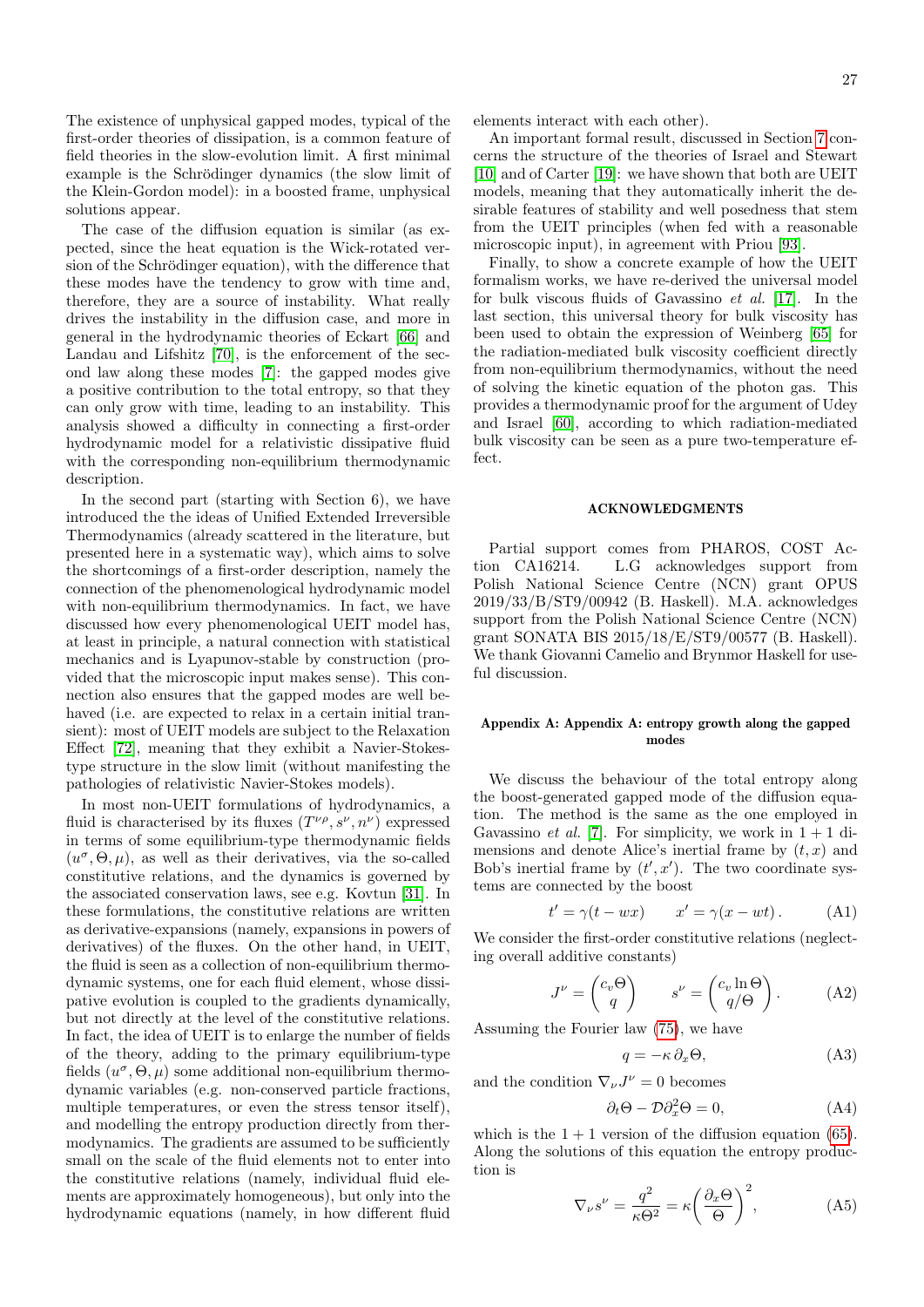which is strictly non-negative. Under the boost [\(A1\)](#page-26-1), the constitutive relations [\(A2\)](#page-26-2) become

$$
J^{\nu'} = \gamma \begin{pmatrix} c_v \Theta - wq \\ q - wc_v \Theta \end{pmatrix} \qquad s^{\nu'} = \gamma \begin{pmatrix} c_v \ln \Theta - wq/\Theta \\ q/\Theta - wc_v \ln \Theta \end{pmatrix} .
$$
  
(A6)

To study the behaviour of the entropy along the spurious mode of subsection [4.5](#page-10-1) we only need to impose the condition of homogeneity in Bob's reference frame. This allows us to convert the energy conservation and the second law into the ordinary differential equations

$$
\partial_{t'} J^{t'} = 0 \qquad \partial_{t'} s^{t'} \ge 0. \tag{A7}
$$

The first equation implies that we can define the constant of motion

$$
\mathcal{E} := J^{t'} = \gamma(c_v \Theta - wq) , \qquad (A8)
$$

which can be used to write q as a function of  $\Theta$  along the mode:

$$
q(\Theta) = \frac{c_v}{w} \left(\Theta - \frac{\mathcal{E}}{\gamma c_v}\right). \tag{A9}
$$

This allows us to rewrite the entropy density as

$$
s^{t'}(\Theta) = \gamma c_v \left( \ln \Theta + \frac{\mathcal{E}}{\gamma c_v \Theta} - 1 \right). \tag{A10}
$$

This function has its absolute minimum in the equilibrium state, identified by the condition

$$
q = 0 \iff \Theta = \mathcal{E}/(\gamma c_v). \tag{A11}
$$

Therefore, the entropy density grows together with the amplitude of the mode. Hence, imposing that the second law is valid along the mode is the very origin of the growth of the mode itself with time. This originates the instability.

## Appendix B: Appendix B: Thermodynamic calculations

In this appendix we prove some useful thermodynamic relations in the context of the model for radiationmediated bulk viscosity presented in section [9.](#page-23-0) All the calculations are performed assuming local thermodynamic equilibrium, i.e.  $\Theta_{\gamma} = \Theta_n = \Theta$ . This condition is also used as a constraint while performing partial derivatives, reducing the number of free thermodynamic variables from 3 to 2.

#### <span id="page-27-1"></span>1. A useful identity

We start from the observation that (use the chain rule with  $\Theta$ )

$$
\left. \frac{\partial \Psi}{\partial \mathcal{U}} \right|_{n} = \left. \frac{\partial \Theta}{\partial \mathcal{U}} \right|_{n} \left( \left. \frac{\partial P_{n}}{\partial \Theta} \right|_{n} + \frac{4}{3} a_{R} \Theta^{3} \right). \tag{B1}
$$

On the other hand,

$$
\left. \frac{\partial \mathcal{U}}{\partial \Theta} \right|_{n} = c_{v} = c_{v}^{n} + c_{v}^{\gamma}.
$$
 (B2)

Hence,

$$
\left. \frac{\partial \Psi}{\partial \mathcal{U}} \right|_{n} = \frac{1}{c_v^n + c_v^n} \left( \frac{\partial P_n}{\partial \Theta} \right|_{n} + \frac{c_v^n}{3} \right). \tag{B3}
$$

Subtracting  $1/3$  to both sides, we finally obtain

<span id="page-27-0"></span>
$$
\left. \frac{\partial \Psi}{\partial \mathcal{U}} \right|_{n} - \frac{1}{3} = \frac{c_v^n}{c_v^n + c_v^n} \left( \frac{1}{c_v^n} \frac{\partial P_n}{\partial \Theta} \right|_{n} - \frac{1}{3} \right). \tag{B4}
$$

## <span id="page-27-2"></span>2. Chemical-like formula for Weinberg's bulk viscosity

Equation  $(142)$  of Gavassino *et al.* [\[63\]](#page-29-4) can be easily rewritten in the more convenient form

<span id="page-27-3"></span>
$$
\zeta = \frac{\Theta}{\chi c_v^{\gamma}} \left( \frac{\partial x_{s\gamma}}{\partial v} \bigg|_{x_s} \right)^2.
$$
 (B5)

Our task is to prove that this expression is equivalent to [\(201\)](#page-25-4). Let us, first of all, focus on the derivative in the round brackets. Recalling the definition [\(192\)](#page-25-5), we immediately obtain

$$
\left. \frac{\partial x_{s\gamma}}{\partial v} \right|_{x_s} = c_v^{\gamma} \left( \frac{1}{3} + \frac{v}{\Theta} \frac{\partial \Theta}{\partial v} \right|_{x_s} \right),\tag{B6}
$$

which, plugged, into [\(B5\)](#page-27-3), gives

<span id="page-27-4"></span>
$$
\zeta = \frac{c_v^{\gamma} \Theta}{\chi} \left( \frac{1}{3} + \frac{v}{\Theta} \frac{\partial \Theta}{\partial v} \bigg|_{x_s} \right)^2.
$$
 (B7)

The second step consists of deriving a useful thermodynamic identity for the second term in the round parenthesis. Imposing  $\mathbb{A}^A = 0$  in equations [\(143\)](#page-21-0) and [\(155\)](#page-22-0), the thermodynamic differential  $d\tilde{U}$  implies the usual Maxwell relation of equilibrium thermodynamics

$$
d\tilde{\mathcal{U}} = -\Psi dv + \Theta dx_s \quad \Rightarrow \quad \frac{\partial \Theta}{\partial v}\bigg|_{x_s} = -\frac{\partial \Psi}{\partial x_s}\bigg|_{v} \tag{B8}
$$

Now, applying the chain rule on the right-hand side to obtain a differentiation in  $\mathcal{U}$ , and recalling that  $v = 1/n$ . we obtain the useful identity we were looking for:

$$
\left. \frac{\partial \Psi}{\partial \mathcal{U}} \right|_{n} = -\left. \frac{v}{\Theta} \frac{\partial \Theta}{\partial v} \right|_{x_{s}}.
$$
 (B9)

The bulk viscosity coefficient  $\zeta$  in [\(B7\)](#page-27-4) can be finally expressed as

$$
\zeta = \frac{4a_R \Theta^4}{\chi} \left( \frac{1}{3} - \frac{\partial \Psi}{\partial \mathcal{U}} \bigg|_{n} \right)^2, \tag{B10}
$$

which is what we wanted to prove.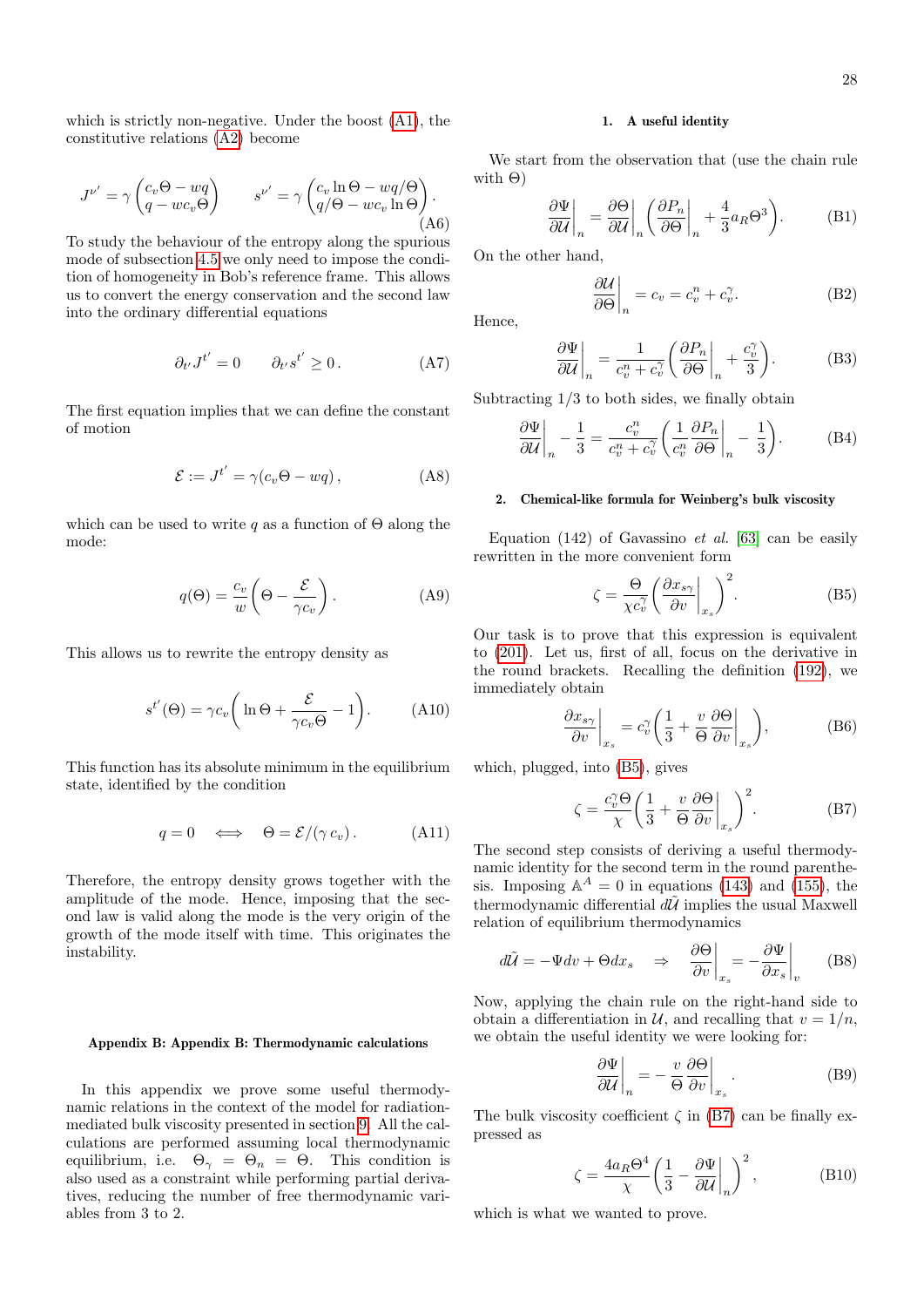- <span id="page-28-0"></span>[1] A. Jain and P. Kovtun, arXiv e-prints , arXiv:2009.01356 (2020), [arXiv:2009.01356 \[hep-th\].](http://arxiv.org/abs/2009.01356)
- <span id="page-28-1"></span>[2] K. Huang, Statistical Mechanics, 2nd ed. (John Wiley & Sons, 1987).
- <span id="page-28-2"></span>[3] L. P. Kadanoff and P. C. Martin, [Annals of Physics](https://doi.org/https://doi.org/10.1016/0003-4916(63)90078-2) 24, [419 \(1963\).](https://doi.org/https://doi.org/10.1016/0003-4916(63)90078-2)
- <span id="page-28-3"></span>[4] W. A. Hiscock and L. Lindblom, [Annals of Physics](https://doi.org/https://doi.org/10.1016/0003-4916(83)90288-9) 151, [466 \(1983\).](https://doi.org/https://doi.org/10.1016/0003-4916(83)90288-9)
- <span id="page-28-4"></span>[5] W. Hiscock and L. Lindblom, [Physical review D: Parti](https://doi.org/10.1103/PhysRevD.31.725)[cles and fields](https://doi.org/10.1103/PhysRevD.31.725) 31, 725 (1985).
- <span id="page-28-5"></span>[6] E. Gourgoulhon, Special Relativity in General Frames: From Particles to Astrophysics, 1st ed., Graduate Texts in Physics (Springer-Verlag Berlin Heidelberg, 2013).
- <span id="page-28-6"></span>[7] L. Gavassino, M. Antonelli, and B. Haskell, [Physical](https://doi.org/10.1103/physrevd.102.043018) Review D 102 [\(2020\), 10.1103/physrevd.102.043018.](https://doi.org/10.1103/physrevd.102.043018)
- <span id="page-28-7"></span>[8] R. Geroch, [Journal of Mathematical Physics](https://doi.org/10.1063/1.530958) 36, 4226 [\(1995\),](https://doi.org/10.1063/1.530958) [https://doi.org/10.1063/1.530958.](http://arxiv.org/abs/https://doi.org/10.1063/1.530958)
- <span id="page-28-8"></span>[9] P. Kostädt and M. Liu, Phys. Rev. D 62[, 023003 \(2000\),](https://doi.org/10.1103/PhysRevD.62.023003) [arXiv:cond-mat/0010276 \[cond-mat.stat-mech\].](http://arxiv.org/abs/cond-mat/0010276)
- <span id="page-28-9"></span>[10] W. Israel and J. Stewart, [Annals of Physics](https://doi.org/https://doi.org/10.1016/0003-4916(79)90130-1) 118, 341 [\(1979\).](https://doi.org/https://doi.org/10.1016/0003-4916(79)90130-1)
- <span id="page-28-10"></span>[11] D. Jou, J. Casas-Vázquez, and G. Lebon, [Reports on](https://doi.org/10.1088/0034-4885/51/8/002) [Progress in Physics](https://doi.org/10.1088/0034-4885/51/8/002) 51, 1105 (1999).
- <span id="page-28-11"></span>[12] L. Rezzolla and O. Zanotti, Relativistic Hydrodynamics, by L. Rezzolla and O. Zanotti. Oxford University Press, 2013. ISBN-10: 0198528906; ISBN-13: 978-0198528906 (2013).
- <span id="page-28-12"></span>[13] J. F. Salazar and T. Zannias, [International Journal of](https://doi.org/10.1142/S0218271820300104) [Modern Physics D](https://doi.org/10.1142/S0218271820300104) 29, 2030010 (2020), [arXiv:1904.04368](http://arxiv.org/abs/1904.04368)  $\left[\text{gr-qc}\right]$ .
- <span id="page-28-13"></span>[14] G. S. Denicol, H. Niemi, E. Molnár, and D. H. Rischke, Phys. Rev. D 85[, 114047 \(2012\).](https://doi.org/10.1103/PhysRevD.85.114047)
- <span id="page-28-14"></span>[15] M. P. Heller, R. A. Janik, M. Spaliński, and P. Witaszczyk, [Phys. Rev. Lett.](https://doi.org/ 10.1103/PhysRevLett.113.261601) 113, 261601 (2014).
- <span id="page-28-15"></span>[16] G. S. Denicol, J. Noronha, H. Niemi, and D. H. Rischke, Phys. Rev. D 83[, 074019 \(2011\).](https://doi.org/ 10.1103/PhysRevD.83.074019)
- <span id="page-28-16"></span>[17] L. Gavassino, M. Antonelli, and B. Haskell, [Classical](https://doi.org/10.1088/1361-6382/abe588) [and Quantum Gravity](https://doi.org/10.1088/1361-6382/abe588) 38, 075001 (2021).
- <span id="page-28-17"></span>[18] I. S. Liu, I. Müller, and T. Ruggeri, [Annals of Physics](https://doi.org/10.1016/0003-4916(86)90164-8) 169[, 191 \(1986\).](https://doi.org/10.1016/0003-4916(86)90164-8)
- <span id="page-28-18"></span>[19] B. Carter, [Proceedings of the Royal Society of London](https://doi.org/10.1098/rspa.1991.0034) Series A 433[, 45 \(1991\).](https://doi.org/10.1098/rspa.1991.0034)
- <span id="page-28-19"></span>[20] B. Carter and I. M. Khalatnikov, [Phys. Rev. D](https://doi.org/10.1103/PhysRevD.45.4536) 45, 4536 [\(1992\).](https://doi.org/10.1103/PhysRevD.45.4536)
- <span id="page-28-20"></span>[21] D. Mihalas and B. Weibel Mihalas, Foundations of radiation hydrodynamics (1984).
- <span id="page-28-21"></span>[22] B. Carter, [Covariant theory of conductivity in ideal fluid](https://doi.org/10.1007/BFb0084028) [or solid media](https://doi.org/10.1007/BFb0084028), Vol. 1385 (1989) p. 1.
- <span id="page-28-22"></span>[23] A. M. Anile, D. Pavon, and V. Romano, arXiv e-prints , gr-qc/9810014 (1998), [arXiv:gr-qc/9810014 \[gr-qc\].](http://arxiv.org/abs/gr-qc/9810014)
- <span id="page-28-23"></span>[24] P. Kovtun, [Journal of High Energy Physics](https://doi.org/10.1007/JHEP10(2019)034) 2019, 34 [\(2019\),](https://doi.org/10.1007/JHEP10(2019)034) [arXiv:1907.08191 \[hep-th\].](http://arxiv.org/abs/1907.08191)
- <span id="page-28-24"></span>[25] F. S. Bemfica, M. M. Disconzi, and J. Noronha, arXiv e-prints , arXiv:2009.11388 (2020), [arXiv:2009.11388 \[gr](http://arxiv.org/abs/2009.11388)[qc\].](http://arxiv.org/abs/2009.11388)
- <span id="page-28-25"></span>[26] I. Prigogine, Science 201 4358, 777 (1978).
- <span id="page-28-26"></span>[27] D. Kondepudi and I. Prigogine, Modern Thermodynamics (John Wiley & Sons, Ltd, 2014).
- <span id="page-28-27"></span>[28] M. Chabanov, L. Rezzolla, and D. H. Rischke, "Generalrelativistic hydrodynamics of non-perfect fluids: 3+1 conservative formulation and application to viscous black-hole accretion," (2021), [arXiv:2102.10419 \[gr-qc\].](http://arxiv.org/abs/2102.10419)
- <span id="page-28-28"></span>[29] P. B. Rau and I. Wasserman, [Phys. Rev. D](https://doi.org/10.1103/PhysRevD.102.063011) 102, 063011 [\(2020\).](https://doi.org/10.1103/PhysRevD.102.063011)
- <span id="page-28-29"></span>[30] S. Dubovsky, L. Hui, A. Nicolis, and D. T. Son, Phys. Rev. D 85[, 085029 \(2012\),](https://doi.org/10.1103/PhysRevD.85.085029) [arXiv:1107.0731 \[hep](http://arxiv.org/abs/1107.0731)[th\].](http://arxiv.org/abs/1107.0731)
- <span id="page-28-30"></span>[31] P. Kovtun, [Journal of Physics A Mathematical General](https://doi.org/10.1088/1751-8113/45/47/473001) 45[, 473001 \(2012\),](https://doi.org/10.1088/1751-8113/45/47/473001) [arXiv:1205.5040 \[hep-th\].](http://arxiv.org/abs/1205.5040)
- <span id="page-28-31"></span>[32] W. Israel, "Relativistic thermodynamics," in [E.C.G.](https://doi.org/10.1007/978-3-7643-8878-2_8) [Stueckelberg, An Unconventional Figure of Twentieth](https://doi.org/10.1007/978-3-7643-8878-2_8) [Century Physics: Selected Scientific Papers with Com](https://doi.org/10.1007/978-3-7643-8878-2_8)[mentaries](https://doi.org/10.1007/978-3-7643-8878-2_8), edited by J. Lacki, H. Ruegg, and G. Wanders (Birkhäuser Basel, Basel, 2009) pp. 101–113.
- <span id="page-28-32"></span>[33] C. W. Misner, K. S. Thorne, and J. A. Wheeler, San Francisco: W.H. Freeman and Co., 1973 (1973).
- <span id="page-28-33"></span>[34] M. E. Peskin and D. V. Schroeder, [An introduction to](http://www.slac.stanford.edu/~mpeskin/QFT.html) [quantum field theory](http://www.slac.stanford.edu/~mpeskin/QFT.html) (Addison-Wesley, Reading, USA, 1995).
- <span id="page-28-34"></span>[35] N. Andersson and G. L. Comer, [Living Reviews in Rel](https://doi.org/10.12942/lrr-2007-1)ativity 10[, 1 \(2007\),](https://doi.org/10.12942/lrr-2007-1) [gr-qc/0605010.](http://arxiv.org/abs/gr-qc/0605010)
- <span id="page-28-35"></span>[36] L. Gavassino and M. Antonelli, [Classical and Quantum](https://doi.org/10.1088/1361-6382/ab5f23) Gravity 37[, 025014 \(2020\),](https://doi.org/10.1088/1361-6382/ab5f23) [arXiv:1906.03140 \[gr-qc\].](http://arxiv.org/abs/1906.03140)
- <span id="page-28-37"></span>[37] G. L. Comer and D. Langlois, [Classical and Quantum](https://doi.org/10.1088/0264-9381/10/11/014) Gravity 10[, 2317 \(1993\).](https://doi.org/10.1088/0264-9381/10/11/014)
- [38] R. Prix, Phys. Rev. D 69[, 043001 \(2004\),](https://doi.org/10.1103/PhysRevD.69.043001) [physics/0209024.](http://arxiv.org/abs/physics/0209024)
- <span id="page-28-36"></span>[39] G. Ballesteros, D. Comelli, and L. Pilo, [Phys. Rev. D](https://doi.org/10.1103/PhysRevD.94.025034) 94[, 025034 \(2016\).](https://doi.org/10.1103/PhysRevD.94.025034)
- <span id="page-28-38"></span>[40] B. Carter and H. Quintana, [Proceedings of the Royal](https://doi.org/10.1098/rspa.1972.0164) [Society of London Series A](https://doi.org/10.1098/rspa.1972.0164) 331, 57 (1972).
- <span id="page-28-39"></span>[41] N. Andersson, B. Haskell, G. L. Comer, and L. Samuelsson, [Classical and Quantum Gravity](https://doi.org/10.1088/1361-6382/ab12a1) 36, 105004 (2019), [arXiv:1811.09419 \[gr-qc\].](http://arxiv.org/abs/1811.09419)
- <span id="page-28-40"></span>[42] S. Grozdanov and J. Polonyi, arXiv e-prints arXiv:1305.3670 (2013), [arXiv:1305.3670 \[hep-th\].](http://arxiv.org/abs/1305.3670)
- <span id="page-28-55"></span>[43] N. Andersson and G. L. Comer, [Classical and Quantum](https://doi.org/10.1088/0264-9381/32/7/075008) Gravity 32[, 075008 \(2015\),](https://doi.org/10.1088/0264-9381/32/7/075008) [arXiv:1306.3345 \[gr-qc\].](http://arxiv.org/abs/1306.3345)
- <span id="page-28-54"></span>[44] D. Montenegro and G. Torrieri, [Phys. Rev. D](https://doi.org/10.1103/PhysRevD.94.065042) 94, 065042 [\(2016\),](https://doi.org/10.1103/PhysRevD.94.065042) [arXiv:1604.05291 \[hep-th\].](http://arxiv.org/abs/1604.05291)
- <span id="page-28-41"></span>[45] T. Celora, N. Andersson, and G. L. Comer, [Classical and](https://doi.org/10.1088/1361-6382/abd7c1) [Quantum Gravity](https://doi.org/10.1088/1361-6382/abd7c1) 38, 065009 (2021), [arXiv:2008.00945](http://arxiv.org/abs/2008.00945)  $\left[\text{gr-qc}\right]$ .
- <span id="page-28-42"></span>[46] S. Weinberg, [The Quantum Theory of Fields](https://doi.org/10.1017/CBO9781139644167), Vol. 1 (Cambridge University Press, 1995).
- <span id="page-28-43"></span>[47] D. J. Kaup, Phys. Rev. **172**[, 1331 \(1968\).](https://doi.org/10.1103/PhysRev.172.1331)
- <span id="page-28-45"></span>[48] L. Landau, E. Lifshitz, and L. Pitaevskij, [Statistical](https://books.google.pl/books?id=dEVtKQEACAAJ) [Physics: Part 2 : Theory of Condensed State](https://books.google.pl/books?id=dEVtKQEACAAJ), Landau and Lifshitz Course of theoretical physics (Oxford, 1980).
- [49] L. Parker and Y. Zhang, [Phys. Rev. D](https://doi.org/10.1103/PhysRevD.47.416) 47, 416 (1993).
- <span id="page-28-46"></span>[50] P.-H. Chavanis and T. Harko, [Phys. Rev. D](https://doi.org/10.1103/PhysRevD.86.064011) 86, 064011 [\(2012\).](https://doi.org/10.1103/PhysRevD.86.064011)
- <span id="page-28-44"></span>[51] S. L. Liebling and C. Palenzuela, [Living Reviews in Rel](https://doi.org/10.12942/lrr-2012-6)ativity 15[, 6 \(2012\),](https://doi.org/10.12942/lrr-2012-6) [arXiv:1202.5809 \[gr-qc\].](http://arxiv.org/abs/1202.5809)
- <span id="page-28-47"></span>[52] R. Ruffini and S. Bonazzola, Phys. Rev. 187[, 1767 \(1969\).](https://doi.org/10.1103/PhysRev.187.1767)
- <span id="page-28-48"></span>[53] A. Zee, Quantum Field Theory in a Nutshell, Nutshell handbook (Princeton Univ. Press, Princeton, NJ, 2003).
- <span id="page-28-49"></span>[54] L. H. Heyen and S. Floerchinger, arXiv e-prints arXiv:2005.11359 (2020), [arXiv:2005.11359 \[hep-ph\].](http://arxiv.org/abs/2005.11359)
- <span id="page-28-50"></span>[55] M. Baggioli, M. Vasin, V. Brazhkin, and K. Trachenko, [Physics Reports](https://doi.org/https://doi.org/10.1016/j.physrep.2020.04.002) 865, 1 (2020), gapped momentum states.
- <span id="page-28-51"></span>[56] I. Prigogine, *Introduction To Thermodynamics of Irre*versible Processes (Interscience Publishers, 1968).
- <span id="page-28-52"></span>[57] P. Glorioso and H. Liu, arXiv e-prints , arXiv:1805.09331 (2018), [arXiv:1805.09331 \[hep-th\].](http://arxiv.org/abs/1805.09331)
- <span id="page-28-53"></span>[58] W. Florkowski, M. P. Heller, and M. Spaliński, [Reports on Progress in Physics](https://doi.org/10.1088/1361-6633/aaa091) 81, 046001 (2018), [arXiv:1707.02282 \[hep-ph\].](http://arxiv.org/abs/1707.02282)